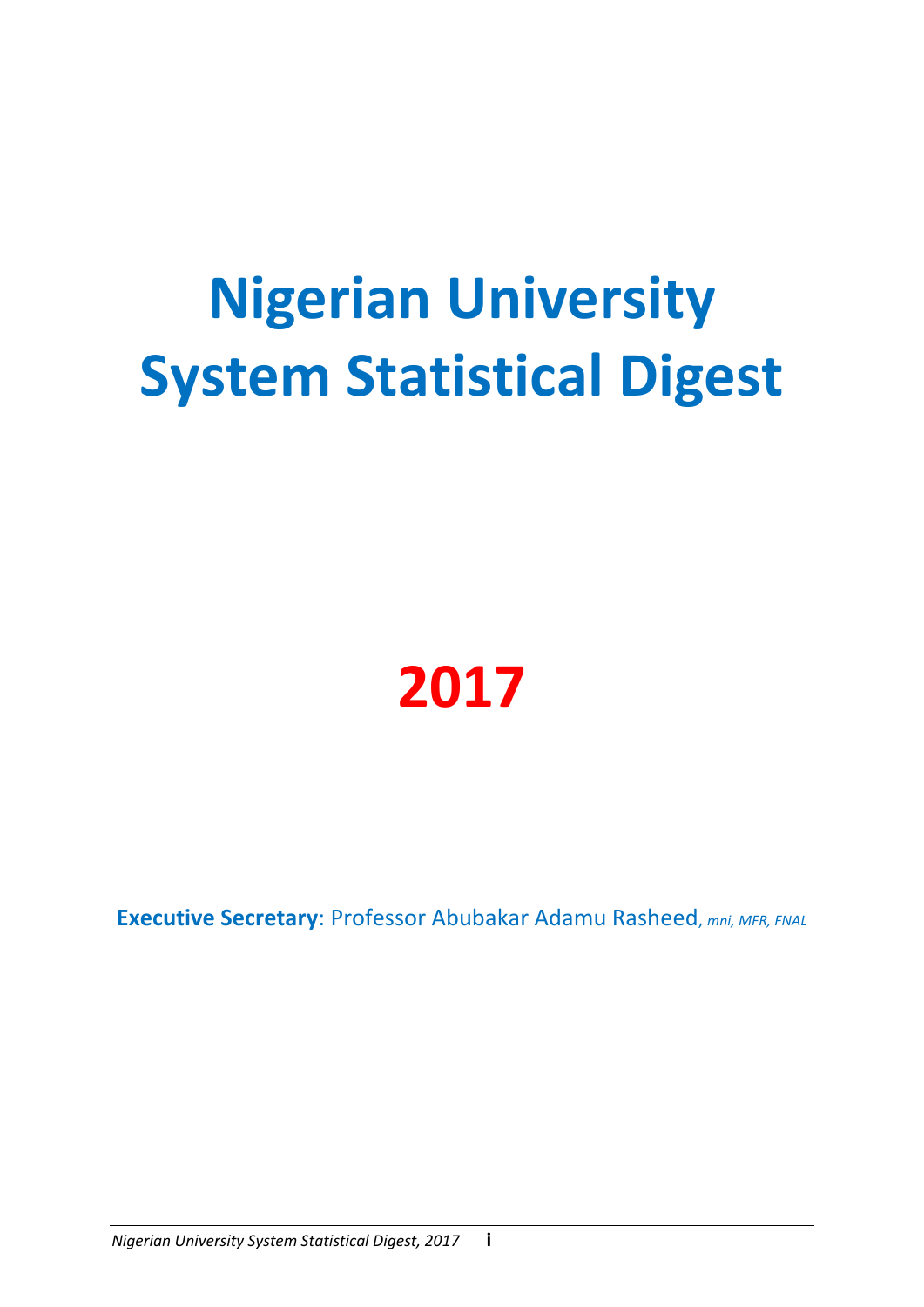Published in April 2018 by the National Universities Commission 26, Aguiyi Ironsi street PMB 237 Garki GPO, Maitama, Abuja. Telephone: +2348027455412, +234054407741 Email: info@nuc.edu.ng

#### **ISBN: 978-978-965-138-2**



Nigerian University System Statistical Digest b[y the](https://creativecommons.org/choose/www.peterokebukola.com) National Universities Commission is licensed under [a Creative Commons Attribution-](http://creativecommons.org/licenses/by-sa/4.0/)[ShareAlike 4.0 International License.](http://creativecommons.org/licenses/by-sa/4.0/) Based on a work a[t www.nuc.edu.ng.](http://www.nuc.edu.ng/) Permissions beyond the scope of this license may be available a[t www.nuc.edu.ng.](http://www.nuc.edu.ng/)

Printed by Sterling Publishers, Slough UK and Delhi, India

#### **Lead Consultant**: Peter A. Okebukola

**Coordinating NUC Staff:** Dr. Remi Biodun Saliu and Dr. Joshua Atah

#### **Important Notes:**

- 1. Data as supplied and verified by the universities.
- *2.* Information in this *Statistical Digest* is an update of the Statistical Annex in *The State of University Education in Nigeria, 2017.*
- *3. N/A=Not Applicable. Blanks are indicated where the university did not provide data.*
- *4. Universities not listed failed to submit data on due date.*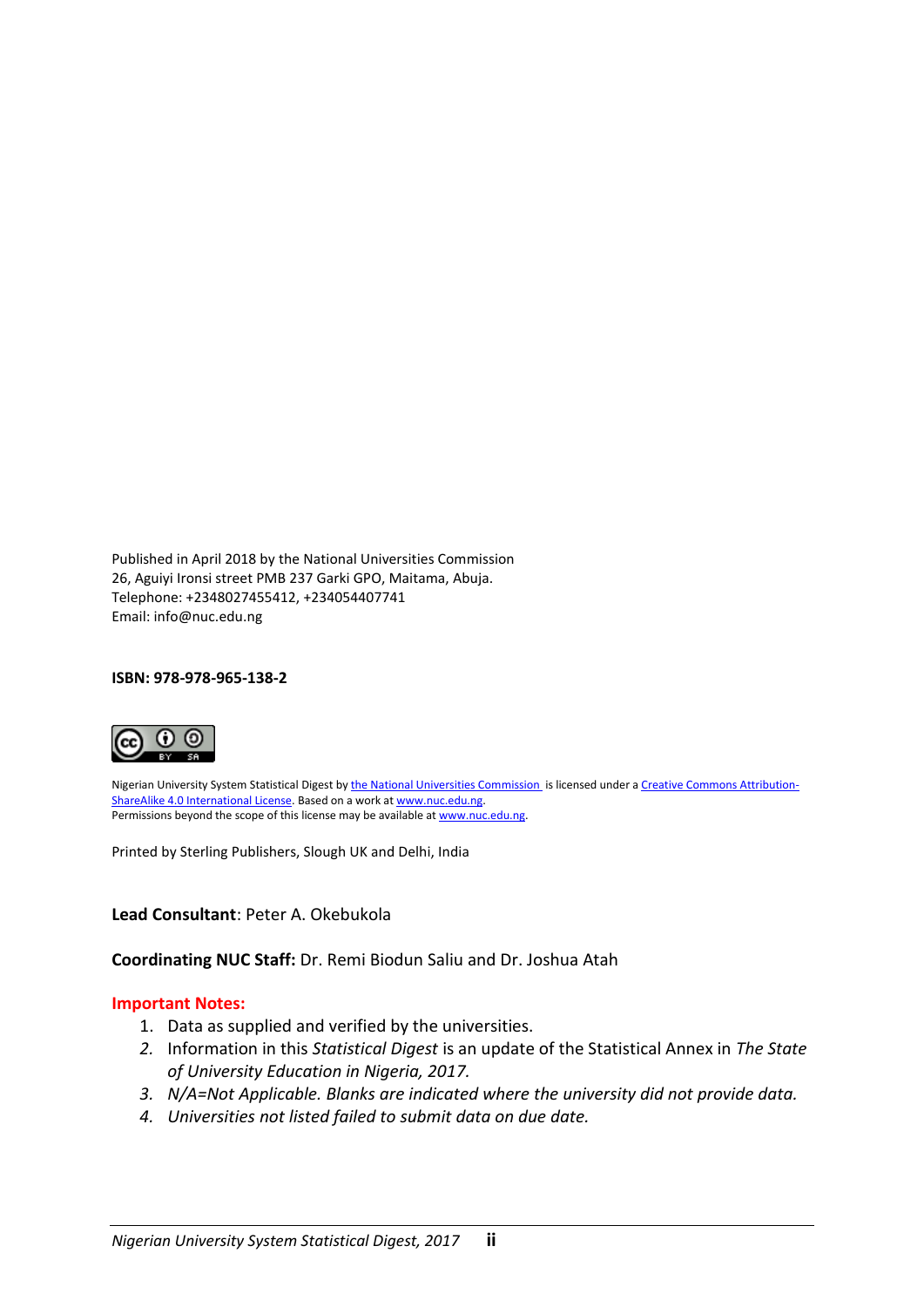#### **Board of the National Universities Commission**

Emeritus Professor Ayo Banjo (**Chairman**) Professor Abubakar *A.* Rasheed (**Executive Secretary**) Chief Johnson Osinugo Hon. Ubong Donald Etiebet Dr. Dogara Bashir Dr. Babatunde M Olokun Alh. Abdulsalam Moyosore Mr. Yakubu Aliyu Professor Rahila Plangnan Gowon Professor Sunday A. Bwala Professor Mala Mohammed Daura Professor Joseph Atubokiki Ajienka Professor Anthony N Okere Professor Hussaini M. Tukur Professor Afis Ayinde Oladosu Professor I.O. Smith Perm. Sec. Fed Min. of Education Perm. Sec. Fed Min.. of Finance Perm. Sec. Fed Min of Health Perm. Sec. Fed Min. of Women Affairs & Soc. Dev. Perm. Sec. Service Policies & Strategies Office, OHCSF

#### **NUC Management**

Prof. Abubakar A. Rasheed (**Executive Secretary and Chairman**) Prof. Chiedu F. Mafiana (Deputy Executive Secretary) Ibrahim Dan'Iya (Deputy Executive Secretary) Dr. Suleiman B. Ramon-Yusuf, *Director, Research, Innovation and Communication Technology* Dr. Gidado B. Kumo *Director, Academic Planning* Barr. Victor U. Onuoha, *Director, Management Support Services* Mr. Sam M. Onazi, *Director, Finance & Accounts*  Dr. Noel B. Saliu, *Director of Accreditation* Mr. Chris J. Maiyaki *Director, Executive Secretary's Office* Mrs. Constance N. Goddy-Nnadi, *Director, International Cooperation & Liaison Services* Dr. Olamide E. Adesina, *Director, Open & Distance Education*  Mr. Ibrahim U. Yakasai, *Director, Corporate Communications* Mrs. Essien O. Usendiah, *Director, Inspection & Monitoring* Mal. Hamza Abdullahi, *Director, Establishment of Private Universities* Dr. (Mrs.) Maryam Sali, *Acting Director, Student Support Services* Barr. Moses O. Awe, *Deputy Director, Legal* Mr. Jide Olukoju, Deputy *Director, Physical Planning & Development* Mrs. Florence Asemadahun, *Deputy Director, International Cooperation and Liaison Services* Mrs. Rita U. Kenny-Ogwu, *Deputy Director, Audit* Mrs. Lauretta N. Achor, *Deputy Director, Inspection and Investigation* Mr. Aminu Abba, *Deputy Director, Academic Matters* Mrs. Hadiza Abdulrahman, Deputy *Director, Undergraduate Accreditation* Mr. I. I. Aliyu, *Deputy Director, Training and Development* Mr. B. C. Odum, *Deputy Director, Industrial and Labour Relations* Engr. Kayode S. Odedina *,Deputy Director, e-Learning* Engr. Adamu H. Yakasai, *Deputy Director, Procurement* Mal. Lawal M. Faruk, *Deputy Director, Programme Planning* Dr. Joshua Atah, *Deputy Director, ICT* Mr. John Aba, *Deputy Director, Assets Liabilities and IPSAS* Mr. Lawal H. Ajo, *Deputy Director, Information* Mr. O. Osayande, *Deputy Director, Entrepreneurship Development*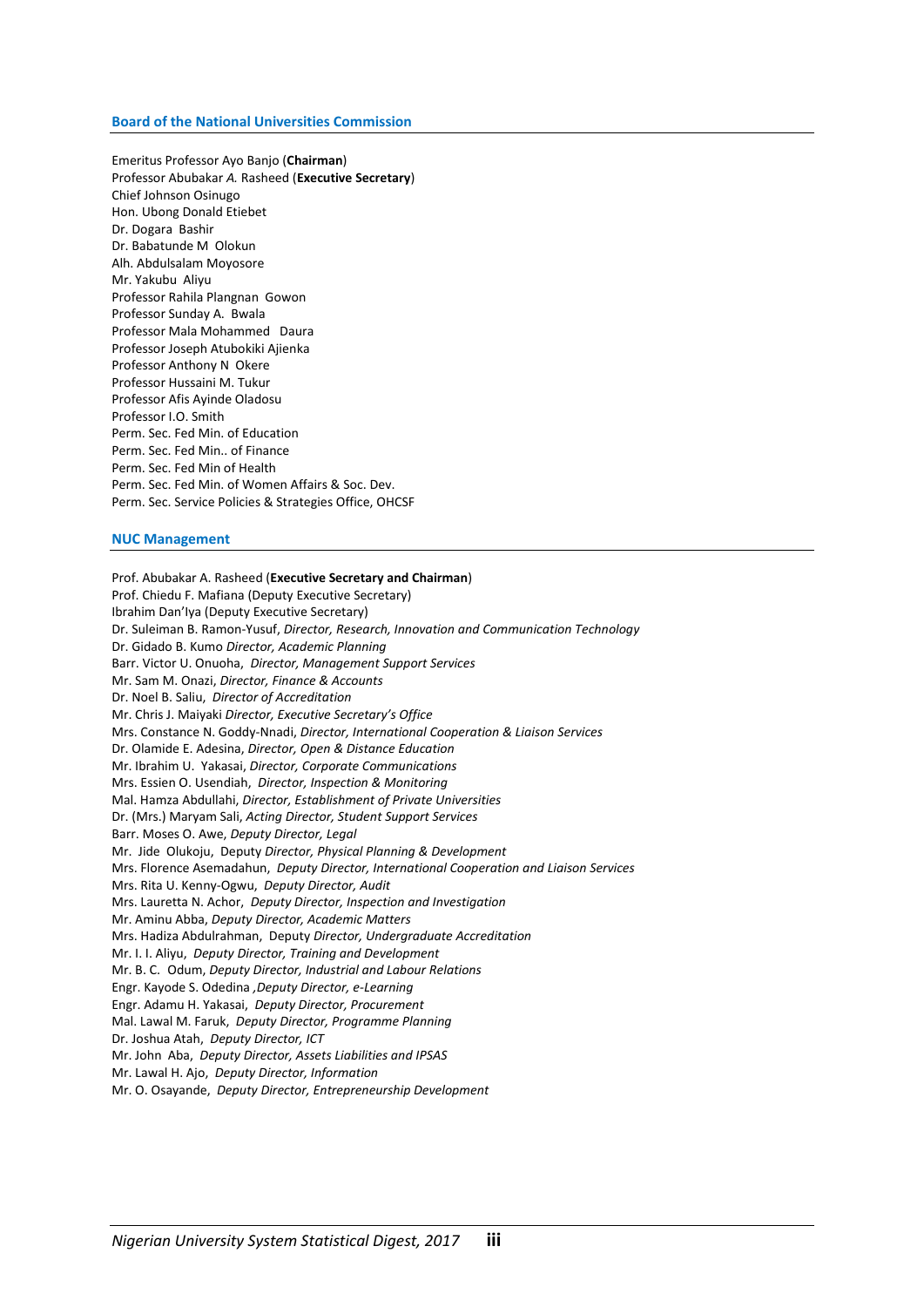#### **NUC Past and Serving Executive Secretaries**

| Prof. Jibril Aminu                  | 1975-1979         |
|-------------------------------------|-------------------|
| Dr. Abel Goubadia                   | 1979-1981 (Acted) |
| Alhaji Yahya Aliyu                  | 1981-1986         |
| Prof. Idris Abdulkadir              | 1986-1996         |
| Prof. Munzali Jibril                | 1996-2001         |
| Prof. Peter Okebukola               | 2001-2006         |
| Prof. Julius A. Okojie              | 2006-2016         |
| Prof. Abubakar A. Rasheed 2016-Date |                   |

#### **NUC Strategy Advisory Committee**

| Professor Peter Okebukola, OFR         | Chairman  |
|----------------------------------------|-----------|
| Professor Rugayyatu Ahmed Rufa'l, OON- | Member    |
| Professor Gambo Laraba Abdullahi       | Member    |
| Professor Nimi Briggs, OON             | Member    |
| Professor Michael Faborode             | Member    |
| Professor Attahiru Jega, OFR           | Member    |
| Professor Chiedu Mafiana               | Member    |
| Professor Aize Obayan                  | Member    |
| Dr. Suleiman Ramon-Yusuf               | Member    |
| Dr. Biodun Saliu                       | Member    |
| Dr. Bello Gidado Kumo                  | Member    |
| Dr. Olamide Esther Adesina             | Member    |
| Dr. Christopher Maiyaki                | Member    |
| Dr. Joshua Atah                        | Secretary |
|                                        |           |

#### **Secretariat**

Ibukun Olagbemiro Femi Jenrola Adebayo

#### **Report Drafting Committee**

**Chief Coordinato**r: Professor Peter A. Okebukola, *OFR* **Coordinator for formatting and editing**: Dr. Remi Biodun Saliu **Coordinator of data gathering and statistical analysis**: Dr. Joshua Atah

#### **NUC Staff in the Formatting and Editing Group**

Mr. Henry Okpala Mrs. Clara Abu Mr. Gabriel Aborele Mrs. Favour Unuigbe Mrs Yvonne Orekyeh Mrs Sylvia Iorshe Mr. Jayeola Olubukola Mr. Afolabi Ogunnusi Mr. Edward James Mr. Anthony Adejumo Mr. Peter Tobrise Mrs. Olayemi Dada Mrs. Nana Sanni Mrs. Uchenna Obidigbo Mrs Juliet Adeboye Mr. Olufemi Aloba Mrs. Mansur Bunza Miss Benedicta Adeboye Mr. Enuma Ikwukeme Mr. Gabriel Odama Mr.Jude Akubue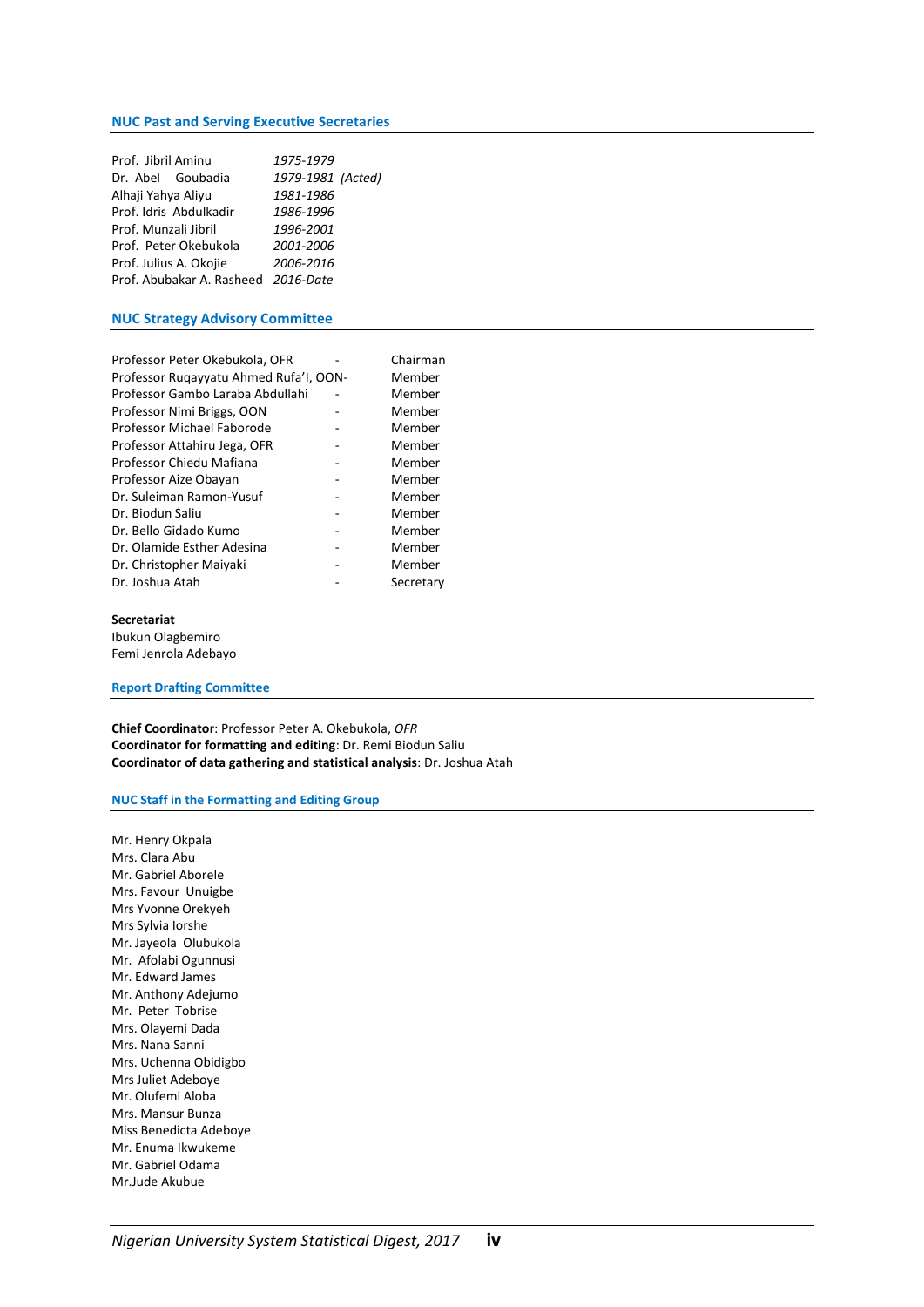Mr. Musa Usman Mr. Ibu Simon Mr. Uchechukwu Bamah Mr. Daniel Nwaorisara Mr. Patrick Ukah Miss Alimat Babayode Mr. Efe Ehioghae Mr. Damilola Adedipe Mr. Oluwaseyi Obadele Mr. Steve Odegah Mr. Peter William Mr. Garba Raiyanu Mr. Steve Odion Mr. Babangida Bashir Mr. Batholomew Ohanme

#### **NUC Staff in the Data Gathering and Statistical Analysis Group**

Dr. Joshua Atah Mr. Afolabi Ogunnusi Ms. Patricia Eromosele Mr. Edward Sunday Mr. Femi Ogundele Mr. Tobi Fowora Mr. Chinedu Otuya Mrs. Habiba Jimoh Mrs. Chioma Ezema Mrs. Simi Gwom Mr. Alex Uvah Mr. Abdulkareem Suleiman Mr. Olamide Ekundayo Mr. Adeolu Majonagbe Mr. James Nwachukwu Mr. Mukhtar Adam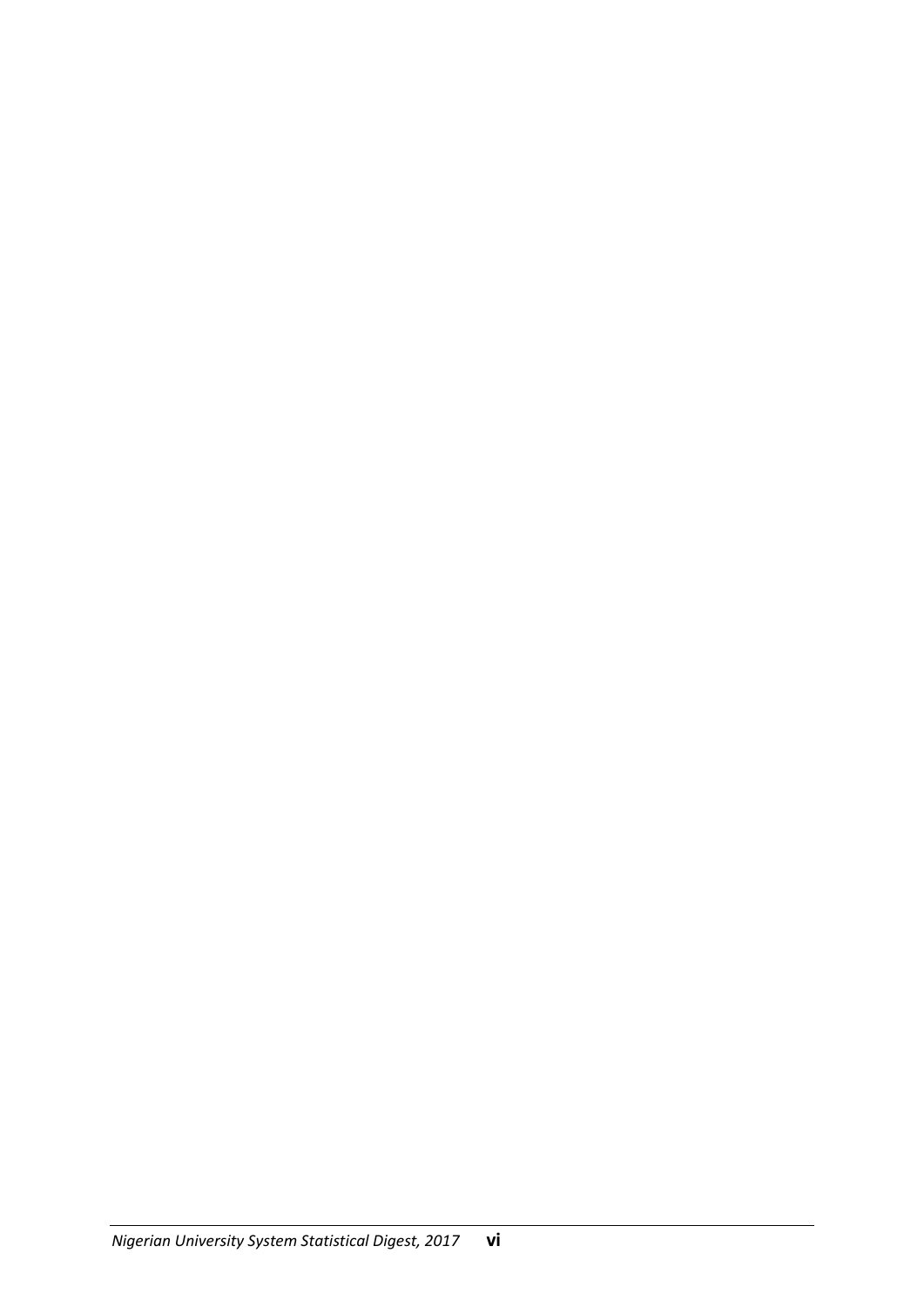<span id="page-6-0"></span>n behalf of the National Universities Commission, I am pleased to present the 2017 edition of the *Digest of Statistics of University Education in Nigeria*. In this edition, we have provided detailed information as at the end of 2017 on a host of indicators In behalf of the National Universities Commission, I am pleased to present the 2017 edition of the *Digest of Statistics of University Education in Nigeria*. In this edition, we have provided detailed information as at the each university, total number of staff (academic and non-academic, including their gender), total number of Professors (male and female), number of foreign students and staff, ICT infrastructure and services and information on the academic programmes in each university.

Our aim is to provide all stakeholders in university education with the most comprehensive data for planning, decision making and other needs. To make this report as accessible and continuously relevant as possible, it is available in both print and electronic formats (www.nuc.edu.ng) and would be reviewed annually.

We hope that this report will be a valuable reference for researchers, professionals, policy makers, donor agencies and educators.

I thank all the Vice-Chancellors and their team who provided all the relevant data. I am also grateful for the tremendous efforts of the Chairman of the NUC Strategy Advisory Committee, Professor Peter A. Okebukola for making this edition a success. Finally, I thank all the staff of the NUC who assisted in the collation, editing and other support.

**Abubakar Adamu Rasheed**, *mni, FNAL, MFR* Executive Secretary National Universities Commission April 2018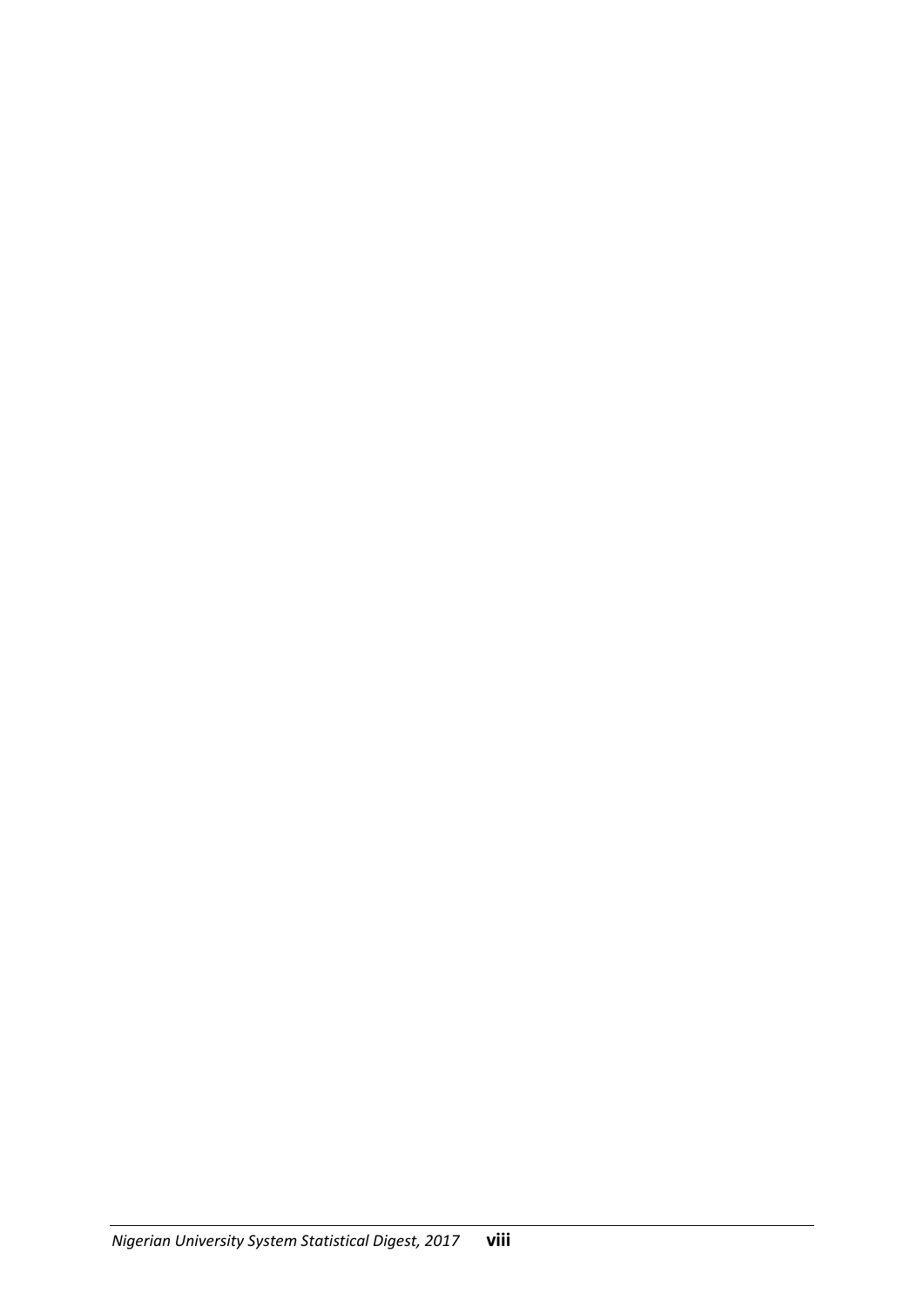## **Contents**

#### **Important Notes:**

- 1. Data as supplied and verified by the universities.
- *2.* Information in this *Statistical Digest* is an update of the Statistical Annex in *The State of University Education in Nigeria, 2017.*
- 3. N/A=Not Applicable. Blanks are indicated where the university did not provide data.
- 4. Universities not listed failed to submit data on due date.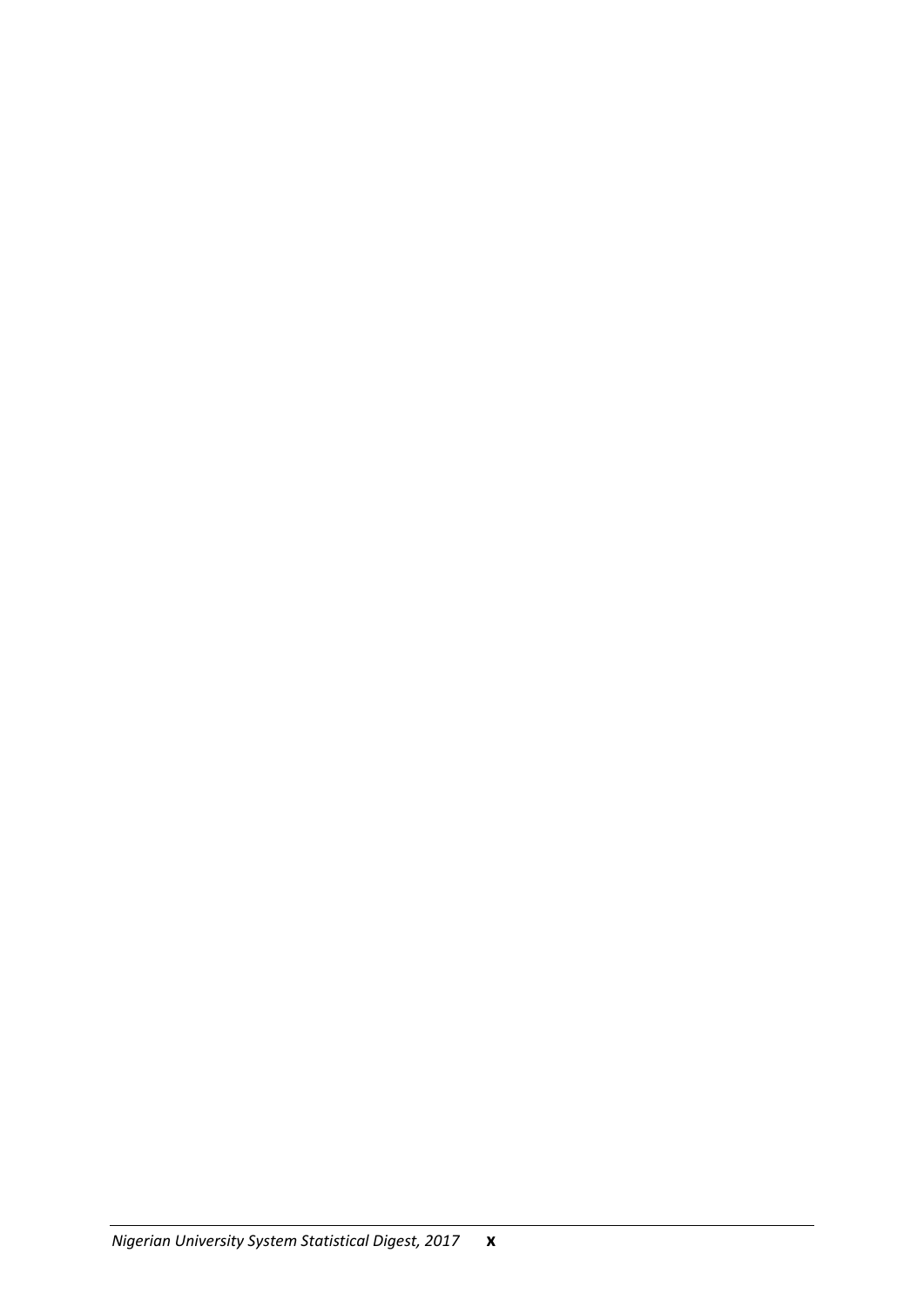<span id="page-10-0"></span>

| S/N | <b>University</b>                                            | <b>Male</b>                | <b>Female</b> | <b>Total</b> | % Female |  |  |
|-----|--------------------------------------------------------------|----------------------------|---------------|--------------|----------|--|--|
| 1.  | Abia State University, Uturu                                 | 9485                       | 11727         | 21212        | 55.28    |  |  |
| 2.  | Abubakar Tafawa Balewa University, Bauchi                    | 12790                      | 3401          | 16191        | 21.01    |  |  |
| 3.  | Achievers University, Owo                                    | 235                        | 132           | 367          | 35.97    |  |  |
| 4.  | Adamawa State University Mubi                                | 5669                       | 2832          | 8501         | 33.31    |  |  |
| 5.  | Adekunle Ajasin University, Akungba                          | 11009                      | 9220          | 20229        | 45.58    |  |  |
| 6.  | Adeleke University, Ede                                      | 1178                       | 1276          | 2454         | 52.00    |  |  |
| 7.  | Afe Babalola University, Ado-Ekiti - Ekiti State             | 3292                       | 3569          | 6861         | 52.02    |  |  |
| 8.  | African University of Science & Technology,<br>Abuja         | No undergraduate enrolment |               |              |          |  |  |
| 9.  | Ahmadu Bello University, Zaria                               | 26902                      | 13021         | 39923        | 32.62    |  |  |
| 10. | Ajayi Crowther University, Ibadan                            | 905                        | 944           | 1849         | 51.05    |  |  |
| 11. | Akwa Ibom State University, Ikot Akpaden                     | 3358                       | 4081          | 7439         | 54.86    |  |  |
| 12. | Alex Ekwueme Federal University, Ndufu<br>Alike, Ikwo        | 2677                       | 2507          | 5184         | 48.36    |  |  |
| 13. | Al-Hikmah University, Ilorin                                 | 1588                       | 1242          | 2830         | 43.89    |  |  |
| 14. | Al-Qalam University, Katsina                                 | 2194                       | 2473          | 4667         | 52.99    |  |  |
| 15. | Ambrose Alli University, Ekpoma                              | 19523                      | 12978         | 32501        | 39.93    |  |  |
| 16. | American University of Nigeria, Yola                         | 557                        | 406           | 963          | 42.16    |  |  |
| 17. | Anchor University Ayobo Lagos State                          | 102                        | 123           | 225          | 54.67    |  |  |
| 18. | Arthur Javis University Akpabuyo Cross River<br><b>State</b> | 24                         | 25            | 49           | 51.02    |  |  |
| 19. | <b>Augustine University</b>                                  | 69                         | 70            | 139          | 50.36    |  |  |
| 20. | Babcock University, Ilishan-Remo                             | 4031                       | 4937          | 8968         | 55.05    |  |  |
| 21. | Bayero University, Kano                                      | 23921                      | 11330         | 34912        | 32.45    |  |  |
| 22. | <b>Baze University</b>                                       | 707                        | 567           | 1274         | 44.51    |  |  |
| 23. | Bells University of Technology, Ota                          | 1096                       | 924           | 2020         | 45.74    |  |  |
| 24. | Benson Idahosa University, Benin City                        | 1223                       | 1525          | 2747         | 55.52    |  |  |
| 25. | Benue State University, Makurdi                              | 14394                      | 10954         | 25348        | 43.21    |  |  |
| 26. | <b>Bingham University</b>                                    | 1272                       | 1590          | 2862         | 55.56    |  |  |
| 27. | Bowen University, Iwo                                        | 1672                       | 2379          | 4051         | 58.73    |  |  |
| 28. | Caleb University, Lagos                                      | 1508                       | 1002          | 2510         | 39.92    |  |  |
| 29. | Caritas University, Enugu                                    | 1047                       | 562           | 1607         | 34.97    |  |  |
| 30. | <b>Chrisland University</b>                                  | 55                         | 58            | 113          | 51.33    |  |  |
| 31. | <b>Christopher University Mowe</b>                           | 37                         | 29            | 66           | 43.94    |  |  |
| 32. | Clifford University Owerrinta Abia State                     | 149                        | 57            | 206          | 27.67    |  |  |
| 33. | Coal City University Enugu State                             | 40                         | 42            | 82           | 51.22    |  |  |
| 34. | <b>Covenant University Ota</b>                               | 1079                       | 826           | 1905         | 43.36    |  |  |
| 35. | Crawford University Igbesa                                   | 756                        | 595           | 1351         | 44.04    |  |  |

### **Table 1: Undergraduate Enrolment, 2017**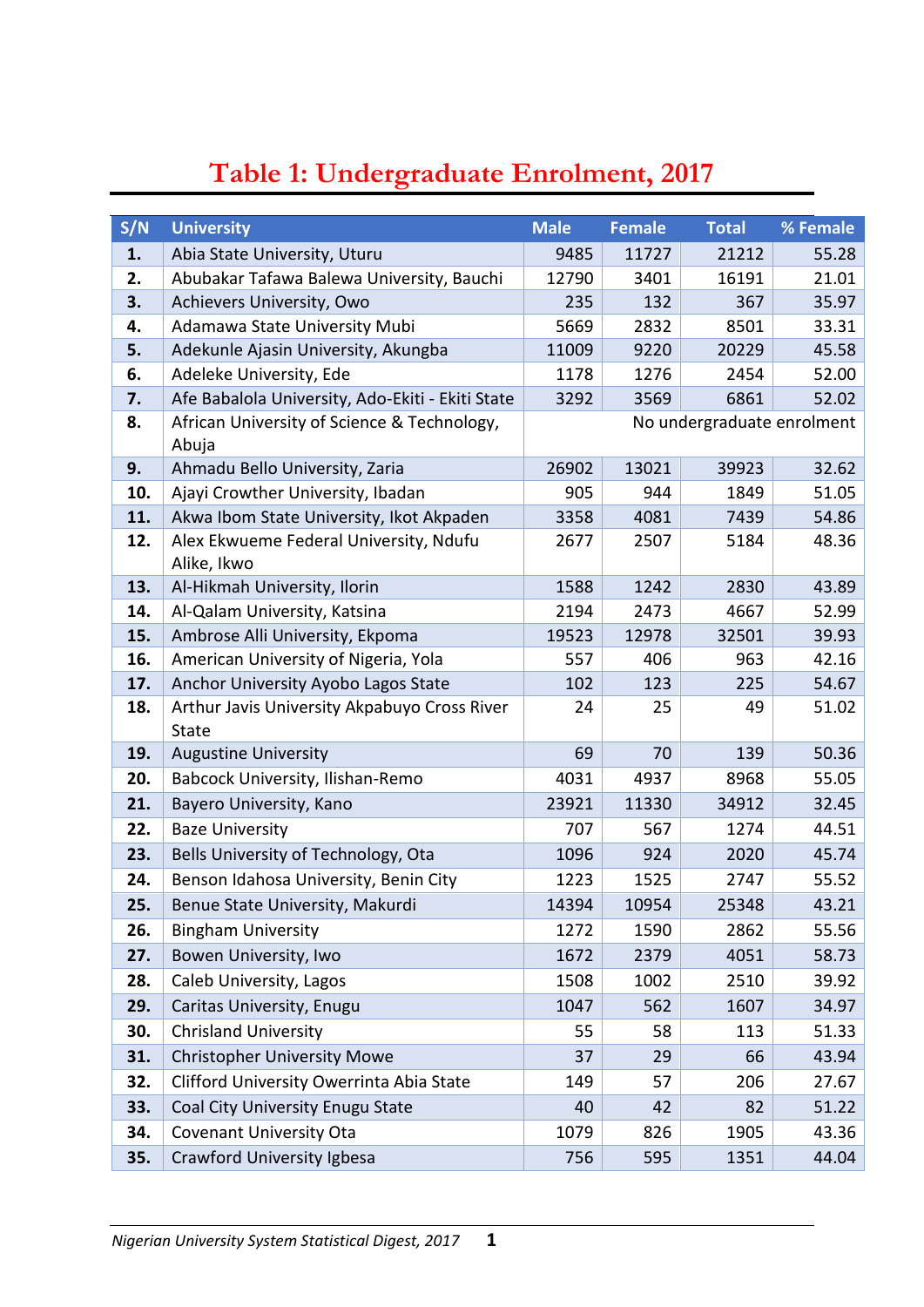| S/N | <b>University</b>                                     | <b>Male</b> | <b>Female</b> | <b>Total</b>          | % Female |
|-----|-------------------------------------------------------|-------------|---------------|-----------------------|----------|
| 36. | <b>Crescent University</b>                            | 1111        | 782           | 1,893                 | 41.31    |
| 37. | Cross River State University of Science               | 8986        | 5940          | 14926                 | 39.80    |
|     | &Technology, Calabar                                  |             |               |                       |          |
| 38. | Crown Hill University Eiyenkorin, Kwara State         | 20          | 17            | 37                    | 45.95    |
| 39. | Delta State University Abraka                         | 8340        | 11524         | 19765                 | 58.31    |
| 40. | Dominican University Ibadan Oyo State                 | 43          | 1             | 44                    | 2.27     |
| 41. | Eastern Palm University Ogboko, Imo State             | 14          | 18            | 32                    | 56.25    |
| 42. | Ebonyi State University, Abakaliki                    | 9620        | 9222          | 19250                 | 47.91    |
| 43. | Edo University Iyamho                                 | 263         | 271           | 534                   | 50.75    |
| 44. | Edwin Clark University, Kaigbodo                      | 187         | 200           | 387                   | 51.68    |
| 45. | <b>Ekiti State University</b>                         | 11934       | 10213         | 22147                 | 46.11    |
| 46. | Eko University of Medicine and Health                 |             |               | Yet to admit students |          |
|     | Sciences                                              |             |               |                       |          |
| 47. | Elizade University, Ilara-Mokin                       | 682         | 335           | 1017                  | 32.94    |
| 48. | Enugu State University of Science and                 | 8858        | 9447          | 18305                 | 51.61    |
|     | Technology, Enugu                                     |             |               |                       |          |
| 49. | Evangel University, Akaeze                            | 215         | 200           | 415                   | 48.19    |
| 50. | Federal University Gashua, Yobe                       | 1727        | 478           | 2205                  | 21.68    |
| 51. | <b>Federal University Gusau</b>                       |             |               |                       |          |
| 52. | Federal University of Agriculture, Abeokuta           | 9413        | 6731          | 16144                 | 41.69    |
| 53. | Federal University of Petroleum Resources,<br>Effurun | 2408        | 469           | 2877                  | 16.30    |
| 54. | Federal University of Technology, Akure               | 12935       | 5161          | 18096                 | 28.52    |
| 55. | Federal University of Technology, Minna               | 14168       | 4687          | 18855                 | 24.86    |
| 56. | Federal University of Technology, Owerri              | 15102       | 5822          | 20924                 | 27.82    |
| 57. | Federal University, Birnin Kebbi                      | 2746        | 1100          | 3846                  | 28.60    |
| 58. | Federal University, Dutse, Jigawa State               | 3626        | 1209          | 4835                  | 25.01    |
| 59. | Federal University, Dutsin-Ma, Katsina                | 757         | 305           | 1062                  | 28.72    |
| 60. | Federal University, Kashere, Gombe State              | 3591        | 1103          | 4694                  | 23.50    |
| 61. | Federal University, Lafia, Nasarawa State             | 1098        | 733           | 1837                  | 39.90    |
| 62. | Federal University, Lokoja, Kogi State                | 337         | 107           | 2901                  | 3.69     |
| 63. | Federal University, Otuoke, Bayelsa                   | 3543        | 2501          | 6051                  | 41.33    |
| 64. | Federal University, Oye-Ekiti, Ekiti State            | 5228        | 5348          | 10576                 | 50.57    |
| 65. | Federal University, Wukari, Taraba State              | 3698        | 1640          | 5338                  | 30.72    |
| 66. | Fountain University, Oshogbo                          | 443         | 821           | 1264                  | 64.95    |
| 67. | Godfrey Okoye University, Ugwuomu-Nike                | 256         | 284           | 540                   | 52.59    |
| 68. | Gombe State University, Gombe                         | 6610        | 3722          | 10332                 | 36.02    |
| 69. | <b>Gregory University, Uturu</b>                      | 345         | 271           | 647                   | 41.89    |
| 70. | <b>Hallmark University</b>                            | 24          | 29            | 53                    | 54.72    |
| 71. | Hezekiah University, Umudi                            | 46          | 26            | 72                    | 36.11    |
| 72. | Ibrahim Badamosi Babangida University,                | 6986        | 3940          | 10476                 | 37.61    |
|     | Lapai                                                 |             |               |                       |          |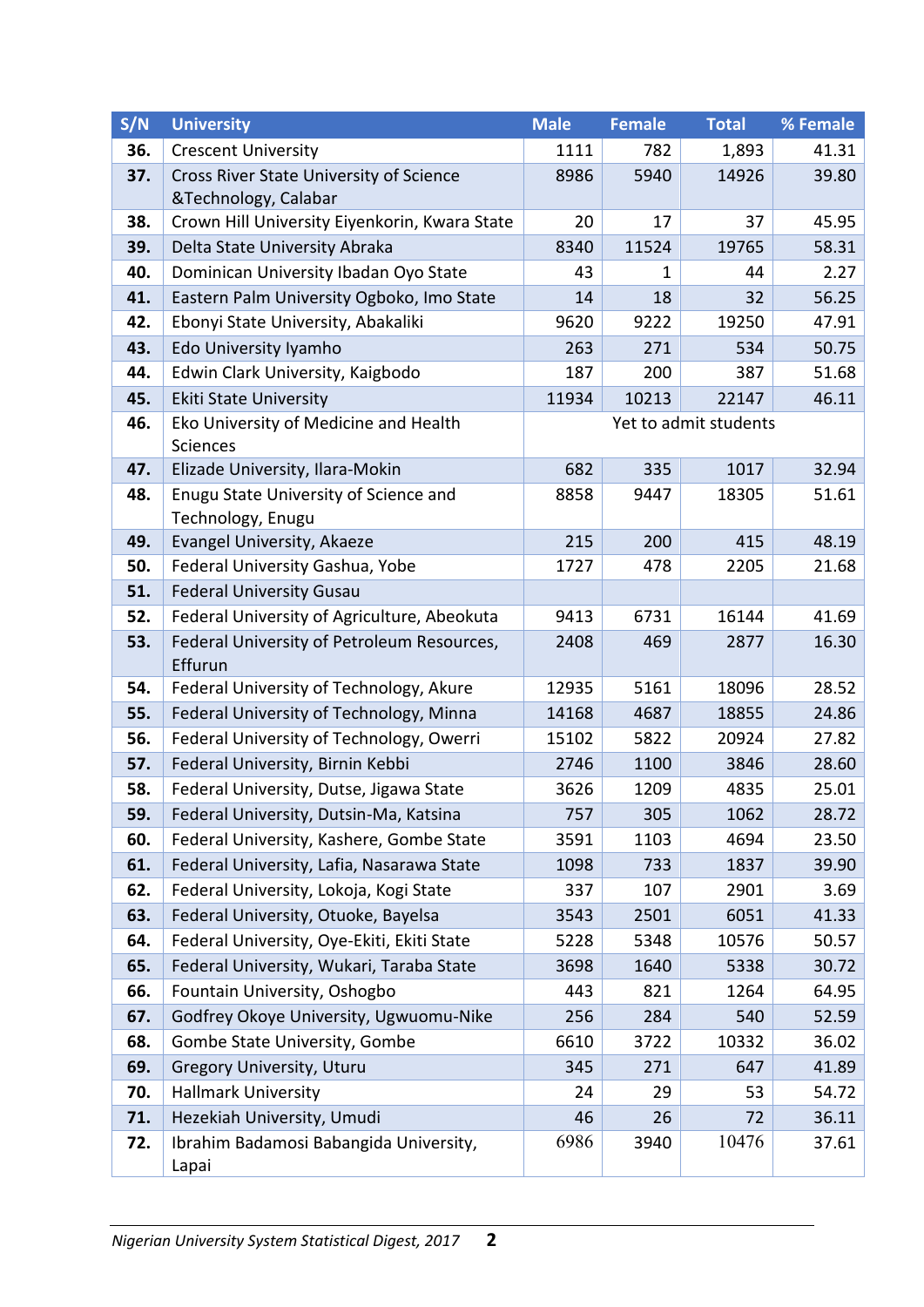| S/N  | <b>University</b>                                            | <b>Male</b> | <b>Female</b> | <b>Total</b> | % Female |
|------|--------------------------------------------------------------|-------------|---------------|--------------|----------|
| 73.  | Igbinedion University Okada                                  | 1690        | 2064          | 3754         | 54.98    |
| 74.  | Ignatius Ajuru University of Education,                      | 3063        | 4594          | 7657         | 60.00    |
|      | Rumuolumeni                                                  |             |               |              |          |
| 75.  | Imo State University, Owerri                                 | 9244        | 11008         | 20252        | 54.36    |
| 76.  | Joseph Ayo Babalola University, Ikeji-Arakeji                | 1,260       | 1,242         | 2,403        | 51.69    |
| 77.  | Kaduna State University, Kaduna                              | 6,572       | 6,014         | 12,886       | 46.67    |
| 78.  | Kebbi State University of Science and<br>Technology          | 3201        | 587           | 3788         | 15.50    |
| 79.  | <b>Kings University</b>                                      | 91          | 88            | 179          | 49.16    |
| 80.  | Kogi State University Anyigba                                | 10870       | 7644          | 18514        | 41.29    |
| 81.  | Kola-Daisi University, Ibadan                                | 19          | 10            | 29           | 34.48    |
| 82.  | Kwara State University, Ilorin                               | 6115        | 5645          | 11760        | 48.00    |
| 83.  | Kwararafa University, Wukari                                 | 500         | 447           | 947          | 47.20    |
| 84.  | Ladoke Akintola University of Technology,<br>Ogbomoso        | 11139       | 10253         | 21392        | 47.93    |
| 85.  | Lagos State University, Ojo                                  | 11717       | 12038         | 23755        | 50.68    |
| 86.  | Landmark University, Omu-Aran.                               | 1643        | 929           | 2572         | 36.12    |
| 87.  | Lead City University, Ibadan                                 | 1014        | 1185          | 2199         | 53.89    |
| 88.  | Legacy University, Okija Anambra State                       | 17          | 31            | 48           | 64.58    |
| 89.  | Madonna University, Okija                                    | 4678        | 7664          | 12342        | 62.10    |
| 90.  | Mcpherson University, Seriki Sotayo, Ajebo                   | 208         | 209           | 417          | 50.12    |
| 91.  | Michael Okpara University of Agricultural                    | 20162       | 17747         | 37909        | 46.81    |
|      | Umudike                                                      |             |               |              |          |
| 92.  | Micheal & Cecilia University                                 | 165         | 112           | 277          | 40.43    |
| 93.  | Modibbo Adama University of Technology,<br>Yola              | 11973       | 7368          | 19341        | 38.10    |
| 94.  | <b>Mountain Top University</b>                               | 312         | 290           | 602          | 48.17    |
| 95.  | Nasarawa State University Keffi                              | 16808       | 9049          | 25857        | 35.00    |
| 96.  | National Open University of Nigeria                          | 217216      | 174740        | 391956       | 44.58    |
| 97.  | Niger Delta University Yenagoa                               |             |               | 14547        |          |
| 98.  | Nigeria Police Academy, Wudil                                | 1824        | 233           | 2057         | 11.33    |
| 99.  | Nigerian Defence Academy Kaduna                              | 1798        | 83            | 1881         | 4.41     |
| 100. | Nile University of Nigeria, Abuja                            | 300         | 350           | 650          | 53.85    |
| 101. | Nnamdi Azikiwe University, Awka                              | 17932       | 18837         | 36769        | 51.23    |
| 102. | Novena University                                            | 178         | 119           | 297          | 40.07    |
| 103. | Obafemi Awolowo University, Ile-Ife                          | 14114       | 11824         | 25938        | 45.59    |
| 104. | Oduduwa University, Ipetumodu                                | 506         | 758           | 1264         | 59.97    |
| 105. | Olabisi Onabanjo University, Ago Iwoye                       | 16307       | 14470         | 30777        | 47.02    |
| 106. | Ondo State University of Medical Sciences                    | 500         | 611           | 1111         | 55.00    |
| 107. | Ondo State University of Science and<br>Technology Okitipupa | 1275        | 697           | 1972         | 35.34    |
| 108. | Osun State University Osogbo                                 | 6140        | 6015          | 12155        | 49.49    |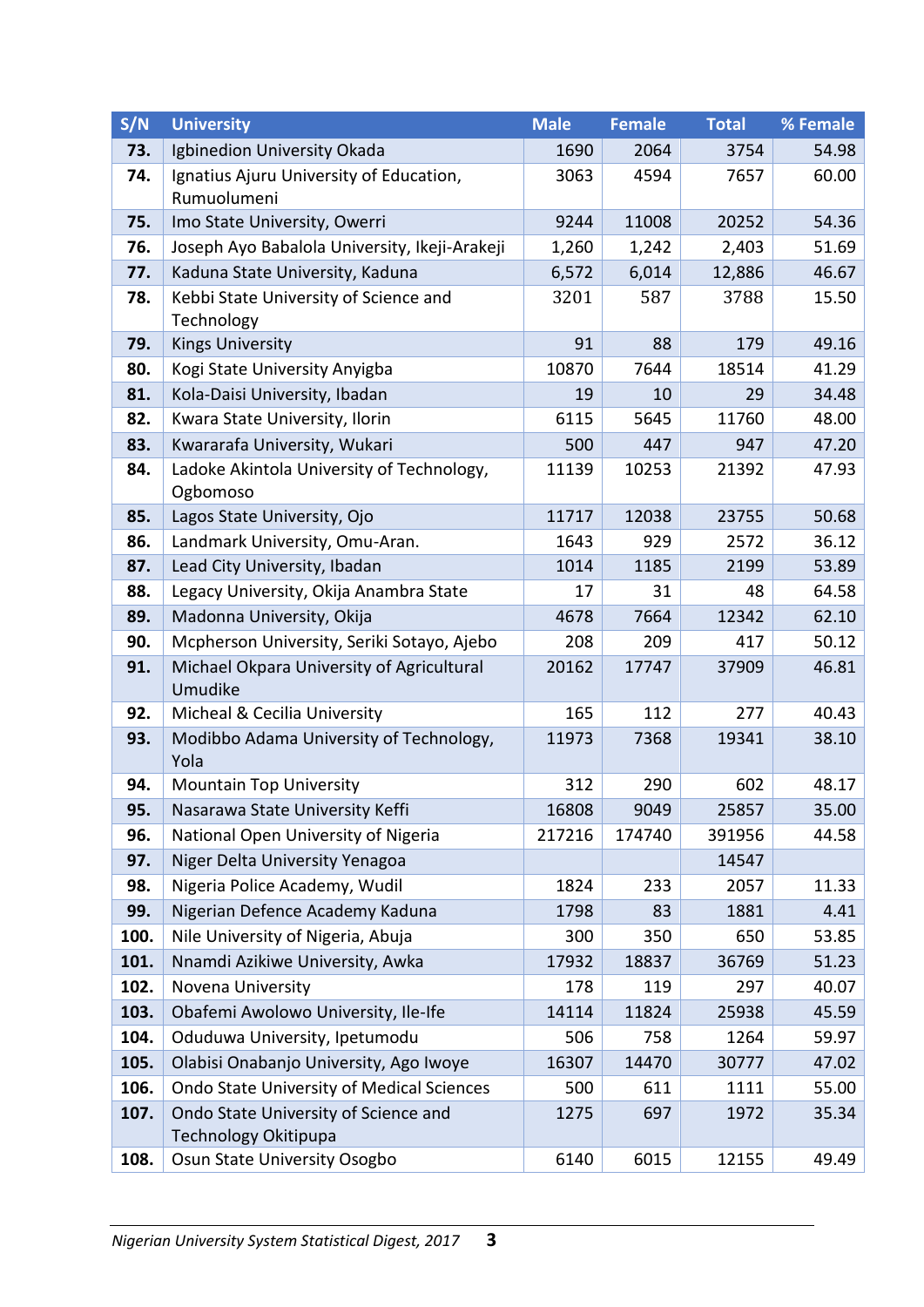| S/N  | <b>University</b>                             | <b>Male</b> | <b>Female</b> | <b>Total</b>          | % Female |
|------|-----------------------------------------------|-------------|---------------|-----------------------|----------|
| 109. | PAMO University of Medical Sciences Port      |             |               | Yet to admit students |          |
|      | Harcourt                                      |             |               |                       |          |
| 110. | Pan-Atlantic University, Lagos                | 334         | 300           | 634                   | 47.32    |
| 111. | Paul University, Awka - Anambra State         | 200         | 152           | 352                   | 43.18    |
| 112. | Plateau State University Bokkos               | 1878        | 1213          | 3091                  | 39.24    |
| 113. | Redeemer's University, Ede                    | 760         | 824           | 1584                  | 52.02    |
| 114. | Renaissance University, Enugu                 | 144         | 178           | 322                   | 55.28    |
| 115. | Rhema University, Obeama-Asa - Rivers State   | 189         | 206           | 395                   | 52.15    |
| 116. | <b>Ritman University</b>                      | 142         | 98            | 240                   | 40.83    |
| 117. | Salem University, Lokoja                      | 826         | 464           | 1289                  | 36.00    |
| 118. | Samuel Adegboyega University, Ogwa.           | 207         | 206           | 413                   | 49.88    |
| 119. | Sokoto State University, Sokoto               | 2831        | 783           | 3614                  | 21.67    |
| 120. | Sule Lamido University, Kafin Hausa, Jigawa   | 2281        | 627           | 2908                  | 21.56    |
| 121. | <b>Summit University</b>                      | 51          | 52            | 103                   | 50.49    |
| 122. | Tai Solarin University of Education Ijebu Ode | 8291        | 11808         | 20099                 | 58.75    |
| 123. | Tansian University, Umunya                    | 319         | 176           | 495                   | 35.56    |
| 124. | Taraba State University, Jalingo              | 2521        | 1630          | 4151                  | 39.27    |
| 125. | The Technical University, Ibadan              | 121         | 63            | 184                   | 34.24    |
| 126. | Umar Musa Yar' Adua University Katsina        | 6623        | 4060          | 10683                 | 38.00    |
| 127. | University of Abuja, Gwagwalada               | 15274       | 13818         | 29092                 | 47.50    |
| 128. | University of Agriculture, Makurdi            | 9822        | 4638          | 14460                 | 32.07    |
| 129. | University of Benin                           | 21295       | 19261         | 40556                 | 47.49    |
| 130. | University of Calabar                         | 13464       | 16102         | 29566                 | 54.46    |
| 131. | University of Ibadan                          | 7548        | 6806          | 14354                 | 47.42    |
| 132. | University of Ilorin                          | 24093       | 23311         | 47404                 | 49.18    |
| 133. | University of Jos                             | 10429       | 7978          | 18407                 | 43.34    |
| 134. | University of Lagos                           | 24788       | 23536         | 48324                 | 48.70    |
| 135. | University of Maiduguri                       | 30358       | 13687         | 44045                 | 31.08    |
| 136. | University of Mkar, Mkar                      | 110         | 147           | 257                   | 57.20    |
| 137. | University of Nigeria, Nsukka                 | 19438       | 17032         | 36470                 | 46.70    |
| 138. | University of Port-Harcourt                   | 17296       | 21139         | 38435                 | 55.00    |
| 139. | University of Uyo                             | 11568       | 10734         | 22302                 | 48.13    |
| 140. | Usmanu Danfodiyo University                   | 17337       | 6750          | 24087                 | 28.02    |
| 141. | <b>Veritas University</b>                     | 506         | 688           | 1194                  | 57.62    |
| 142. | Wellspring University, Evbuobanosa - Edo      | 158         | 179           | 337                   | 53.12    |
|      | <b>State</b>                                  |             |               |                       |          |
| 143. | Wesley University, Ondo                       | 307         | 281           | 588                   | 47.79    |
| 144. | Western Delta University, Oghara Delta State  | 465         | 353           | 818                   | 43.15    |
| 145. | Yobe State University, Damaturu               | 4121        | 1658          | 5779                  | 28.69    |
| 146. | Yusuf Maitama Sule University Kano            | 3867        | 2763          | 6513                  | 42.42    |
|      | <b>TOTAL</b>                                  | 960,417     | 750,717       | 1,727,782             | 43       |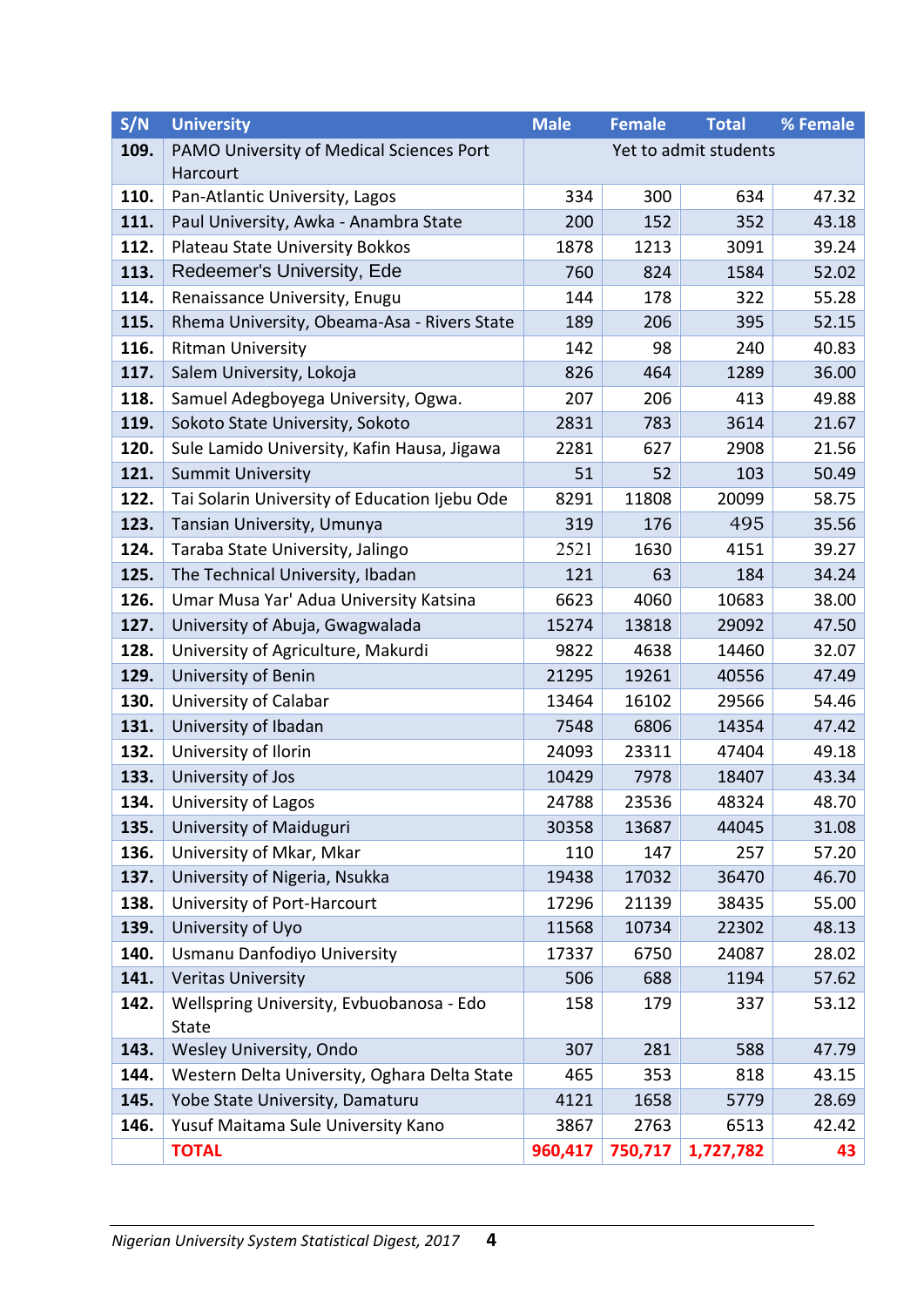### **Table 2: Postgraduate Enrolment, 2017**

<span id="page-14-0"></span>

| S/N | <b>University</b>                                            | <b>Male</b> | <b>Female</b> | <b>Total</b> | % Female |
|-----|--------------------------------------------------------------|-------------|---------------|--------------|----------|
| 1.  | Abia State University, Uturu                                 | 1562        | 521           | 2083         | 25.01    |
| 2.  | Abubakar Tafawa Balewa University, Bauchi                    | 2070        | 519           | 2589         | 20.05    |
| 3.  | <b>Achievers University, Owo</b>                             |             |               |              |          |
| 4.  | Adamawa State University Mubi                                | 210         | 70            | 280          | 25.00    |
| 5.  | Adekunle Ajasin University, Akungba                          | 284         | 131           | 415          | 31.57    |
| 6.  | Adeleke University, Ede                                      |             |               |              |          |
| 7.  | Afe Babalola University, Ado-Ekiti - Ekiti State             | 182         | 124           | 306          | 40.52    |
| 8.  | African University of Science & Technology,<br>Abuja         | 124         | 45            | 169          | 26.63    |
| 9.  | Ahmadu Bello University, Zaria                               | 6362        | 2668          | 9030         | 29.55    |
| 10. | Ajayi Crowther University, Ibadan                            | 454         | 20            | 474          | 4.22     |
| 11. | Akwa Ibom State University, Ikot Akpaden                     |             |               |              |          |
| 12. | Alex Ekwueme Federal University, Ndufu<br>Alike, Ikwo        | 40          | 13            | 53           | 24.53    |
| 13. | Al-Hikmah University, Ilorin                                 | 38          | $\mathbf 0$   | 38           | 0.00     |
| 14. | Al-Qalam University, Katsina                                 | 60          | 13            | 73           | 17.81    |
| 15. | Ambrose Alli University, Ekpoma                              | 647         | 336           | 983          | 34.18    |
| 16. | American University of Nigeria, Yola                         | 112         | 45            | 157          | 28.66    |
| 17. | <b>Anchor University Ayobo Lagos State</b>                   |             |               |              | N/A      |
| 18. | Arthur Javis University Akpabuyo Cross River<br><b>State</b> |             |               |              | N/A      |
| 19. | <b>Augustine University</b>                                  |             |               |              | N/A      |
| 20. | Babcock University, Ilishan-Remo                             | 516         | 459           | 1020         | 45.00    |
| 21. | <b>Bayero University, Kano</b>                               | 6176        | 2353          | 8529         | 27.59    |
| 22. | <b>Baze University</b>                                       | 11          | 9             | 20           | 45.00    |
| 23. | Bells University of Technology, Ota                          | 83          | 35            | 118          | 29.66    |
| 24. | Benson Idahosa University, Benin City                        | 56          | 61            | 117          | 52.14    |
| 25. | Benue State University, Makurdi                              | 485         | 227           | 712          | 31.88    |
| 26. | <b>Bingham University</b>                                    | 10          | 6             | 16           | 37.50    |
| 27. | <b>Bowen University, Iwo</b>                                 | 64          | 60            | 124          | 48.39    |
| 28. | Caleb University, Lagos                                      | 150         | 79            | 229          | 34.50    |
| 29. | <b>Caritas University, Enugu</b>                             |             |               |              | N/A      |
| 30. | <b>Chrisland University</b>                                  |             |               |              | N/A      |
| 31. | <b>Christopher University Mowe</b>                           |             |               |              | N/A      |
| 32. | Clifford University Owerrinta Abia State                     |             |               |              | N/A      |
| 33. | <b>Coal City University Enugu State</b>                      |             |               |              | N/A      |
| 34. | <b>Covenant University Ota</b>                               | 695         | 468           | 1163         | 40.24    |
| 35. | <b>Crawford University Igbesa</b>                            | 109         | 20            | 129          | 15.50    |
| 36. | <b>Crescent University</b>                                   | 46          | 22            | 68           | 32.35    |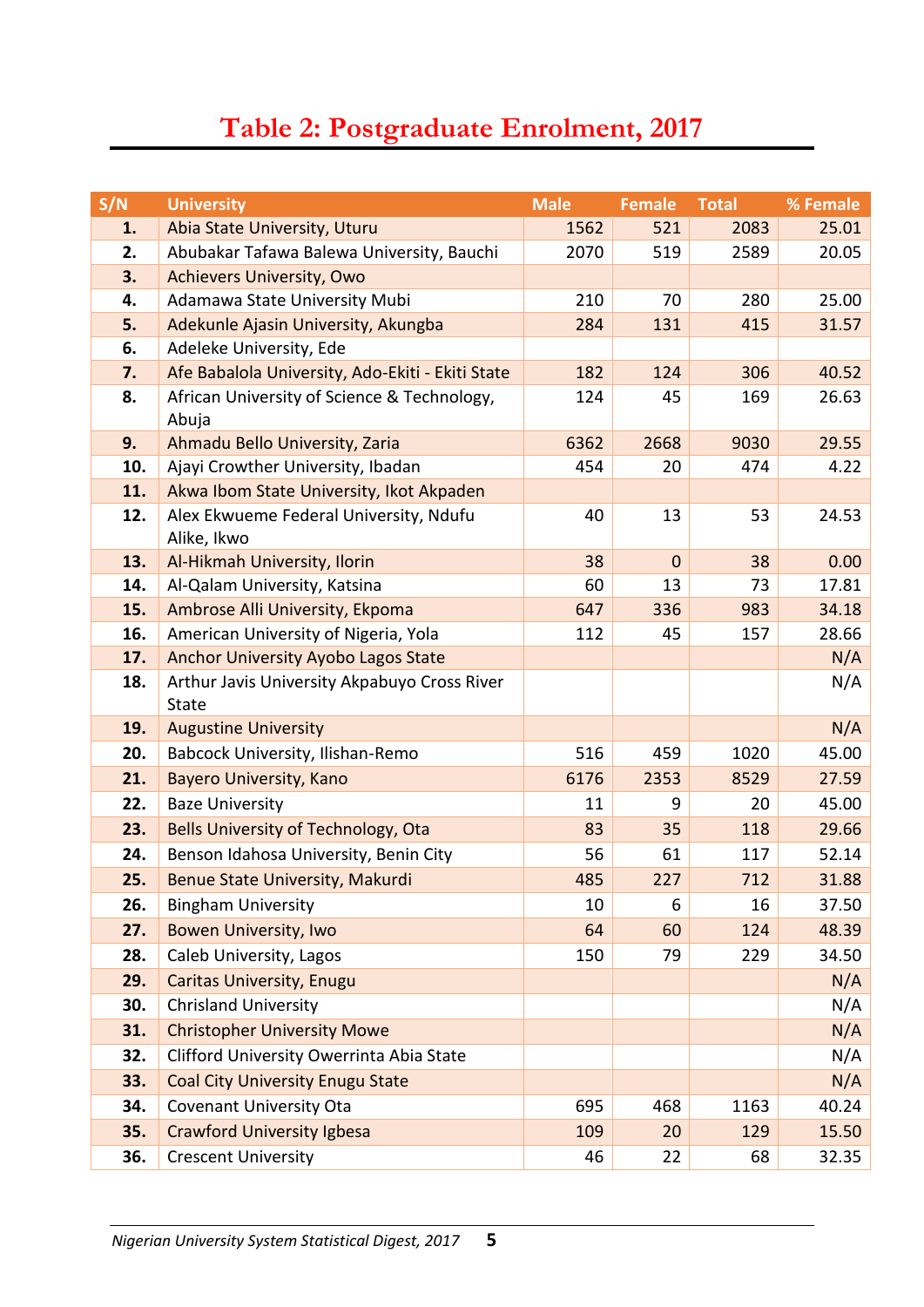| S/N | <b>University</b>                                            | <b>Male</b> | <b>Female</b> | <b>Total</b> | % Female |
|-----|--------------------------------------------------------------|-------------|---------------|--------------|----------|
| 37. | <b>Cross River State University of Science</b>               | 471         | 217           | 688          | 31.54    |
|     | &Technology, Calabar                                         |             |               |              |          |
| 38. | Crown Hill University Eiyenkorin, Kwara State                |             |               |              | N/A      |
| 39. | Delta State University Abraka                                | 858         | 668           | 1526         | 43.77    |
| 40. | Dominican University Ibadan Oyo State                        |             |               |              | N/A      |
| 41. | Eastern Palm University Ogboko, Imo State                    |             |               |              | N/A      |
| 42. | Ebonyi State University, Abakaliki                           |             |               | 5750         |          |
| 43. | <b>Edo University Iyamho</b>                                 |             |               |              | N/A      |
| 44. | Edwin Clark University, Kaigbodo                             |             |               |              | N/A      |
| 45. | <b>Ekiti State University</b>                                | $\mathbf 0$ | $\mathbf 0$   | 465          | 0.00     |
| 46. | Eko University of Medicine and Health<br><b>Sciences</b>     |             |               |              | N/A      |
| 47. | Elizade University, Ilara-Mokin                              |             |               |              | N/A      |
| 48. | Enugu State University of Science and                        | 1053        | 701           | 1754         | 39.97    |
|     | Technology, Enugu                                            |             |               |              |          |
| 49. | <b>Evangel University, Akaeze</b>                            |             |               |              | N/A      |
| 50. | Federal University Gashua, Yobe                              |             |               |              | N/A      |
| 51. | <b>Federal University Gusau</b>                              |             |               |              | N/A      |
| 52. | Federal University of Agriculture, Abeokuta                  | 745         | 570           | 1315         | 43.35    |
| 53. | <b>Federal University of Petroleum Resources,</b><br>Effurun |             |               |              | N/A      |
| 54. | Federal University of Technology, Akure                      | 993         | 52            | 1045         | 4.98     |
| 55. | Federal University of Technology, Minna                      | 1429        | 336           | 1765         | 19.04    |
| 56. | Federal University of Technology, Owerri                     | 1116        | 435           | 1551         | 28.05    |
| 57. | Federal University, Birnin Kebbi                             |             |               |              | N/A      |
| 58. | Federal University, Dutse, Jigawa State                      |             |               |              | N/A      |
| 59. | Federal University, Dutsin-Ma, Katsina                       |             |               |              | N/A      |
| 60. | Federal University, Kashere, Gombe State                     |             |               |              | N/A      |
| 61. | Federal University, Lafia, Nasarawa State                    | 220         | 49            | 269          | 18.22    |
| 62. | Federal University, Lokoja, Kogi State                       |             |               |              | N/A      |
| 63. | Federal University, Otuoke, Bayelsa                          |             |               |              | N/A      |
| 64. | Federal University, Oye-Ekiti, Ekiti State                   |             |               |              | N/A      |
| 65. | Federal University, Wukari, Taraba State                     |             |               |              | N/A      |
| 66. | Fountain University, Oshogbo                                 | 4           | 5             | 9            | 55.56    |
| 67. | Godfrey Okoye University, Ugwuomu-Nike -                     |             |               |              | N/A      |
|     | <b>Enugu State</b>                                           |             |               |              |          |
| 68. | Gombe State University, Gombe                                | 698         | 274           | 972          | 28.19    |
| 69. | <b>Gregory University, Uturu</b>                             |             |               |              | N/A      |
| 70. | <b>Hallmark University</b>                                   |             |               |              | N/A      |
| 71. | Hezekiah University, Umudi                                   |             |               |              | N/A      |
| 72. | Ibrahim Badamosi Babangida University,<br>Lapai              | 199         | 83            | 282          | 29.43    |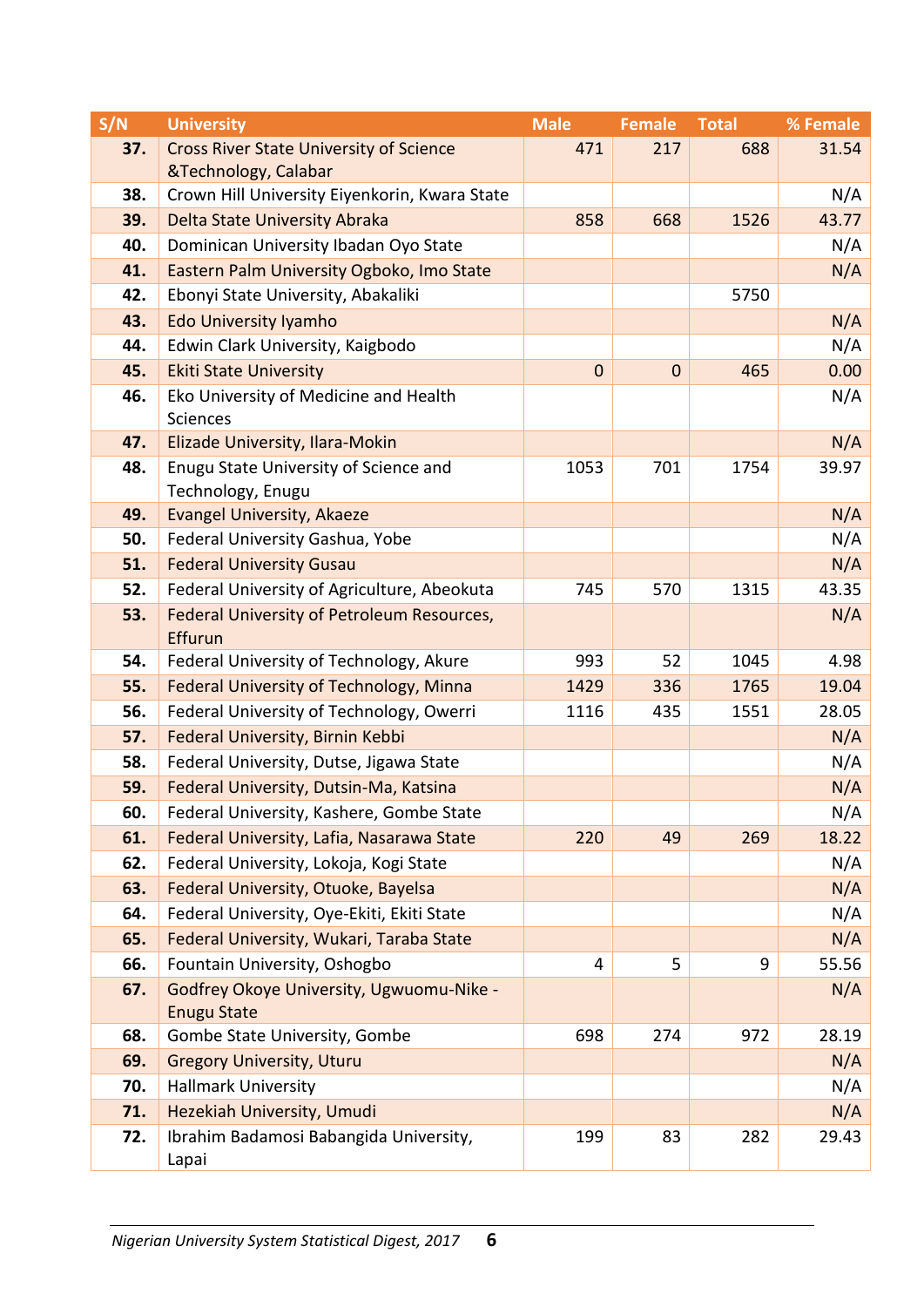| S/N  | <b>University</b>                                                   | <b>Male</b> | <b>Female</b> | <b>Total</b> | % Female |
|------|---------------------------------------------------------------------|-------------|---------------|--------------|----------|
| 73.  | Igbinedion University Okada                                         | 88          | 24            | 112          | 21.43    |
| 74.  | Ignatius Ajuru University of Education,<br>Rumuolumeni              | 78          | 109           | 187          | 58.29    |
| 75.  | Imo State University, Owerri                                        | 1500        | 1530          | 3030         | 50.50    |
| 76.  | Joseph Ayo Babalola University, Ikeji-Arakeji                       | 186         | 60            | 246          | 24.39    |
| 77.  | Kaduna State University, Kaduna                                     | 1,665       | 1,014         | 2,679        | 37.85    |
| 78.  | Kebbi State University of Science and<br>Technology                 | 212         | 26            | 238          | 10.92    |
| 79.  | <b>Kings University</b>                                             |             |               |              | N/A      |
| 80.  | Kogi State University Anyigba                                       | 337         | 107           | 444          | 24.10    |
| 81.  | Kola-Daisi University, Ibadan                                       |             |               |              | N/A      |
| 82.  | Kwara State University, Ilorin                                      | 905         | 835           | 1740         | 47.99    |
| 83.  | Kwararafa University, Wukari                                        |             |               |              | N/A      |
| 84.  | Ladoke Akintola University of Technology,<br>Ogbomoso               | 2719        | 1007          | 3726         | 27.03    |
| 85.  | Lagos State University, Ojo                                         | 1225        | 816           | 2041         | 39.98    |
| 86.  | Landmark University, Omu-Aran.                                      |             |               |              | N/A      |
| 87.  | Lead City University, Ibadan                                        | 246         | 274           | 520          | 52.69    |
| 88.  | Legacy University, Okija Anambra State                              |             |               |              | N/A      |
| 89.  | Madonna University, Okija                                           | 60          | 42            | 102          | 41.18    |
| 90.  | Mcpherson University, Seriki Sotayo, Ajebo                          |             |               |              | N/A      |
| 91.  | Michael Okpara University of Agricultural<br><b>Umudike</b>         | 3754        | 3687          | 7441         | 49.55    |
| 92.  | Micheal & Cecilia University                                        |             |               |              | N/A      |
| 93.  | Modibbo Adama University of Technology,<br>Yola                     | 2518        | 979           | 3497         | 28.00    |
| 94.  | <b>Mountain Top University</b>                                      |             |               |              | N/A      |
| 95.  | Nasarawa State University Keffi                                     | 6762        | 1691          | 8453         | 20.00    |
| 96.  | National Open University of Nigeria, Lagos                          | 47280       | 31525         | 78805        | 40.00    |
| 97.  | Niger Delta University Yenagoa                                      |             |               | 266          |          |
| 98.  | Nigeria Police Academy, Wudil                                       |             |               |              | N/A      |
| 99.  | Nigerian Defence Academy Kaduna                                     | 668         | 267           | 935          | 28.56    |
| 100. | Nile University of Nigeria, Abuja                                   | 199         | 182           | 281          | 64.77    |
| 101. | Nnamdi Azikiwe University, Awka                                     | 2139        | 1434          | 3573         | 40.13    |
| 102. | Novena University                                                   | 137         | 72            | 209          | 34.45    |
| 103. | Obafemi Awolowo University, Ile-Ife                                 | 2027        | 1369          | 3396         | 40.31    |
| 104. | Oduduwa University, Ipetumodu - Osun State                          | 7           | 8             | 15           | 53.33    |
| 105. | Olabisi Onabanjo University, Ago Iwoye                              | 500         | 435           | 935          | 46.52    |
| 106. | Ondo State University of Medical Sciences                           |             |               |              | N/A      |
| 107. | Ondo State University of Science and<br><b>Technology Okitipupa</b> |             |               |              | N/A      |
| 108. | Osun State University Osogbo                                        | 65          | 38            | 103          | 36.89    |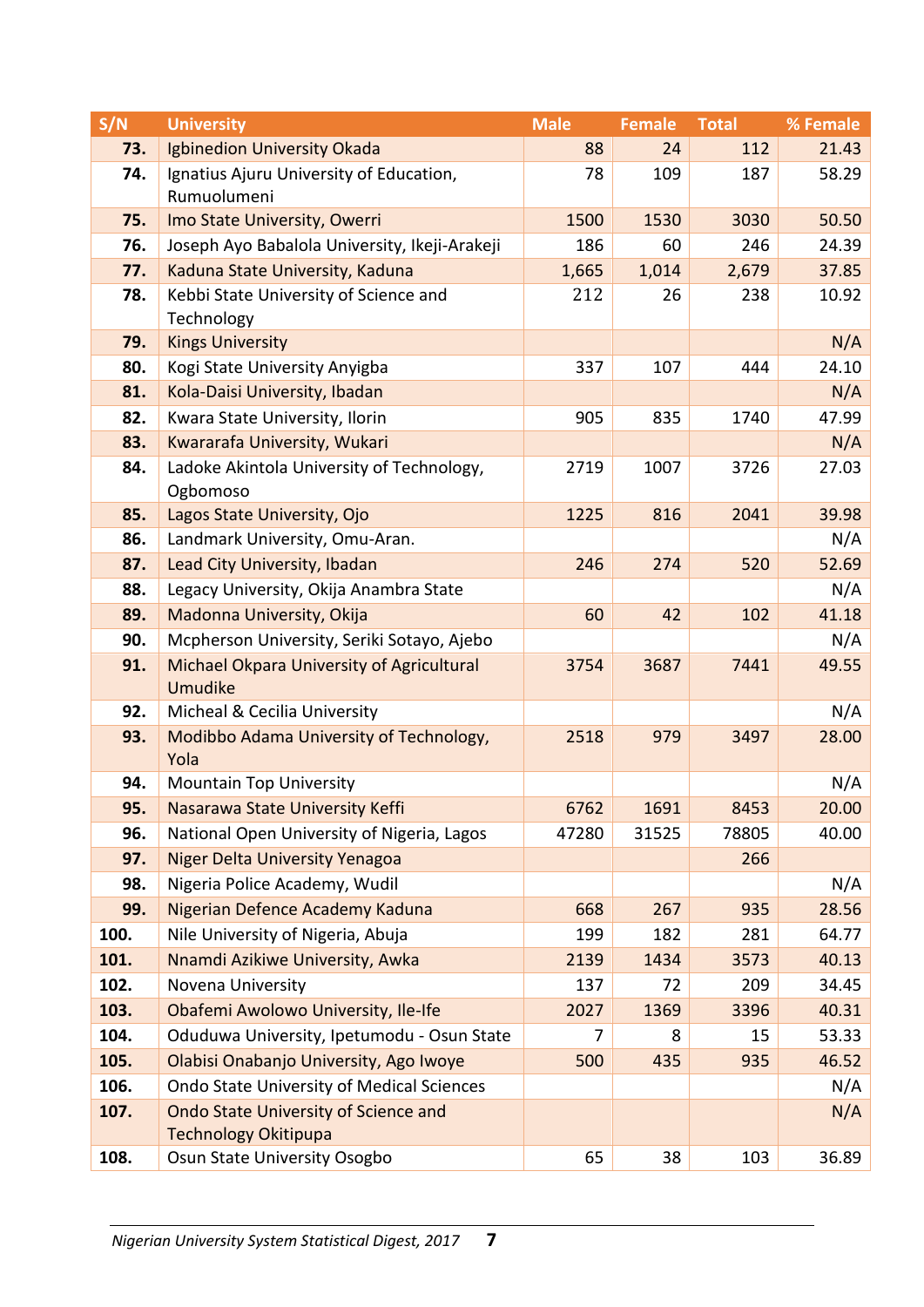| S/N  | <b>University</b>                               | <b>Male</b> | <b>Female</b>  | <b>Total</b> | % Female |
|------|-------------------------------------------------|-------------|----------------|--------------|----------|
| 109. | <b>PAMO University of Medical Sciences Port</b> |             |                |              | N/A      |
|      | Harcourt                                        |             |                |              |          |
| 110. | Pan-Atlantic University, Lagos                  | 183         | 160            | 343          | 46.65    |
| 111. | Paul University, Awka - Anambra State           |             |                |              | N/A      |
| 112. | Plateau State University Bokkos                 |             |                |              |          |
| 113. | <b>Redeemer's University, Ede</b>               | 60          | 51             | 111          | 45.95    |
| 114. | Renaissance University, Enugu                   |             |                |              | N/A      |
| 115. | Rhema University, Obeama-Asa - Rivers State     |             |                |              | N/A      |
| 116. | <b>Ritman University</b>                        |             |                |              | N/A      |
| 117. | Salem University, Lokoja                        | 23          | $\overline{7}$ | 30           | 23.33    |
| 118. | Samuel Adegboyega University, Ogwa.             |             |                |              | N/A      |
| 119. | Sokoto State University, Sokoto                 |             |                |              | N/A      |
| 120. | Sule Lamido University, Kafin Hausa, Jigawa     |             |                |              | N/A      |
| 121. | <b>Summit University</b>                        |             |                |              | N/A      |
| 122. | Tai Solarin University of Education Ijebu Ode   | 94          | 102            | 196          | 52.04    |
| 123. | Tansian University, Umunya                      |             |                |              | N/A      |
| 124. | Taraba State University, Jalingo                | 96          | 55             | 151          | 36.42    |
| 125. | The Technical University, Ibadan                |             |                |              | N/A      |
| 126. | Umar Musa Yar' Adua University Katsina          | 642         | 394            | 1036         | 38.03    |
| 127. | University of Abuja, Gwagwalada                 |             |                | 4460         |          |
| 128. | University of Agriculture, Makurdi              | 1109        | 400            | 1509         | 26.51    |
| 129. | <b>University of Benin</b>                      | 3627        | 1927           | 5554         | 34.70    |
| 130. | University of Calabar                           | 1920        | 1857           | 3777         | 49.17    |
| 131. | University of Ibadan                            | 5341        | 4784           | 10125        | 47.25    |
| 132. | University of Ilorin                            | 3326        | 1767           | 5093         | 34.69    |
| 133. | University of Jos                               | 540         | 822            | 1362         | 60.35    |
| 134. | University of Lagos                             | 6081        | 4852           | 10933        | 44.38    |
| 135. | <b>University of Maiduguri</b>                  | 2936        | 1179           | 4115         | 28.65    |
| 136. | University of Mkar, Mkar                        | 23          | 4              | 27           | 14.81    |
| 137. | University of Nigeria, Nsukka                   | 6350        | 4351           | 10701        | 40.66    |
| 138. | University of Port-Harcourt                     | 1049        | 851            | 1900         | 44.79    |
| 139. | University of Uyo                               | 867         | 704            | 1571         | 44.81    |
| 140. | Usmanu Danfodiyo University                     | 1503        | 405            | 1908         | 21.23    |
| 141. | <b>Veritas University</b>                       | 19          | 8              | 27           | 29.63    |
| 142. | Wellspring University, Evbuobanosa - Edo        |             |                |              | N/A      |
|      | <b>State</b>                                    |             |                |              |          |
| 143. | <b>Wesley University, Ondo</b>                  |             |                |              | N/A      |
| 144. | Western Delta University, Oghara Delta State    |             |                |              | N/A      |
| 145. | Yobe State University, Damaturu                 | 106         | 20             | 126          | 15.87    |
| 146. | Yusuf Maitama Sule University Kano              |             |                |              | N/A      |
|      | <b>TOTAL</b>                                    | 139,504     | 83,925         | 234,315      | 36       |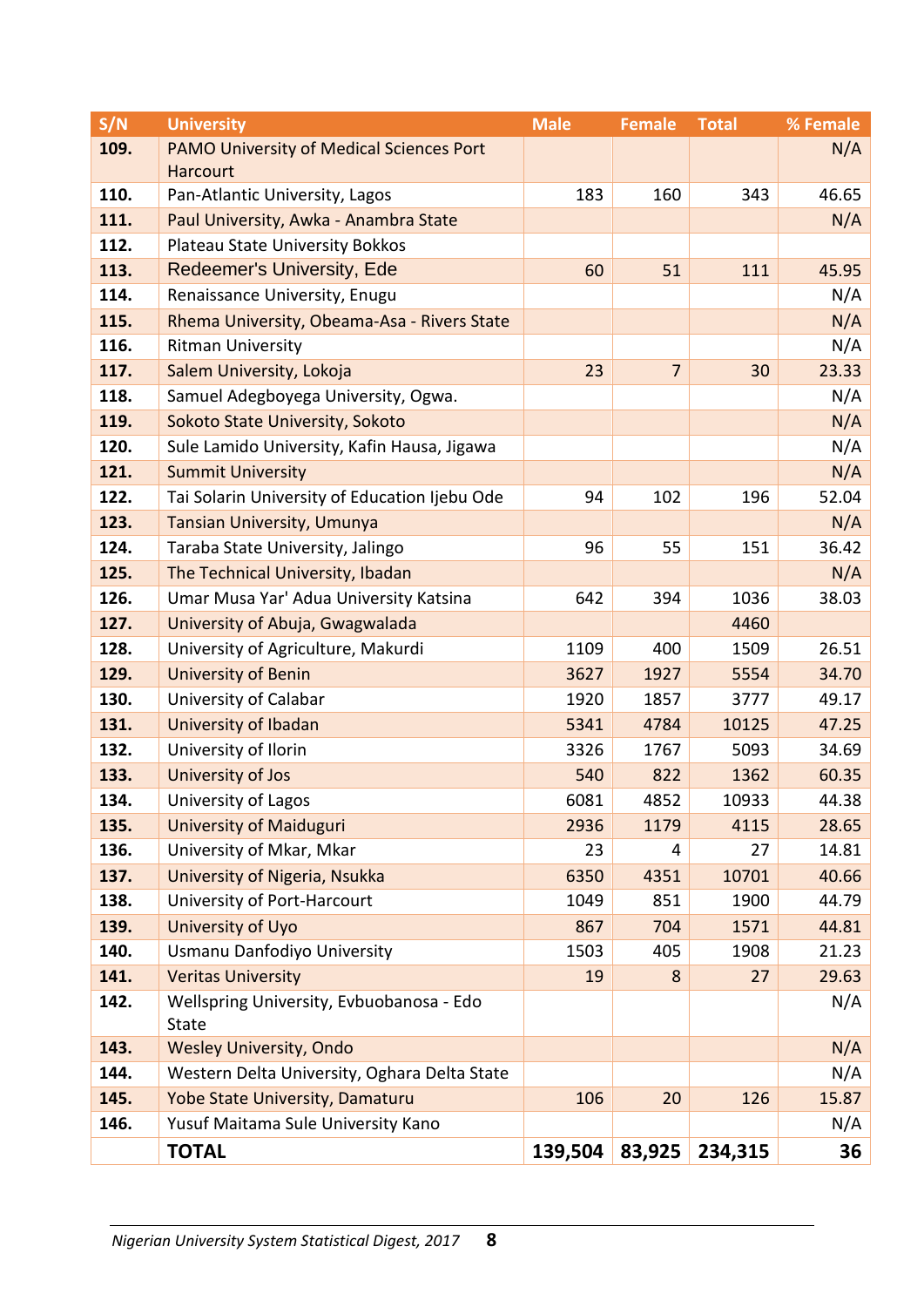### <span id="page-18-0"></span>**Table 3: Total Enrolment (Undergraduate and Postgraduate), 2017**

| S/N | <b>University</b>                                            | <b>Male</b> | <b>Female</b> | <b>Total</b> | %             |
|-----|--------------------------------------------------------------|-------------|---------------|--------------|---------------|
|     |                                                              |             |               |              | <b>Female</b> |
| 1.  | Abia State University, Uturu                                 | 11047       | 12248         | 23295        | 52.58         |
| 2.  | Abubakar Tafawa Balewa University,<br>Bauchi                 | 14860       | 3920          | 18780        | 20.87         |
| 3.  | Achievers University, Owo                                    | 235         | 132           | 367          | 35.97         |
| 4.  | Adamawa State University Mubi                                | 5879        | 2902          | 8781         | 33.05         |
| 5.  | Adekunle Ajasin University, Akungba                          | 11293       | 9351          | 20644        | 45.30         |
| 6.  | Adeleke University, Ede                                      | 1178        | 1276          | 2454         | 52.00         |
| 7.  | Afe Babalola University, Ado-Ekiti - Ekiti<br><b>State</b>   | 3474        | 3693          | 7167         | 51.53         |
| 8.  | African University of Science &<br>Technology, Abuja         | 124         | 45            | 169          | 26.63         |
| 9.  | Ahmadu Bello University, Zaria                               | 33264       | 15689         | 48953        | 32.05         |
| 10. | Ajayi Crowther University, Ibadan                            | 1359        | 964           | 2323         | 41.50         |
| 11. | Akwa Ibom State University, Ikot<br>Akpaden                  | 3358        | 4081          | 7439         | 54.86         |
| 12. | Alex Ekwueme Federal University, Ndufu<br>Alike, Ikwo        | 2717        | 2520          | 5237         | 48.12         |
| 13. | Al-Hikmah University, Ilorin                                 | 1626        | 1242          | 2868         | 43.31         |
| 14. | Al-Qalam University, Katsina                                 | 2254        | 2486          | 4740         | 52.45         |
| 15. | Ambrose Alli University, Ekpoma                              | 20170       | 13314         | 33484        | 39.76         |
| 16. | American University of Nigeria, Yola                         | 669         | 451           | 1120         | 40.27         |
| 17. | Anchor University Ayobo Lagos State                          | 102         | 123           | 225          | 54.67         |
| 18. | Arthur Javis University Akpabuyo Cross<br><b>River State</b> | 24          | 25            | 49           | 51.02         |
| 19. | <b>Augustine University</b>                                  | 69          | 70            | 139          | 50.36         |
| 20. | Babcock University, Ilishan-Remo                             | 4592        | 5396          | 9988         | 54.02         |
| 21. | Bayero University, Kano                                      | 30097       | 13683         | 43780        | 31.25         |
| 22. | <b>Baze University</b>                                       | 707         | 567           | 1274         | 44.51         |
| 23. | Bells University of Technology, Ota                          | 1179        | 959           | 2138         | 44.86         |
| 24. | Benson Idahosa University, Benin City                        | 1279        | 1585          | 2864         | 55.34         |
| 25. | Benue State University, Makurdi                              | 14846       | 11198         | 26060        | 42.97         |
| 26. | <b>Bingham University</b>                                    | 1282        | 1596          | 2878         | 55.46         |
| 27. | Bowen University, Iwo                                        | 1736        | 2439          | 4175         | 58.42         |
| 28. | Caleb University, Lagos                                      | 1658        | 1081          | 2739         | 39.47         |
| 29. | Caritas University, Enugu                                    | 1047        | 562           | 1607         | 34.97         |
| 30. | <b>Chrisland University</b>                                  | 55          | 58            | 113          | 51.33         |
| 31. | <b>Christopher University Mowe</b>                           | 37          | 29            | 66           | 43.94         |
| 32. | Clifford University Owerrinta Abia State                     | 147         | 59            | 206          | 28.64         |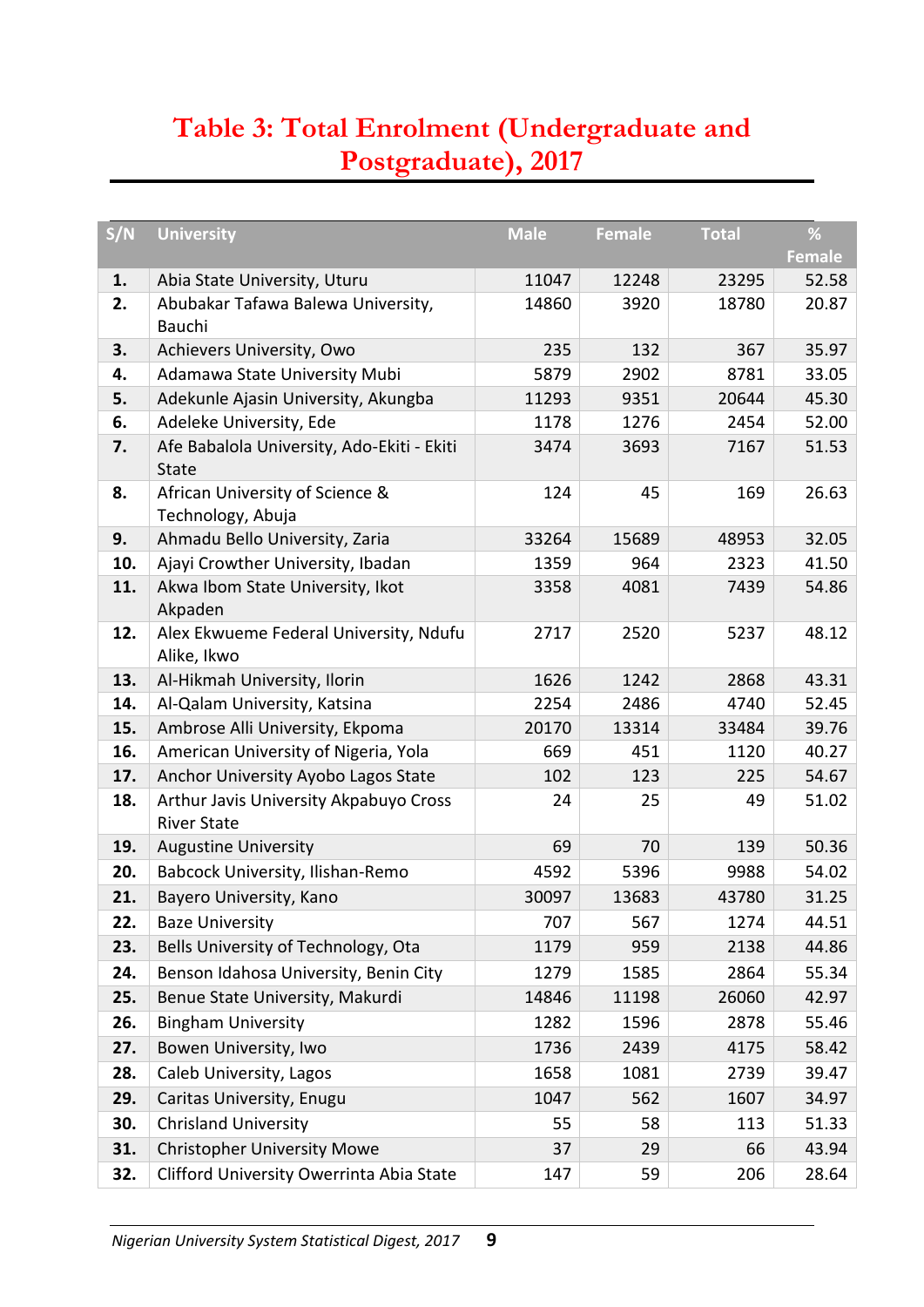| S/N | <b>University</b>                                               | <b>Male</b> | <b>Female</b> | <b>Total</b> | %             |
|-----|-----------------------------------------------------------------|-------------|---------------|--------------|---------------|
|     |                                                                 |             |               |              | <b>Female</b> |
| 33. | Coal City University Enugu State                                | 40          | 42            | 82           | 51.22         |
| 34. | <b>Covenant University Ota</b>                                  | 4487        | 3391          | 7878         | 43.04         |
| 35. | Crawford University Igbesa                                      | 865         | 615           | 1480         | 41.55         |
| 36. | <b>Crescent University</b>                                      | 1157        | 804           | 1961         | 41.00         |
| 37. | Cross River State University of Science<br>&Technology, Calabar | 9457        | 6157          | 15614        | 39.43         |
| 38. | Crown Hill University Eiyenkorin, Kwara<br><b>State</b>         | 20          | 17            | 37           | 45.95         |
| 39. | Delta State University Abraka                                   | 9198        | 12093         | 21291        | 56.80         |
| 40. | Dominican University Ibadan Oyo State                           | 43          | 1             | 44           | 2.27          |
| 41. | Eastern Palm University Ogboko, Imo<br><b>State</b>             | 14          | 18            | 32           | 56.25         |
| 42. | Ebonyi State University, Abakaliki                              |             |               | 25000        |               |
| 43. | Edo University Iyamho                                           | 263         | 271           | 534          | 50.75         |
| 44. | Edwin Clark University, Kaigbodo                                | 187         | 200           | 387          | 51.68         |
| 45. | <b>Ekiti State University</b>                                   |             |               | 22612        |               |
| 46. | Eko University of Medicine and Health<br><b>Sciences</b>        |             |               |              |               |
| 47. | Elizade University, Ilara-Mokin                                 | 682         | 335           | 1017         | 32.94         |
| 48. | Enugu State University of Science and<br>Technology, Enugu      | 9911        | 10148         | 20059        | 50.59         |
| 49. | Evangel University, Akaeze                                      | 215         | 200           | 415          | 48.19         |
| 50. | Federal University Gashua, Yobe                                 | 1727        | 478           | 2205         | 21.68         |
| 51. | <b>Federal University Gusau</b>                                 |             |               |              |               |
| 52. | Federal University of Agriculture,<br>Abeokuta                  | 10158       | 7301          | 17459        | 41.82         |
| 53. | Federal University of Petroleum<br>Resources, Effurun           | 2408        | 469           | 2877         | 16.30         |
| 54. | Federal University of Technology, Akure                         | 13928       | 5213          | 19141        | 27.23         |
| 55. | Federal University of Technology, Minna                         | 15597       | 5023          | 20620        | 24.36         |
| 56. | Federal University of Technology, Owerri                        | 16218       | 6257          | 22475        | 27.84         |
| 57. | Federal University, Birnin Kebbi                                | 2746        | 1100          | 3846         | 28.60         |
| 58. | Federal University, Dutse, Jigawa State                         | 3626        | 1209          | 4835         | 25.01         |
| 59. | Federal University, Dutsin-Ma, Katsina                          | 757         | 305           | 1062         | 28.72         |
| 60. | Federal University, Kashere, Gombe<br>State                     | 3591        | 1103          | 4694         | 23.50         |
| 61. | Federal University, Lafia, Nasarawa State                       | 1318        | 782           | 2096         | 37.31         |
| 62. | Federal University, Lokoja, Kogi State                          | 1728        | 1173          | 2901         | 40.43         |
| 63. | Federal University, Otuoke, Bayelsa                             | 3543        | 2501          | 6051         | 41.33         |
| 64. | Federal University, Oye-Ekiti, Ekiti State                      | 5228        | 5348          | 10576        | 50.57         |
| 65. | Federal University, Wukari, Taraba State                        | 3698        | 1640          | 5338         | 30.72         |
| 66. | Fountain University, Oshogbo                                    | 447         | 826           | 1273         | 64.89         |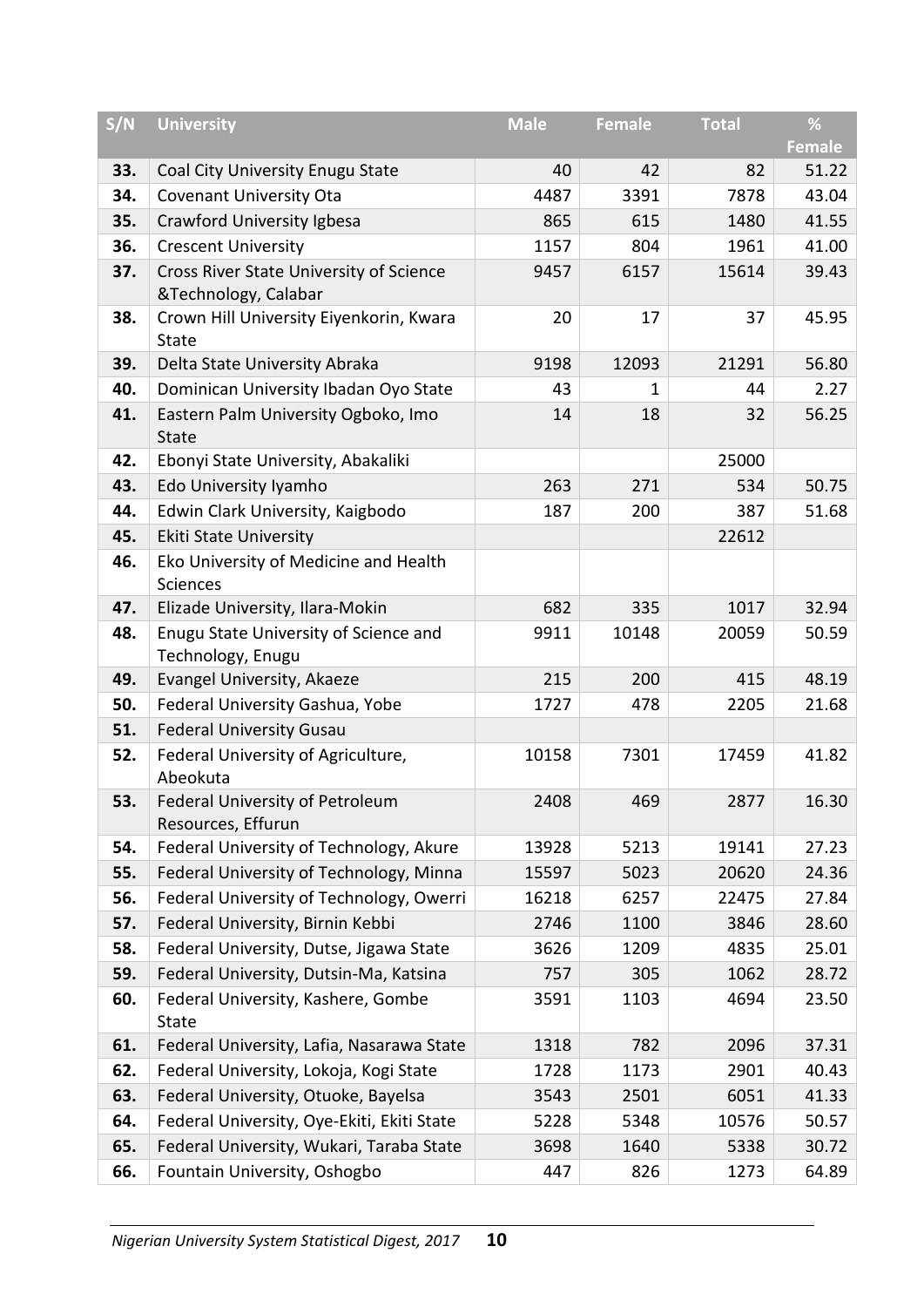| S/N | <b>University</b>                                        | <b>Male</b> | <b>Female</b> | <b>Total</b> | %             |
|-----|----------------------------------------------------------|-------------|---------------|--------------|---------------|
|     |                                                          |             |               |              | <b>Female</b> |
| 67. | Godfrey Okoye University, Ugwuomu-<br>Nike - Enugu State | 256         | 284           | 540          | 52.59         |
| 68. | Gombe State University, Gombe                            | 7308        | 3996          | 11304        | 35.35         |
| 69. | <b>Gregory University, Uturu</b>                         | 345         | 271           | 647          | 41.89         |
| 70. | <b>Hallmark University</b>                               | 24          | 29            | 53           | 54.72         |
| 71. | Hezekiah University, Umudi                               | 46          | 26            | 72           | 36.11         |
| 72. | Ibrahim Badamosi Babangida University,<br>Lapai          | 7185        | 4023          | 10,758       | 37.40         |
| 73. | Igbinedion University Okada                              | 1778        | 2088          | 3866         | 54.01         |
| 74. | Ignatius Ajuru University of Education,<br>Rumuolumeni   | 3141        | 4703          | 7844         | 59.96         |
| 75. | Imo State University, Owerri                             | 10744       | 12538         | 23282        | 53.85         |
| 76. | Joseph Ayo Babalola University, Ikeji-<br>Arakeji        | 1446        | 1203          | 2,649        | 45.41         |
| 77. | Kaduna State University, Kaduna                          | 8,537       | 7,028         | 15,565       | 45.15         |
| 78. | Kebbi State University of Science and<br>Technology      | 3413        | 613           | 4026         | 15.23         |
| 79. | <b>Kings University</b>                                  | 34          | 22            | 54           | 40.74         |
| 80. | Kogi State University Anyigba                            | 11207       | 7751          | 18958        | 40.89         |
| 81. | Kola-Daisi University, Ibadan                            | 19          | 10            | 29           | 34.48         |
| 82. | Kwara State University, Ilorin                           | 7020        | 6480          | 13500        | 48.00         |
| 83. | Kwararafa University, Wukari                             | 500         | 447           | 947          | 47.20         |
| 84. | Ladoke Akintola University of<br>Technology, Ogbomoso    | 13858       | 11260         | 25118        | 44.83         |
| 85. | Lagos State University, Ojo                              | 12255       | 12845         | 25100        | 51.18         |
| 86. | Landmark University, Omu-Aran.                           | 1643        | 929           | 2572         | 36.12         |
| 87. | Lead City University, Ibadan                             | 1260        | 1459          | 2719         | 53.66         |
| 88. | Legacy University, Okija Anambra State                   | 17          | 31            | 48           | 64.58         |
| 89. | Madonna University, Okija                                | 4738        | 7706          | 12444        | 61.93         |
| 90. | Mcpherson University, Seriki Sotayo,<br>Ajebo            | 208         | 209           | 417          | 50.12         |
| 91. | Michael Okpara University of<br>Agricultural Umudike     | 23916       | 21434         | 45350        | 47.26         |
| 92. | Micheal & Cecilia University                             | 165         | 112           | 277          | 40.43         |
| 93. | Modibbo Adama University of<br>Technology, Yola          | 14491       | 8347          | 22838        | 36.55         |
| 94. | <b>Mountain Top University</b>                           | 319         | 290           | 602          | 48.17         |
| 95. | Nasarawa State University Keffi                          | 23570       | 10740         | 34310        | 31.30         |
| 96. | National Open University of Nigeria,<br>Lagos            | 264496      | 206265        | 470761       | 43.82         |
| 97. | Niger Delta University Yenagoa                           |             |               | 14813        |               |
| 98. | Nigeria Police Academy, Wudil                            | 1824        | 233           | 2057         | 11.33         |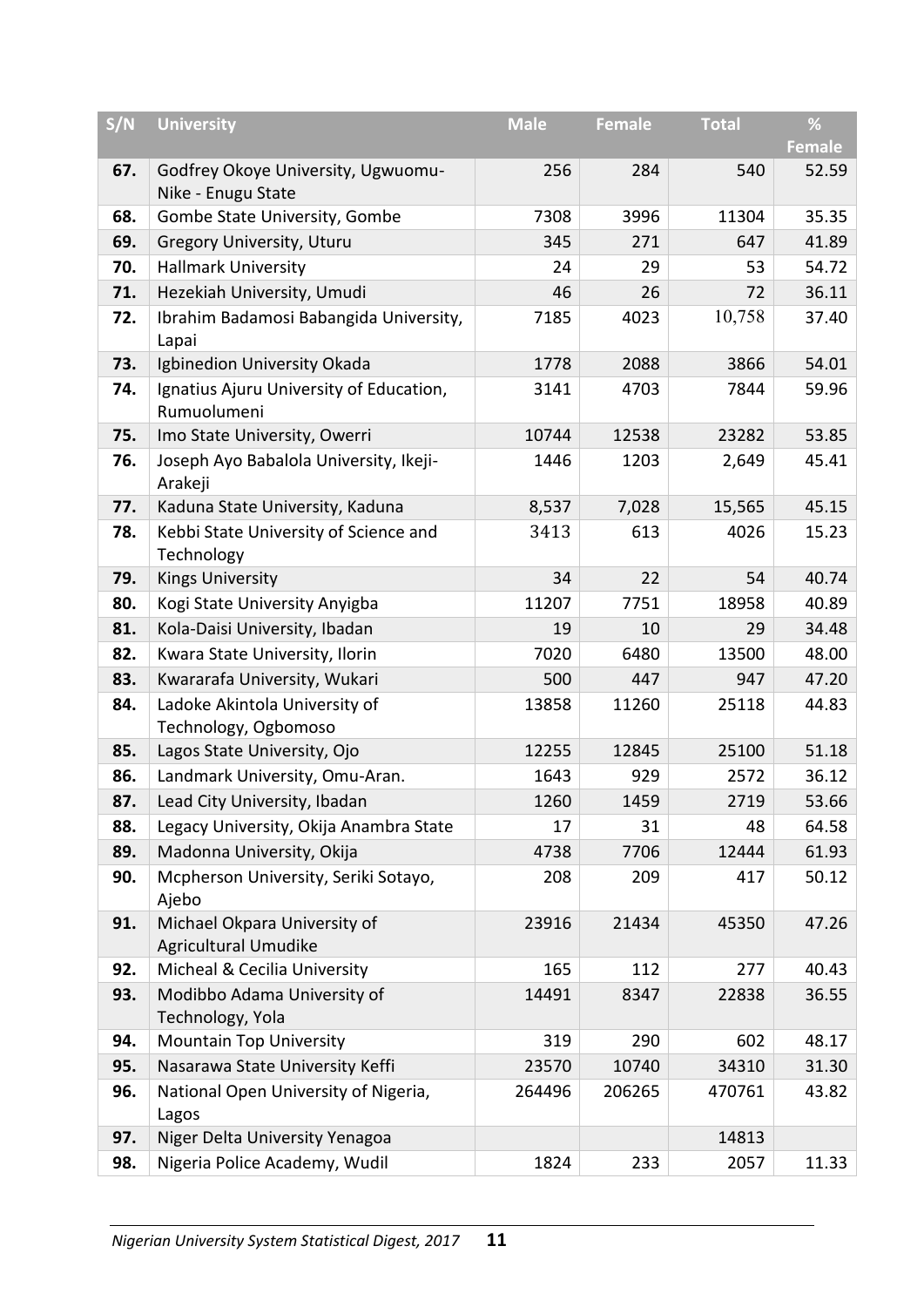| S/N  | <b>University</b>                                                   | <b>Male</b> | <b>Female</b> | <b>Total</b> | %             |
|------|---------------------------------------------------------------------|-------------|---------------|--------------|---------------|
|      |                                                                     |             |               |              | <b>Female</b> |
| 99.  | Nigerian Defence Academy Kaduna                                     | 2466        | 350           | 2816         | 12.43         |
| 100. | Nile University of Nigeria, Abuja                                   | 499         | 532           | 931          | 57.14         |
| 101. | Nnamdi Azikiwe University, Awka                                     | 20071       | 20271         | 40342        | 50.25         |
| 102. | Novena University                                                   | 315         | 191           | 506          | 37.75         |
| 103. | Obafemi Awolowo University, Ile-Ife                                 | 16141       | 13193         | 29334        | 44.98         |
| 104. | Oduduwa University, Ipetumodu - Osun<br><b>State</b>                | 513         | 766           | 1279         | 59.89         |
| 105. | Olabisi Onabanjo University, Ago Iwoye                              | 16807       | 14905         | 31712        | 47.00         |
| 106. | Ondo State University of Medical<br>Sciences                        | 500         | 611           | 1111         | 55.00         |
| 107. | Ondo State University of Science and<br><b>Technology Okitipupa</b> | 1275        | 697           | 1972         | 35.34         |
| 108. | Osun State University Osogbo                                        | 6205        | 6053          | 12258        | 49.38         |
| 109. | PAMO University of Medical Sciences<br>Port Harcourt                |             |               |              |               |
| 110. | Pan-Atlantic University, Lagos                                      | 517         | 460           | 977          | 47.08         |
| 111. | Paul University, Awka - Anambra State                               | 200         | 152           | 352          | 43.18         |
| 112. | Plateau State University Bokkos                                     | 1878        | 1213          | 3091         | 39.24         |
| 113. | Redeemer's University, Ede                                          | 820         | 875           | 1695         | 51.62         |
| 114. | Renaissance University, Enugu                                       | 144         | 178           | 322          | 55.28         |
| 115. | Rhema University, Obeama-Asa - Rivers<br><b>State</b>               | 189         | 206           | 395          | 52.15         |
| 116. | <b>Ritman University</b>                                            | 142         | 98            | 240          | 40.83         |
| 117. | Salem University, Lokoja                                            | 849         | 470           | 1319         | 35.63         |
| 118. | Samuel Adegboyega University, Ogwa.                                 | 207         | 206           | 413          | 49.88         |
| 119. | Sokoto State University, Sokoto                                     | 2831        | 783           | 3614         | 21.67         |
| 120. | Sule Lamido University, Kafin Hausa,<br>Jigawa                      | 2281        | 627           | 2908         | 21.56         |
| 121. | <b>Summit University</b>                                            | 51          | 52            | 103          | 50.49         |
| 122. | Tai Solarin University of Education Ijebu<br>Ode                    | 8385        | 11910         | 20295        | 58.68         |
| 123. | Tansian University, Umunya                                          | 319         | 176           | 495          | 35.56         |
| 124. | Taraba State University, Jalingo                                    | 2617        | 1685          | 4302         | 39.17         |
| 125. | The Technical University, Ibadan                                    | 121         | 63            | 184          | 34.24         |
| 126. | Umar Musa Yar' Adua University Katsina                              | 7265        | 4454          | 11719        | 38.01         |
| 127. | University of Abuja, Gwagwalada                                     | 15274       | 13818         | 33552        | 41.18         |
| 128. | University of Agriculture, Makurdi                                  | 10931       | 5038          | 15969        | 31.55         |
| 129. | University of Benin                                                 | 24922       | 21188         | 46110        | 45.95         |
| 130. | University of Calabar                                               | 15384       | 17595         | 33343        | 52.77         |
| 131. | University of Ibadan                                                | 12889       | 11590         | 24479        | 47.35         |
| 132. | University of Ilorin                                                | 27419       | 25078         | 52497        | 47.77         |
| 133. | University of Jos                                                   | 10969       | 8800          | 19769        | 44.51         |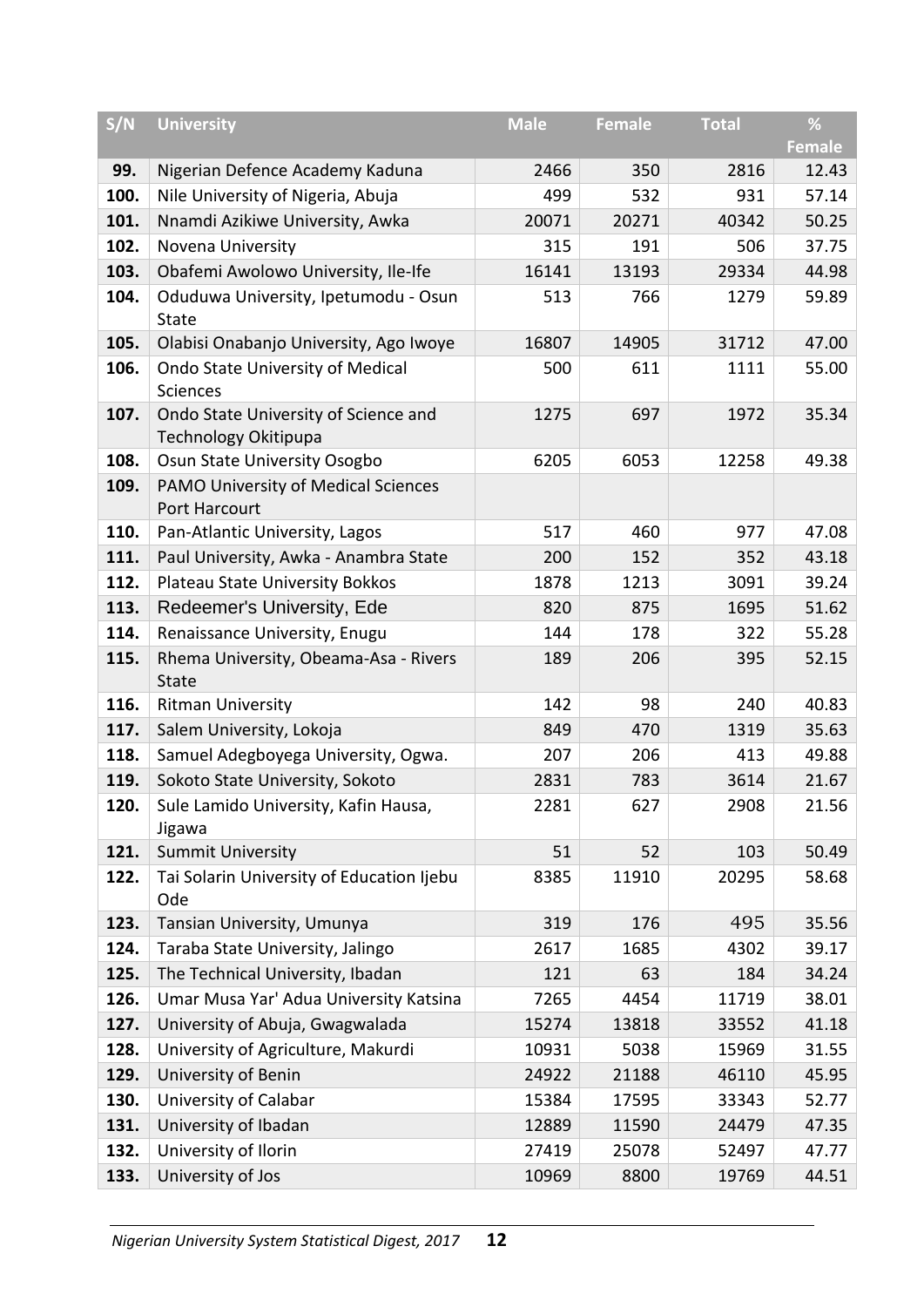| S/N  | <b>University</b>                                 | <b>Male</b> | <b>Female</b> | <b>Total</b> | %      |
|------|---------------------------------------------------|-------------|---------------|--------------|--------|
|      |                                                   |             |               |              | Female |
| 134. | University of Lagos                               | 30869       | 28388         | 59257        | 47.91  |
| 135. | University of Maiduguri                           | 33294       | 14866         | 48160        | 30.87  |
| 136. | University of Mkar, Mkar                          | 133         | 151           | 284          | 53.17  |
| 137. | University of Nigeria, Nsukka                     | 25788       | 21383         | 47171        | 45.33  |
| 138. | University of Port-Harcourt                       | 18345       | 21990         | 40335        | 54.52  |
| 139. | University of Uyo                                 | 12435       | 11438         | 23873        | 47.91  |
| 140. | Usmanu Danfodiyo University                       | 16199       | 5765          | 21964        | 26.25  |
| 141. | <b>Veritas University</b>                         | 525         | 696           | 1221         | 57.00  |
| 142. | Wellspring University, Evbuobanosa -<br>Edo State | 158         | 179           | 337          | 53.12  |
| 143. | Wesley University, Ondo                           | 307         | 281           | 588          | 47.79  |
| 144. | Western Delta University, Oghara Delta<br>State   | 465         | 353           | 818          | 43.15  |
| 145. | Yobe State University, Damaturu                   | 4227        | 1678          | 5905         | 28.42  |
| 146. | Yusuf Maitama Sule University Kano                | 3867        | 2763          | 6513         | 42.42  |
|      | <b>TOTAL</b>                                      | 1,079,392   | 816,351       | 1,962,364    | 42     |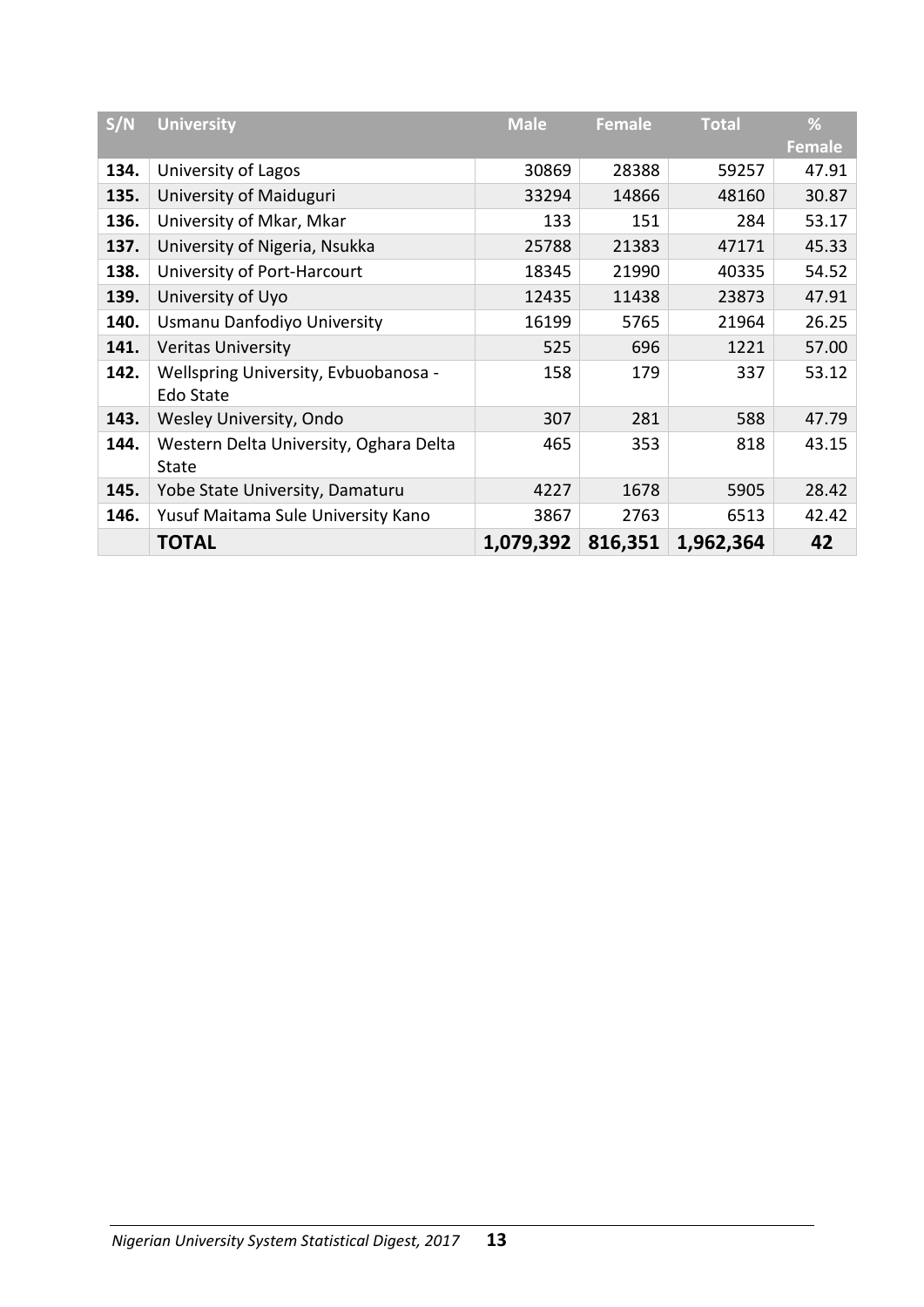### **Table 4: Graduate Output, 2017**

<span id="page-23-0"></span>

| S/N | <b>University</b>                                     | <b>Total</b> | No. In             | % in First   |
|-----|-------------------------------------------------------|--------------|--------------------|--------------|
|     |                                                       |              | <b>First</b>       | <b>Class</b> |
| 1.  | Abia State University, Uturu                          | 3773         | <b>Class</b><br>15 | 0.40         |
| 2.  | Abubakar Tafawa Balewa University, Bauchi             | 2050         | 40                 | 1.95         |
| 3.  | <b>Achievers University, Owo</b>                      | 340          | 31                 | 9.12         |
| 4.  | Adamawa State University Mubi                         | 1777         | 11                 | 0.62         |
| 5.  | Adekunle Ajasin University, Akungba                   | 2182         | 21                 | 0.96         |
| 6.  | Adeleke University, Ede                               |              |                    | N/A          |
| 7.  | Afe Babalola University, Ado-Ekiti - Ekiti State      | 3533         | 218                | 6.17         |
| 8.  | African University of Science & Technology, Abuja     | 109          | 0                  | 0.00         |
| 9.  | Ahmadu Bello University, Zaria                        | 7000         | 16                 | 0.23         |
| 10. | Ajayi Crowther University, Ibadan                     | 353          | 18                 | 5.10         |
| 11. | Akwa Ibom State University, Ikot Akpaden              | 675          | 21                 | 3.11         |
| 12. | Alex Ekwueme Federal University, Ndufu Alike,<br>Ikwo | 245          | 22                 | 8.98         |
| 13. | Al-Hikmah University, Ilorin                          | 827          | 16                 | 1.93         |
| 14. | Al-Qalam University, Katsina                          | 1239         | 10                 | 0.81         |
| 15. | Ambrose Alli University, Ekpoma                       | 2,265        | 11                 | 0.49         |
| 16. | American University of Nigeria, Yola                  | 89           | 12                 | 13.48        |
| 17. | <b>Anchor University Ayobo Lagos State</b>            |              |                    | N/A          |
| 18. | Arthur Javis University Akpabuyo Cross River State    |              |                    | N/A          |
| 19. | <b>Augustine University</b>                           |              |                    | N/A          |
| 20. | Babcock University, Ilishan-Remo                      | 1774         | 93                 | 5.24         |
| 21. | <b>Bayero University, Kano</b>                        | 5098         | 72                 | 1.41         |
| 22. | <b>Baze University</b>                                | 244          | 16                 | 6.56         |
| 23. | Bells University of Technology, Ota                   | 432          | 37                 | 8.56         |
| 24. | Benson Idahosa University, Benin City                 | 776          | 44                 | 5.67         |
| 25. | Benue State University, Makurdi                       | 10,248       | $\overline{7}$     | 0.07         |
| 26. | <b>Bingham University</b>                             | 312          | 17                 | 5.45         |
| 27. | <b>Bowen University, Iwo</b>                          | 1017         | 80                 | 7.87         |
| 28. | Caleb University, Lagos                               |              |                    |              |
| 29. | <b>Caritas University, Enugu</b>                      | 323          | 10                 | 3.10         |
| 30. | <b>Chrisland University</b>                           |              |                    | N/A          |
| 31. | <b>Christopher University Mowe</b>                    |              |                    | N/A          |
| 32. | Clifford University Owerrinta Abia State              |              |                    | N/A          |
| 33. | <b>Coal City University Enugu State</b>               |              |                    | N/A          |
| 34. | <b>Covenant University Ota</b>                        | 1107         | 188                | 16.98        |
| 35. | <b>Crawford University Igbesa</b>                     | 270          | 22                 | 8.15         |
| 36. | <b>Crescent University</b>                            | 467          | 16                 | 3.43         |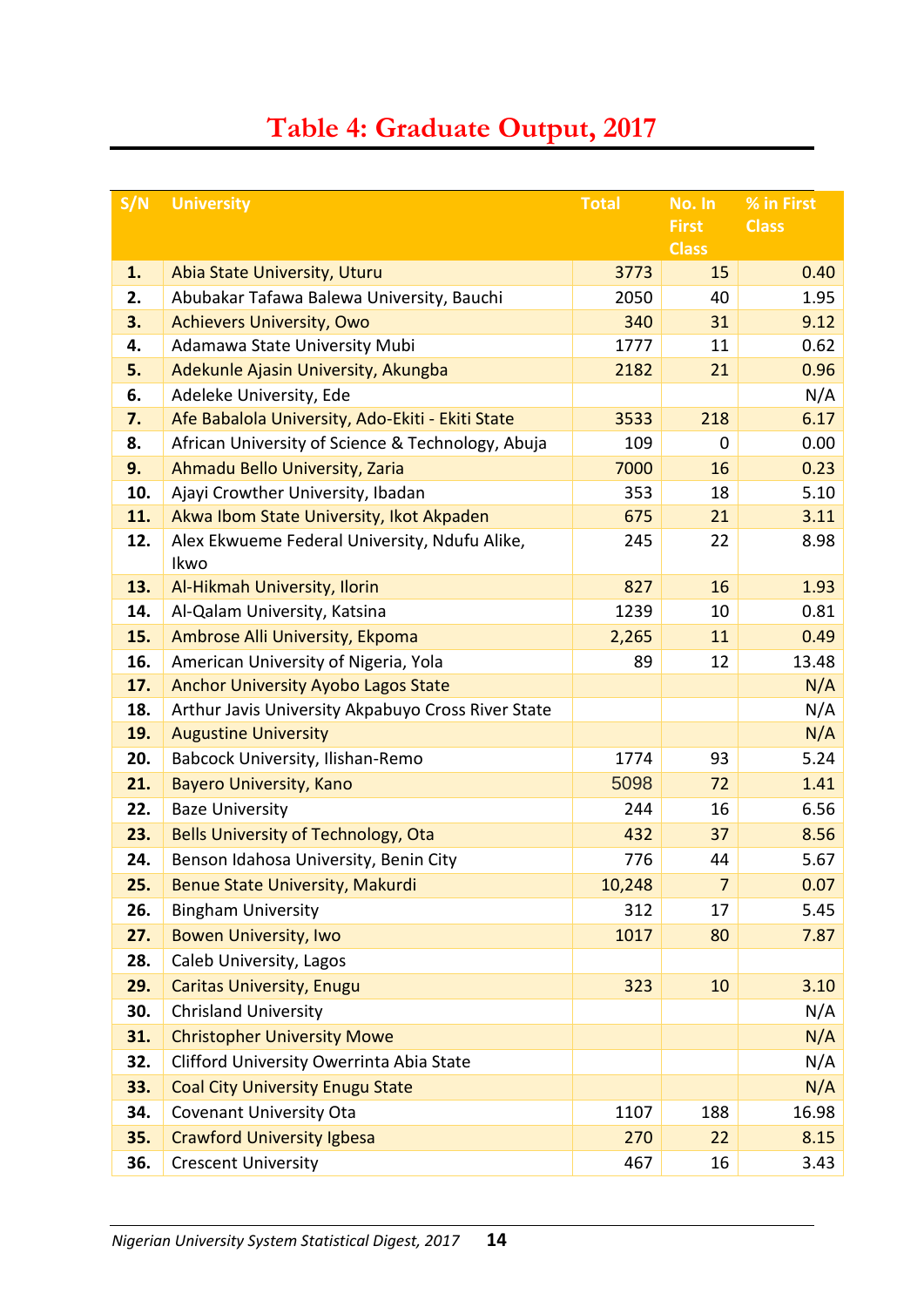| S/N | <b>University</b>                                              | <b>Total</b> | No. In         | % in First   |
|-----|----------------------------------------------------------------|--------------|----------------|--------------|
|     |                                                                |              | <b>First</b>   | <b>Class</b> |
|     |                                                                |              | <b>Class</b>   |              |
| 37. | <b>Cross River State University of Science</b>                 | 5668         | 13             | 0.23         |
|     | &Technology, Calabar                                           |              |                |              |
| 38. | Crown Hill University Eiyenkorin, Kwara State                  |              |                | N/A          |
| 39. | Delta State University Abraka                                  | 8519         | 35             | 0.41         |
| 40. | Dominican University Ibadan Oyo State                          |              |                | N/A          |
| 41. | Eastern Palm University Ogboko, Imo State                      |              |                | N/A          |
| 42. | Ebonyi State University, Abakaliki                             | 999          | $\overline{2}$ | 0.20         |
| 43. | <b>Edo University Iyamho</b>                                   |              |                |              |
| 44. | Edwin Clark University, Kaigbodo                               |              |                |              |
| 45. | <b>Ekiti State University</b>                                  | 10,603       | 37             | 0.35         |
| 46. | Eko University of Medicine and Health Sciences                 |              |                | N/A          |
| 47. | Elizade University, Ilara-Mokin                                | 35           | 5              | 14.29        |
| 48. | Enugu State University of Science and Technology,<br>Enugu     | 4619         | 7              | 0.15         |
| 49. | <b>Evangel University, Akaeze</b>                              | 190          | 6              | 3.16         |
| 50. | Federal University Gashua, Yobe                                |              |                |              |
| 51. | <b>Federal University Gusau</b>                                |              |                |              |
| 52. | Federal University of Agriculture, Abeokuta                    | 2810         | 56             | 1.99         |
| 53. | Federal University of Petroleum Resources, Effurun             | 254          | 10             | 3.94         |
| 54. | Federal University of Technology, Akure                        | 0            | 0              | 0.00         |
| 55. | Federal University of Technology, Minna                        | 3741         | 62             | 1.66         |
| 56. | Federal University of Technology, Owerri                       | 2387         | 18             | 0.75         |
| 57. | Federal University, Birnin Kebbi                               |              |                |              |
| 58. | Federal University, Dutse, Jigawa State                        |              |                |              |
| 59. | Federal University, Dutsin-Ma, Katsina                         | 481          | 24             | 4.99         |
| 60. | Federal University, Kashere, Gombe State                       | 453          | 12             | 2.65         |
| 61. | Federal University, Lafia, Nasarawa State                      | 300          | 15             | 5.00         |
| 62. | Federal University, Lokoja, Kogi State                         | 284          | 11             | 3.87         |
| 63. | Federal University, Otuoke, Bayelsa                            | 470          | 28             | 5.96         |
| 64. | Federal University, Oye-Ekiti, Ekiti State                     | 504          | 18             | 3.57         |
| 65. | Federal University, Wukari, Taraba State                       | 365          | 16             | 4.38         |
| 66. | Fountain University, Osogbo                                    |              |                |              |
| 67. | Godfrey Okoye University, Ugwuomu-Nike - Enugu<br><b>State</b> | 324          | 9              | 2.78         |
| 68. | Gombe State University, Gombe                                  | 951          | 19             | 2.00         |
| 69. | <b>Gregory University, Uturu</b>                               |              |                | N/A          |
| 70. | <b>Hallmark University</b>                                     |              |                | N/A          |
| 71. | Hezekiah University, Umudi                                     |              |                | N/A          |
| 72. | Ibrahim Badamosi Babangida University, Lapai                   | 1851         | 14             | 0.76         |
| 73. | Igbinedion University Okada                                    | 688          | 11             | 1.60         |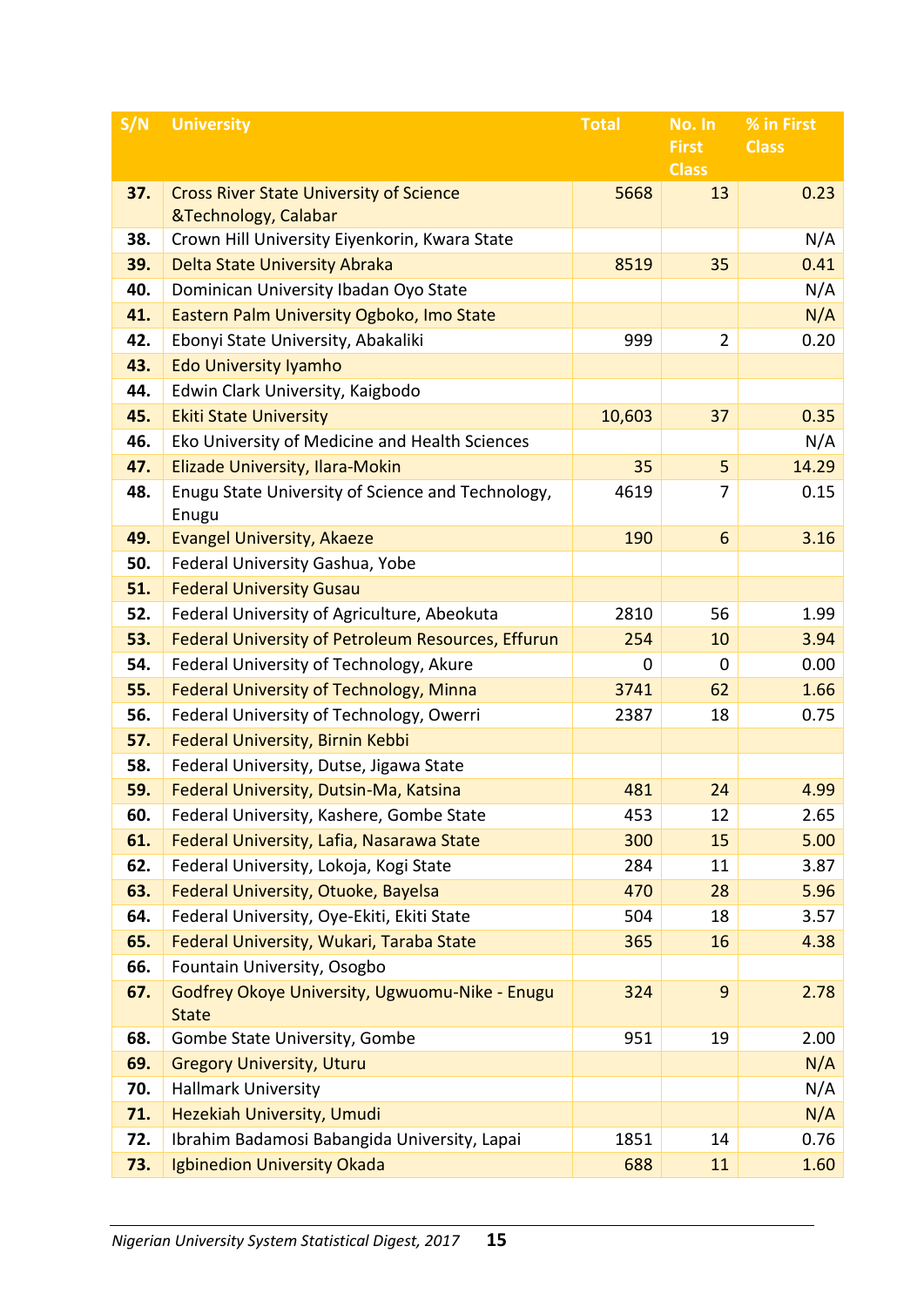| S/N  | <b>University</b>                                      | <b>Total</b> | No. In       | % in First   |
|------|--------------------------------------------------------|--------------|--------------|--------------|
|      |                                                        |              | <b>First</b> | <b>Class</b> |
|      |                                                        |              | <b>Class</b> |              |
| 74.  | Ignatius Ajuru University of Education,<br>Rumuolumeni | 1468         | 6            | 0.41         |
| 75.  | Imo State University, Owerri                           | 1880         | 9            | 0.48         |
| 76.  | Joseph Ayo Babalola University, Ikeji-Arakeji          | 563          | 23           | 4.09         |
| 77.  | Kaduna State University, Kaduna                        | 1180         | 28           | 2.37         |
| 78.  | Kebbi State University of Science and Technology       | 264          | 8            | 3.03         |
| 79.  | <b>Kings University</b>                                |              |              | N/A          |
| 80.  | Kogi State University Anyigba                          | 4273         | 10           | 0.23         |
| 81.  | Kola-Daisi University, Ibadan                          |              |              | N/A          |
| 82.  | Kwara State University, Ilorin                         | 1289         | 32           | 2.48         |
| 83.  | Kwararafa University, Wukari                           |              |              |              |
| 84.  | Ladoke Akintola University of Technology,<br>Ogbomoso  |              |              |              |
| 85.  | Lagos State University, Ojo                            | 28,300       | 26           | 0.09         |
| 86.  | Landmark University, Omu-Aran.                         | 486          | 66           | 13.58        |
| 87.  | Lead City University, Ibadan                           | 464          | 38           | 8.19         |
| 88.  | Legacy University, Okija Anambra State                 |              |              | N/A          |
| 89.  | Madonna University, Okija                              | 2193         | 19           | 0.87         |
| 90.  | Mcpherson University, Seriki Sotayo, Ajebo             | 46           | 4            | 8.70         |
| 91.  | Michael Okpara University of Agricultural Umudike      | 2853         | 48           | 1.68         |
| 92.  | Micheal & Cecilia University                           |              |              | N/A          |
| 93.  | Modibbo Adama University of Technology, Yola           | 5156         | 40           | 0.78         |
| 94.  | <b>Mountain Top University</b>                         |              |              | N/A          |
| 95.  | Nasarawa State University Keffi                        | 6031         | 20           | 0.33         |
| 96.  | National Open University of Nigeria, Lagos             |              |              |              |
| 97.  | <b>Niger Delta University Yenagoa</b>                  | 1846         | 14           | 0.76         |
| 98.  | Nigeria Police Academy, Wudil                          | 668          | 16           | 2.40         |
| 99.  | Nigerian Defence Academy Kaduna                        | 573          | 3            | 0.52         |
| 100. | Nile University of Nigeria, Abuja                      | 99           | 11           | 11.11        |
| 101. | Nnamdi Azikiwe University, Awka                        | 6641         | 35           | 0.53         |
| 102. | Novena University                                      | 540          | 16           | 2.96         |
| 103. | Obafemi Awolowo University, Ile-Ife                    | 7723         | 105          | 1.36         |
| 104. | Oduduwa University, Ipetumodu - Osun State             | 529          | 29           | 5.48         |
| 105. | Olabisi Onabanjo University, Ago Iwoye                 | 5137         | 18           | 0.35         |
| 106. | Ondo State University of Medical Sciences              |              |              | N/A          |
| 107. | <b>Ondo State University of Science and Technology</b> | 104          | $\mathbf 0$  | 0.00         |
|      | Okitipupa                                              |              |              |              |
| 108. | Osun State University Osogbo                           | 1307         | 54           | 4.13         |
| 109. | PAMO University of Medical Sciences Port Harcourt      |              |              |              |
| 110. | Pan-Atlantic University, Lagos                         | 195          | 0            | 0.00         |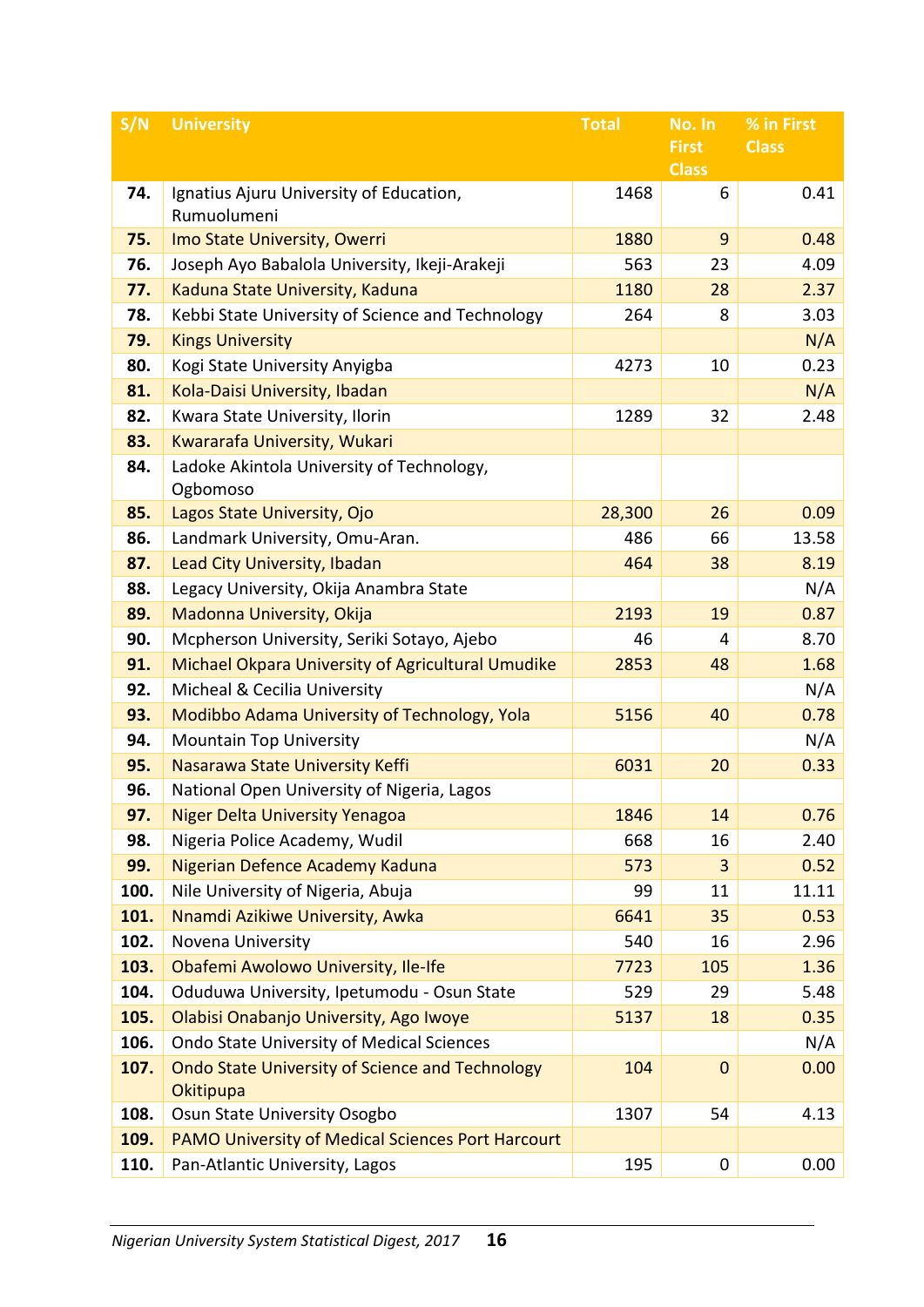| S/N  | <b>University</b>                              | <b>Total</b> | No. In            | % in First   |
|------|------------------------------------------------|--------------|-------------------|--------------|
|      |                                                |              | <b>First</b>      | <b>Class</b> |
| 111. | Paul University, Awka - Anambra State          | 49           | <b>Class</b><br>3 | 6.12         |
| 112. | Plateau State University Bokkos                | 335          | 3                 | 0.90         |
| 113. | <b>Redeemer's University, Ede</b>              | 487          | 22                | 4.52         |
| 114. | Renaissance University, Enugu                  |              |                   | N/A          |
| 115. | Rhema University, Obeama-Asa - Rivers State    | 29           | $\overline{2}$    | 6.90         |
| 116. | <b>Ritman University</b>                       |              |                   | N/A          |
| 117. | Salem University, Lokoja                       | 381          | 12                | 3.15         |
| 118. | Samuel Adegboyega University, Ogwa.            | 77           | 11                | 14.29        |
| 119. | Sokoto State University, Sokoto                | 232          | $\overline{7}$    | 3.02         |
| 120. | Sule Lamido University, Kafin Hausa, Jigawa    | 70           | $\overline{2}$    | 2.86         |
| 121. | <b>Summit University</b>                       |              |                   | N/A          |
| 122. | Tai Solarin University of Education Ijebu Ode  | 2305         | 27                | 1.17         |
| 123. | <b>Tansian University, Umunya</b>              |              |                   | N/A          |
| 124. | Taraba State University, Jalingo               | 1437         | 9                 | 0.63         |
| 125. | The Technical University, Ibadan               |              |                   | N/A          |
| 126. | Umar Musa Yar' Adua University Katsina         | 1405         | 9                 | 0.64         |
| 127. | University of Abuja, Gwagwalada                | 7148         | 16                | 0.22         |
| 128. | University of Agriculture, Makurdi             |              |                   |              |
| 129. | <b>University of Benin</b>                     | 10150        | 120               | 1.18         |
| 130. | University of Calabar                          | 11910        | 22                | 0.18         |
| 131. | <b>University of Ibadan</b>                    | 9270         | 186               | 2.01         |
| 132. | University of Ilorin                           | 6233         | 67                | 1.07         |
| 133. | <b>University of Jos</b>                       | 3930         | $\mathbf 0$       | 0.00         |
| 134. | University of Lagos                            | 9600         | 231               | 2.41         |
| 135. | <b>University of Maiduguri</b>                 | 8663         | 36                | 0.42         |
| 136. | University of Mkar, Mkar                       | 253          | 5                 | 1.98         |
| 137. | University of Nigeria, Nsukka                  | 10425        | 94                | 0.90         |
| 138. | University of Port-Harcourt                    |              |                   |              |
| 139. | <b>University of Uyo</b>                       | 1206         | 27                | 0.02         |
| 140. | Usmanu Danfodiyo University                    | 2431         | 51                | 2.10         |
| 141. | <b>Veritas University</b>                      | 110          | 11                | 10.00        |
| 142. | Wellspring University, Evbuobanosa - Edo State | 59           | 6                 | 10.17        |
| 143. | <b>Wesley University, Ondo</b>                 | 179          | 13                | 7.26         |
| 144. | Western Delta University, Oghara Delta State   | 133          | 2                 | 1.50         |
| 145. | Yobe State University, Damaturu                | 360          | 18                | 5.00         |
| 146. | Yusuf Maitama Sule University Kano             | 597          | 24                | 4.02         |
|      | <b>TOTAL</b>                                   | 266,293      | 3,206             |              |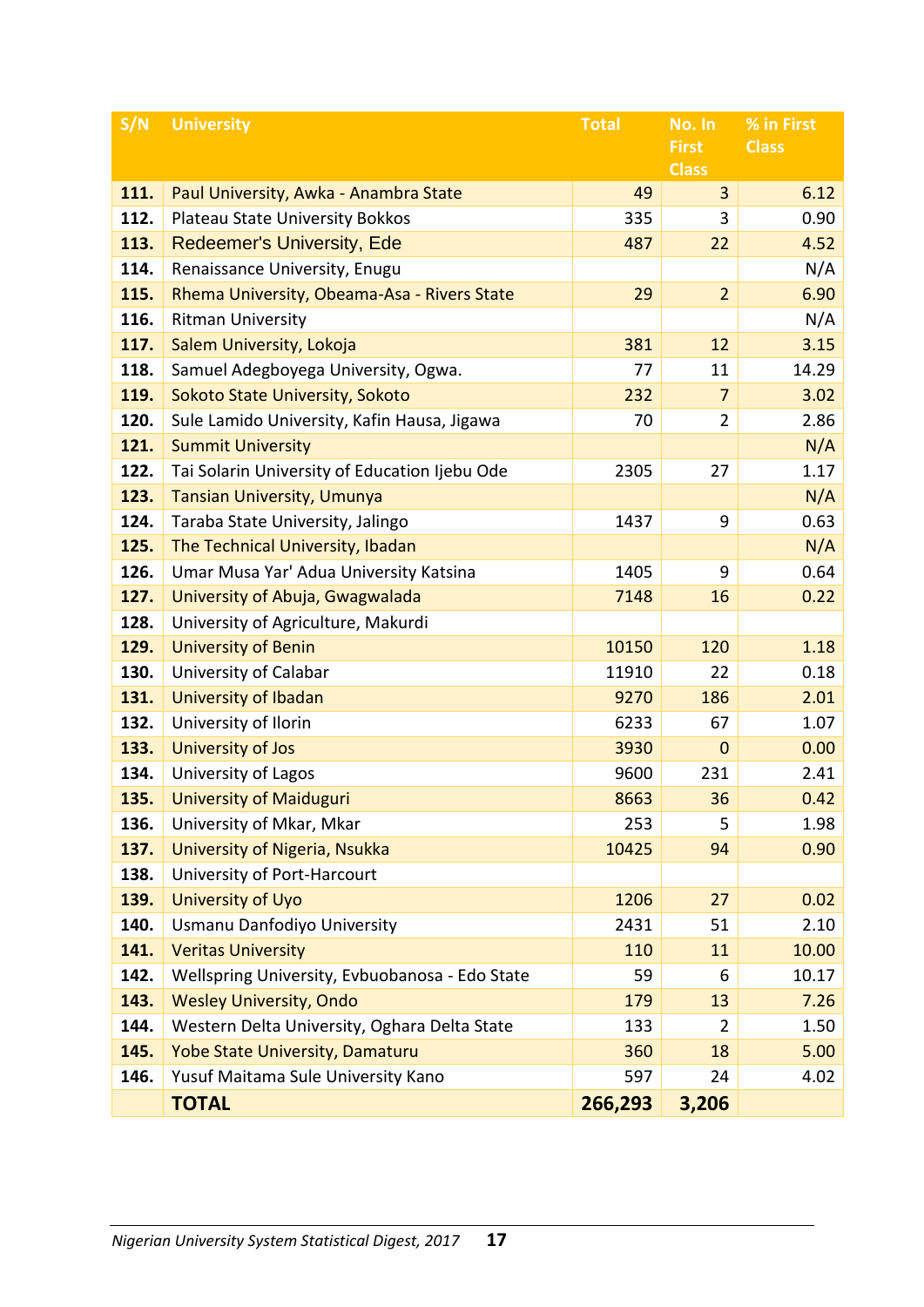### <span id="page-27-0"></span>**Table 5: Percentage of Students in Science-Related Courses in 2017**

| S/N | <b>University</b>                                  | % in science- |
|-----|----------------------------------------------------|---------------|
|     |                                                    | related       |
|     |                                                    | courses       |
| 1.  | Abia State University, Uturu                       | 62.00         |
| 2.  | Abubakar Tafawa Balewa University, Bauchi          | 97.00         |
| 3.  | <b>Achievers University, Owo</b>                   | 62.40         |
| 4.  | Adamawa State University Mubi                      | 38.00         |
| 5.  | Adekunle Ajasin University, Akungba                | 43.70         |
| 6.  | Adeleke University, Ede                            | 33.60         |
| 7.  | Afe Babalola University, Ado-Ekiti - Ekiti State   | 61.04         |
| 8.  | African University of Science & Technology, Abuja  | 100.00        |
| 9.  | Ahmadu Bello University, Zaria                     | 62.40         |
| 10. | Ajayi Crowther University, Ibadan                  | 27.00         |
| 11. | Akwa Ibom State University, Ikot Akpaden           | 63.00         |
| 12. | Alex Ekwueme Federal University, Ndufu Alike, Ikwo | 52.20         |
| 13. | Al-Hikmah University, Ilorin                       | 0.74          |
| 14. | Al-Qalam University, Katsina                       | 38.00         |
| 15. | Ambrose Alli University, Ekpoma                    | 37.00         |
| 16. | American University of Nigeria, Yola               | 49.00         |
| 17. | Anchor University Ayobo Lagos State                | 51.40         |
| 18. | Arthur Javis University Akpabuyo Cross River State | 38.80         |
| 19. | <b>Augustine University</b>                        | 34.53         |
| 20. | Babcock University, Ilishan-Remo                   | 41.00         |
| 21. | Bayero University, Kano                            | 37.80         |
| 22. | <b>Baze University</b>                             | 33.00         |
| 23. | Bells University of Technology, Ota                | 26.50         |
| 24. | Benson Idahosa University, Benin City              | 22.00         |
| 25. | Benue State University, Makurdi                    | 15.10         |
| 26. | <b>Bingham University</b>                          | 58.00         |
| 27. | Bowen University, Iwo                              | 52.20         |
| 28. | Caleb University, Lagos                            | 25.00         |
| 29. | Caritas University, Enugu                          | 43.01         |
| 30. | <b>Chrisland University</b>                        | 26.50         |
| 31. | <b>Christopher University Mowe</b>                 |               |
| 32. | Clifford University Owerrinta Abia State           |               |
| 33. | <b>Coal City University Enugu State</b>            | 53.60         |
| 34. | <b>Covenant University Ota</b>                     | 64.51         |
| 35. | <b>Crawford University Igbesa</b>                  | 30.00         |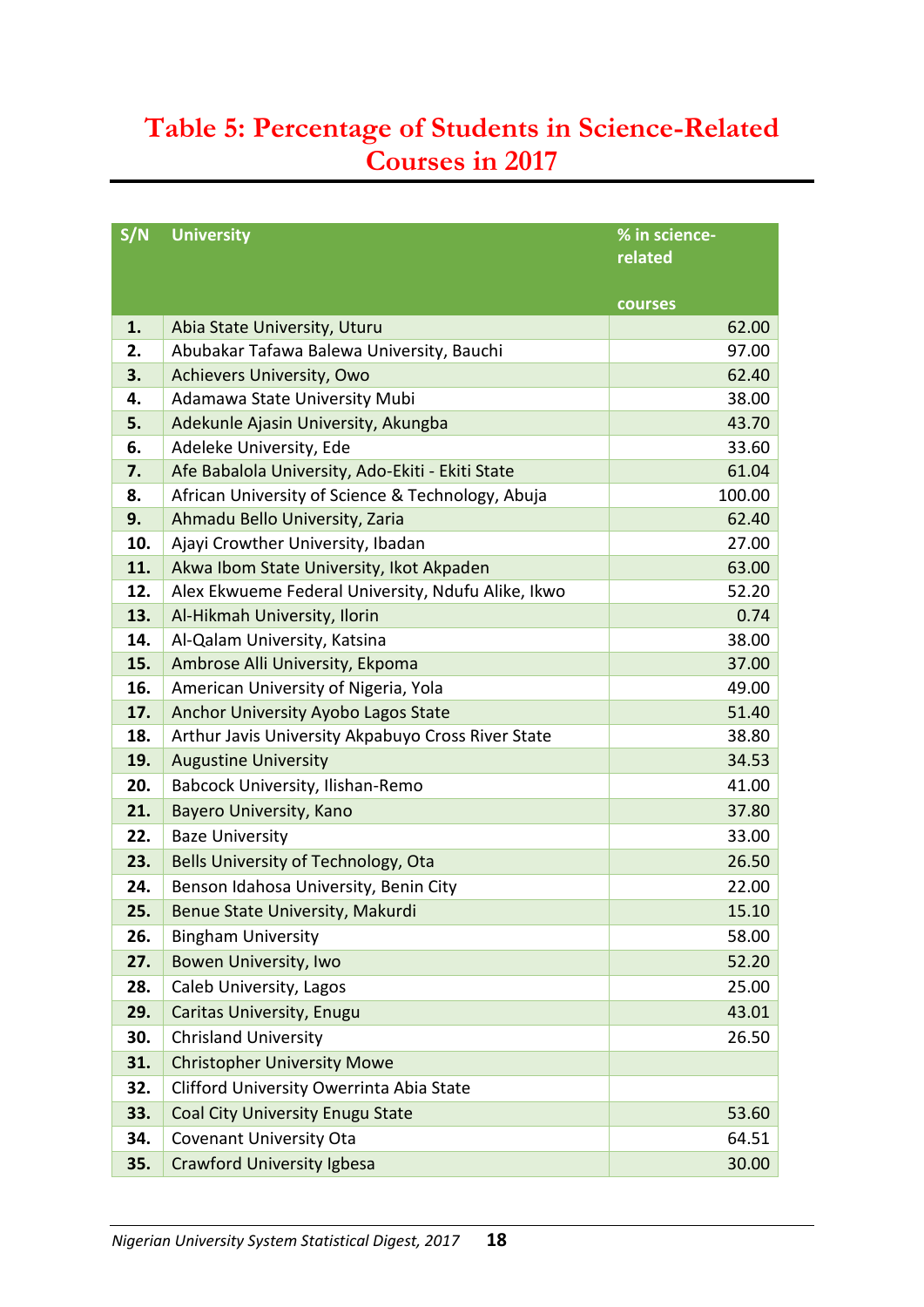| S/N | <b>University</b>                                        | % in science- |
|-----|----------------------------------------------------------|---------------|
|     |                                                          | related       |
|     |                                                          |               |
|     |                                                          | courses       |
| 36. | <b>Crescent University</b>                               | 25.50         |
| 37. | Cross River State University of Science & Technology,    | 40.10         |
| 38. | Calabar<br>Crown Hill University Eiyenkorin, Kwara State | 54.05         |
| 39. | Delta State University Abraka                            | 54.14         |
| 40. | Dominican University Ibadan Oyo State                    | 16.00         |
| 41. | Eastern Palm University Ogboko, Imo State                | 37.50         |
| 42. | Ebonyi State University, Abakaliki                       | 40.07         |
| 43. | Edo University Iyamho                                    | 80.00         |
| 44. | Edwin Clark University, Kaigbodo                         | 10.10         |
| 45. | <b>Ekiti State University</b>                            | 60.00         |
| 46. | Eko University of Medicine and Health Sciences           |               |
| 47. | Elizade University, Ilara-Mokin                          | 54.00         |
| 48. | Enugu State University of Science and Technology,        | 58.83         |
|     | Enugu                                                    |               |
| 49. | Evangel University, Akaeze                               | 55.00         |
| 50. | Federal University Gashua, Yobe                          | 55.90         |
| 51. | <b>Federal University Gusau</b>                          |               |
| 52. | Federal University of Agriculture, Abeokuta              | 85.00         |
| 53. | Federal University of Petroleum Resources, Effurun       | 100.00        |
| 54. | Federal University of Technology, Akure                  | 91.00         |
| 55. | Federal University of Technology, Minna                  | 100.00        |
| 56. | Federal University of Technology, Owerri                 | 99.90         |
| 57. | Federal University, Birnin Kebbi                         | 62.30         |
| 58. | Federal University, Dutse, Jigawa State                  | 60.70         |
| 59. | Federal University, Dutsin-Ma, Katsina                   | 59.13         |
| 60. | Federal University, Kashere, Gombe State                 | 31.00         |
| 61. | Federal University, Lafia, Nasarawa State                | 44.00         |
| 62. | Federal University, Lokoja, Kogi State                   | 48.95         |
| 63. | Federal University, Otuoke, Bayelsa                      | 52.30         |
| 64. | Federal University, Oye-Ekiti, Ekiti State               | 51.00         |
| 65. | Federal University, Wukari, Taraba State                 | 47.20         |
| 66. | Fountain University, Oshogbo                             | 45.20         |
| 67. | Godfrey Okoye University, Ugwuomu-Nike - Enugu State     | 60.00         |
| 68. | Gombe State University, Gombe                            | 52.00         |
| 69. | <b>Gregory University, Uturu</b>                         | 61.04         |
| 70. | <b>Hallmark University</b>                               | 47.16         |
| 71. | Hezekiah University, Umudi                               | 62.50         |
| 72. | Ibrahim Badamosi Babangida University, Lapai             | 30.52         |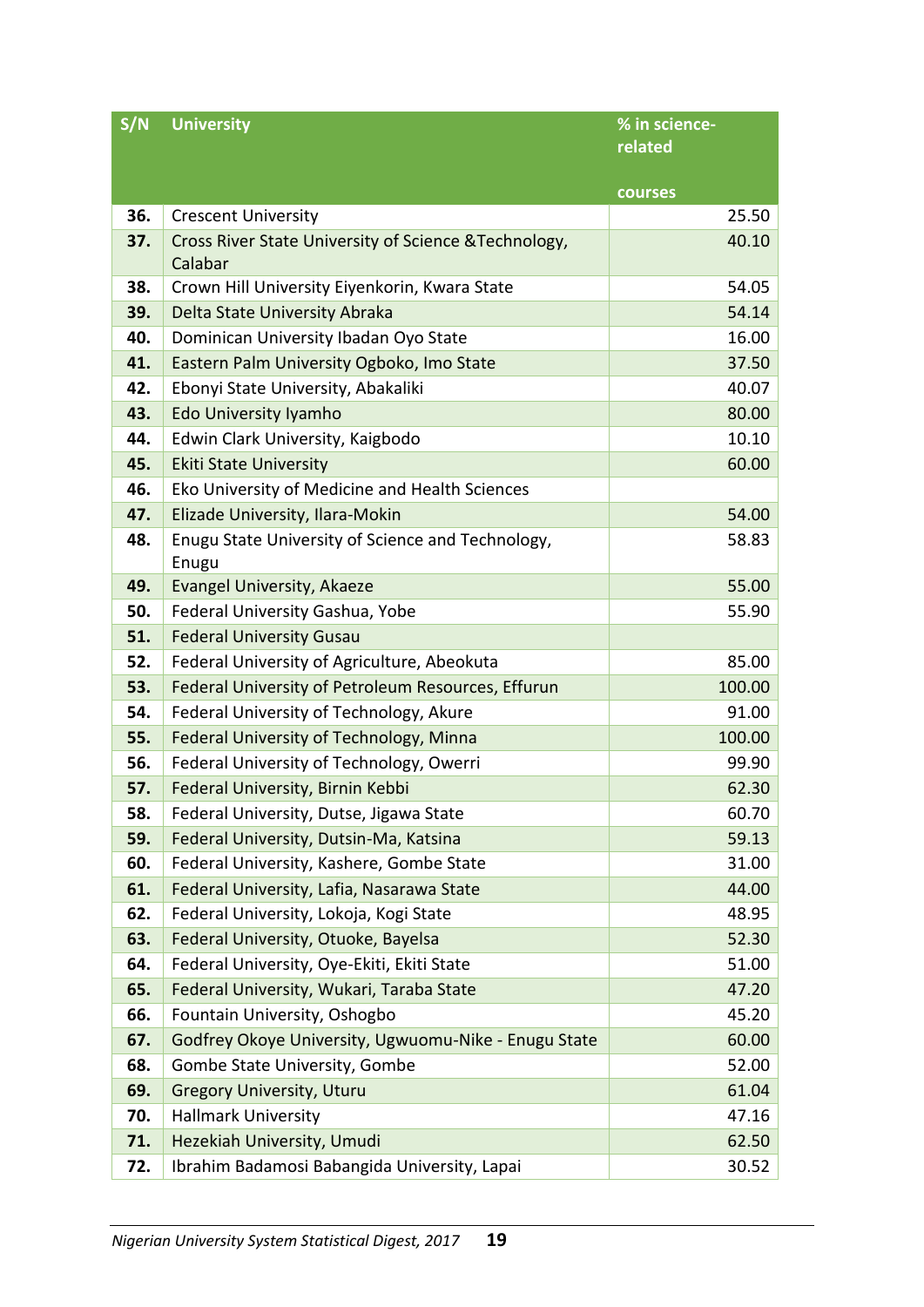| S/N  | <b>University</b>                                   | % in science-    |
|------|-----------------------------------------------------|------------------|
|      |                                                     | related          |
|      |                                                     |                  |
| 73.  | Igbinedion University Okada                         | courses<br>60.00 |
| 74.  | Ignatius Ajuru University of Education, Rumuolumeni | 43.00            |
| 75.  | Imo State University, Owerri                        | 62.00            |
| 76.  | Joseph Ayo Babalola University, Ikeji-Arakeji       | 32.60            |
| 77.  | Kaduna State University, Kaduna                     | 55.00            |
| 78.  | Kebbi State University of Science and Technology    | 100.00           |
| 79.  | <b>Kings University</b>                             | 34.64            |
| 80.  | Kogi State University Anyigba                       | 30.10            |
| 81.  | Kola-Daisi University, Ibadan                       | 55.17            |
| 82.  | Kwara State University, Ilorin                      | 52.00            |
| 83.  | Kwararafa University, Wukari                        | 10.00            |
| 84.  | Ladoke Akintola University of Technology, Ogbomoso  | 100.00           |
| 85.  | Lagos State University, Ojo                         | 36.63            |
| 86.  | Landmark University, Omu-Aran.                      | 67.50            |
| 87.  | Lead City University, Ibadan                        | 24.00            |
| 88.  | Legacy University, Okija Anambra State              | 38.00            |
| 89.  | Madonna University, Okija                           | 65.40            |
| 90.  | Mcpherson University, Seriki Sotayo, Ajebo          | 37.00            |
| 91.  | Michael Okpara University of Agricultural Umudike   | 97.00            |
| 92.  | Micheal & Cecilia University                        | 35.00            |
| 93.  | Modibbo Adama University of Technology, Yola        | 77.01            |
| 94.  | <b>Mountain Top University</b>                      | 58.00            |
| 95.  | Nasarawa State University Keffi                     | 60.00            |
| 96.  | National Open University of Nigeria, Lagos          | 36.00            |
| 97.  | Niger Delta University Yenagoa                      | 35.60            |
| 98.  | Nigeria Police Academy, Wudil                       | 36.00            |
| 99.  | Nigerian Defence Academy Kaduna                     | 64.00            |
| 100. | Nile University of Nigeria, Abuja                   | 65.45            |
| 101. | Nnamdi Azikiwe University, Awka                     | 49.90            |
| 102. | Novena University                                   | 36.96            |
| 103. | Obafemi Awolowo University, Ile-Ife                 | 54.10            |
| 104. | Oduduwa University, Ipetumodu - Osun State          | 45.00            |
| 105. | Olabisi Onabanjo University, Ago Iwoye              | 44.20            |
| 106. | Ondo State University of Medical Sciences           | 100.00           |
| 107. | Ondo State University of Science and Technology     | 100.00           |
|      | Okitipupa                                           |                  |
| 108. | Osun State University, Osogbo                       | 42.62            |
| 109. | PAMO University of Medical Sciences Port Harcourt   | N/A              |
| 110. | Pan-Atlantic University, Lagos                      |                  |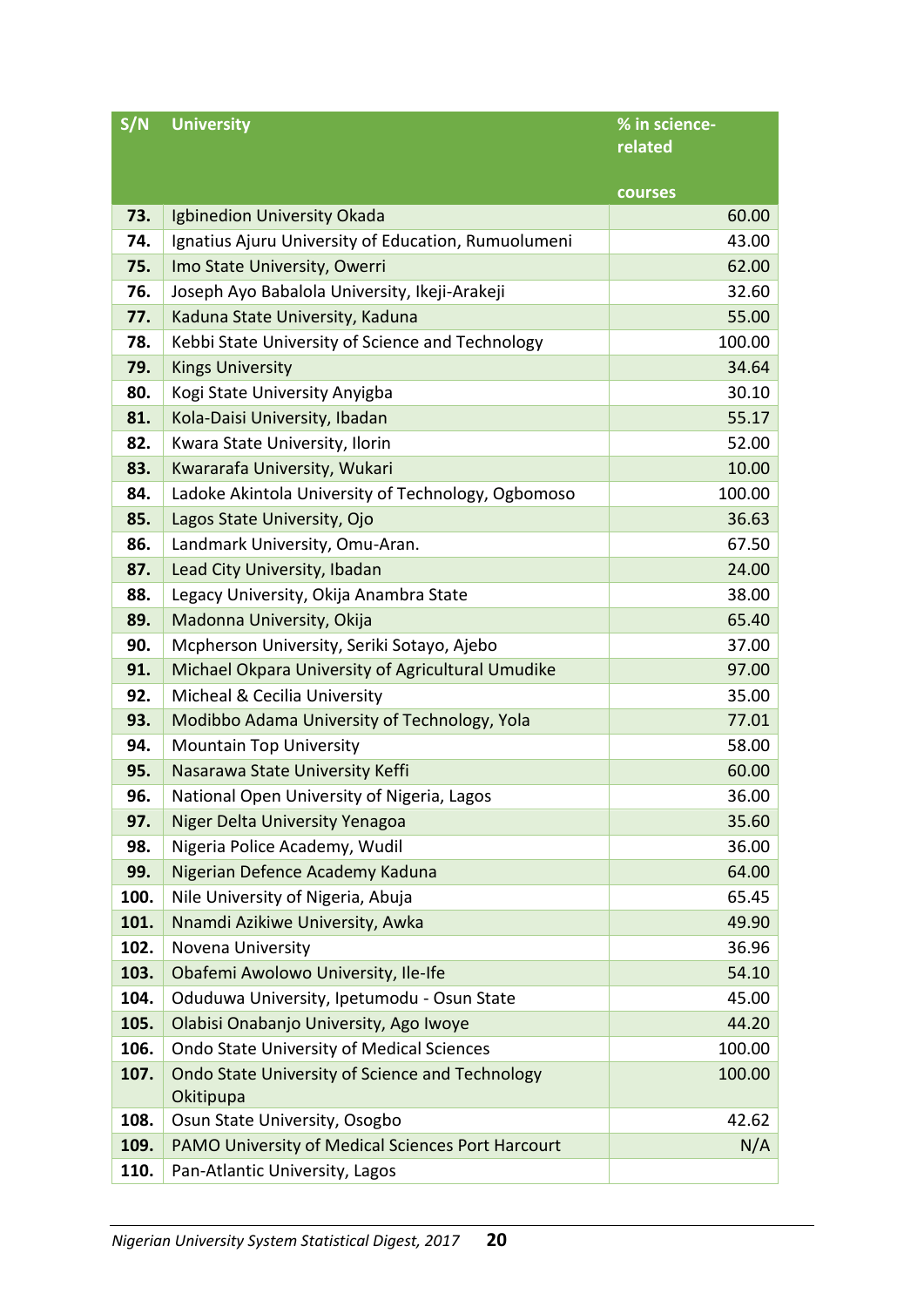| S/N  | <b>University</b>                                                        | % in science-    |
|------|--------------------------------------------------------------------------|------------------|
|      |                                                                          | related          |
|      |                                                                          |                  |
| 111. |                                                                          | courses<br>30.50 |
| 112. | Paul University, Awka - Anambra State<br>Plateau State University Bokkos | 38.90            |
| 113. | Redeemer's University, Ede                                               | 24.60            |
| 114. | Renaissance University, Enugu                                            | 48.60            |
| 115. | Rhema University, Obeama-Asa - Rivers State                              | 48.89            |
| 116. | <b>Ritman University</b>                                                 | 31.28            |
| 117. | Salem University, Lokoja                                                 | 22.67            |
| 118. | Samuel Adegboyega University, Ogwa.                                      | 36.00            |
| 119. | Sokoto State University, Sokoto                                          | 55.61            |
| 120. | Sule Lamido University, Kafin Hausa, Jigawa                              | 46.60            |
| 121. | <b>Summit University</b>                                                 | 39.80            |
| 122. | Tai Solarin University of Education Ijebu Ode                            | 21.00            |
| 123. | Tansian University, Umunya                                               |                  |
| 124. | Taraba State University, Jalingo                                         | 21.50            |
| 125. | The Technical University, Ibadan                                         | 100.00           |
| 126. | Umar Musa Yar' Adua University Katsina                                   | 59.00            |
| 127. | University of Abuja, Gwagwalada                                          | 31.68            |
| 128. | University of Agriculture, Makurdi                                       | 81.00            |
| 129. | University of Benin                                                      | 62.60            |
| 130. | University of Calabar                                                    | 46.80            |
| 131. | University of Ibadan                                                     | 56.08            |
| 132. | University of Ilorin                                                     | 54.30            |
| 133. | University of Jos                                                        | 61.00            |
| 134. | University of Lagos                                                      | 48.50            |
| 135. | <b>University of Maiduguri</b>                                           | 59.25            |
| 136. | University of Mkar, Mkar                                                 | 36.27            |
| 137. | University of Nigeria, Nsukka                                            | 61.60            |
| 138. | University of Port-Harcourt                                              | 68.00            |
| 139. | University of Uyo                                                        | 59.74            |
| 140. | Usmanu Danfodiyo University                                              | 50.00            |
| 141. | <b>Veritas University</b>                                                | 30.00            |
| 142. | Wellspring University, Evbuobanosa - Edo State                           | 26.41            |
| 143. | Wesley University., Ondo                                                 |                  |
| 144. | Western Delta University, Oghara Delta State                             | 36.70            |
| 145. | Yobe State University, Damaturu                                          | 38.00            |
| 146. | Yusuf Maitama Sule University Kano                                       | 30.43            |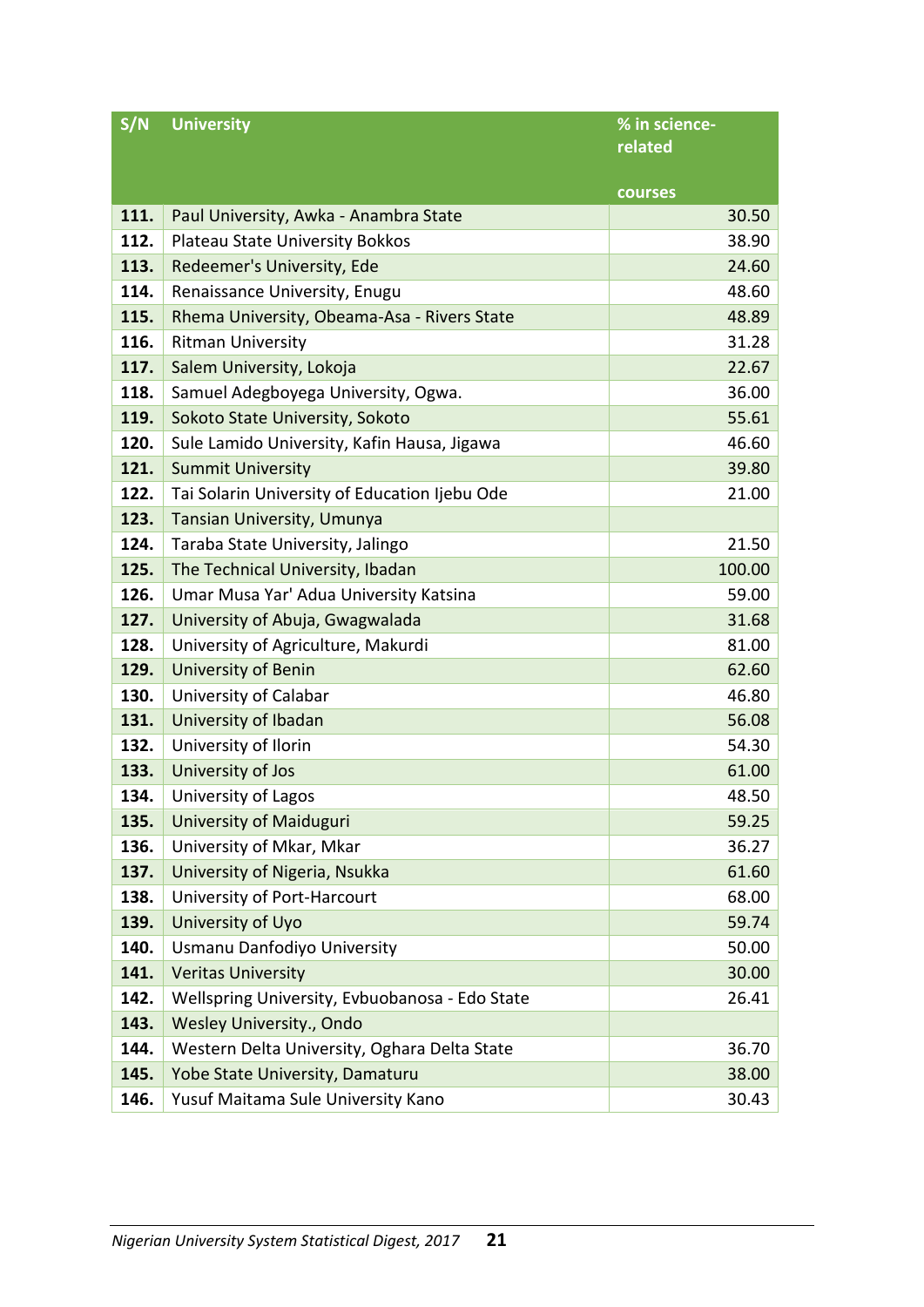### **Table 6-Percentage of special needs students**

<span id="page-31-0"></span>

| S/N        | <b>University</b>                                                             | % with special |              |
|------------|-------------------------------------------------------------------------------|----------------|--------------|
|            |                                                                               | needs          |              |
| 1.         | Abia State University, Uturu                                                  |                | 4.00         |
| 2.         | Abubakar Tafawa Balewa University, Bauchi                                     |                | 0.00         |
| 3.         | <b>Achievers University, Owo</b>                                              |                | 0.00         |
| 4.         | Adamawa State University Mubi                                                 |                | 0.50         |
| 5.         | Adekunle Ajasin University, Akungba                                           |                | 0.08         |
| 6.         | Adeleke University, Ede                                                       |                | 0.03         |
| 7.         | Afe Babalola University, Ado-Ekiti - Ekiti State                              |                |              |
| 8.         | African University of Science & Technology, Abuja                             |                | 0.93<br>0.10 |
| 9.         | Ahmadu Bello University, Zaria                                                |                |              |
| 10.<br>11. | Ajayi Crowther University, Ibadan<br>Akwa Ibom State University, Ikot Akpaden |                | 0.00         |
| 12.        | Alex Ekwueme Federal University, Ndufu Alike, Ikwo                            |                | 0.01         |
| 13.        | Al-Hikmah University, Ilorin                                                  |                | 0.00         |
| 14.        | Al-Qalam University, Katsina                                                  |                | 0.05         |
| 15.        | Ambrose Alli University, Ekpoma                                               |                | 0.03         |
| 16.        | American University of Nigeria, Yola                                          |                | 0.00         |
| 17.        | <b>Anchor University Ayobo Lagos State</b>                                    |                | 0.44         |
| 18.        | Arthur Javis University Akpoyubo Cross River State                            |                | 0.00         |
| 19.        | <b>Augustine University</b>                                                   |                | 0.00         |
| 20.        | Babcock University, Ilishan-Remo                                              |                | 0.12         |
| 21.        | <b>Bayero University, Kano</b>                                                |                | 0.09         |
| 22.        | <b>Baze University</b>                                                        |                | 0.48         |
| 23.        | Bells University of Technology, Ota                                           |                | 1.00         |
| 24.        | Benson Idahosa University, Benin City                                         |                | 0.00         |
| 25.        | Benue State University, Makurdi                                               |                | 0.12         |
| 26.        | <b>Bingham University</b>                                                     |                | 0.00         |
| 27.        | <b>Bowen University, Iwo</b>                                                  |                | 0.12         |
| 28.        | Caleb University, Lagos                                                       |                | 0.15         |
| 29.        | <b>Caritas University, Enugu</b>                                              |                | 0.00         |
| 30.        | <b>Chrisland University</b>                                                   |                | 0.00         |
| 31.        | <b>Christopher University Mowe</b>                                            |                | 0.00         |
| 32.        | Clifford University Owerrinta Abia State                                      |                | 0.00         |
| 33.        | <b>Coal City University Enugu State</b>                                       |                |              |
| 34.        | <b>Covenant University Ota</b>                                                |                | 0.00         |
| 35.        | <b>Crawford University Igbesa</b>                                             |                | 0.30         |
| 36.        | <b>Crescent University</b>                                                    |                | 0.00         |
| 37.        | Cross River State University of Science & Technology, Calabar                 |                | 0.00         |
| 38.        | Crown Hill University Eiyenkorin, Kwara State                                 |                | 0.00         |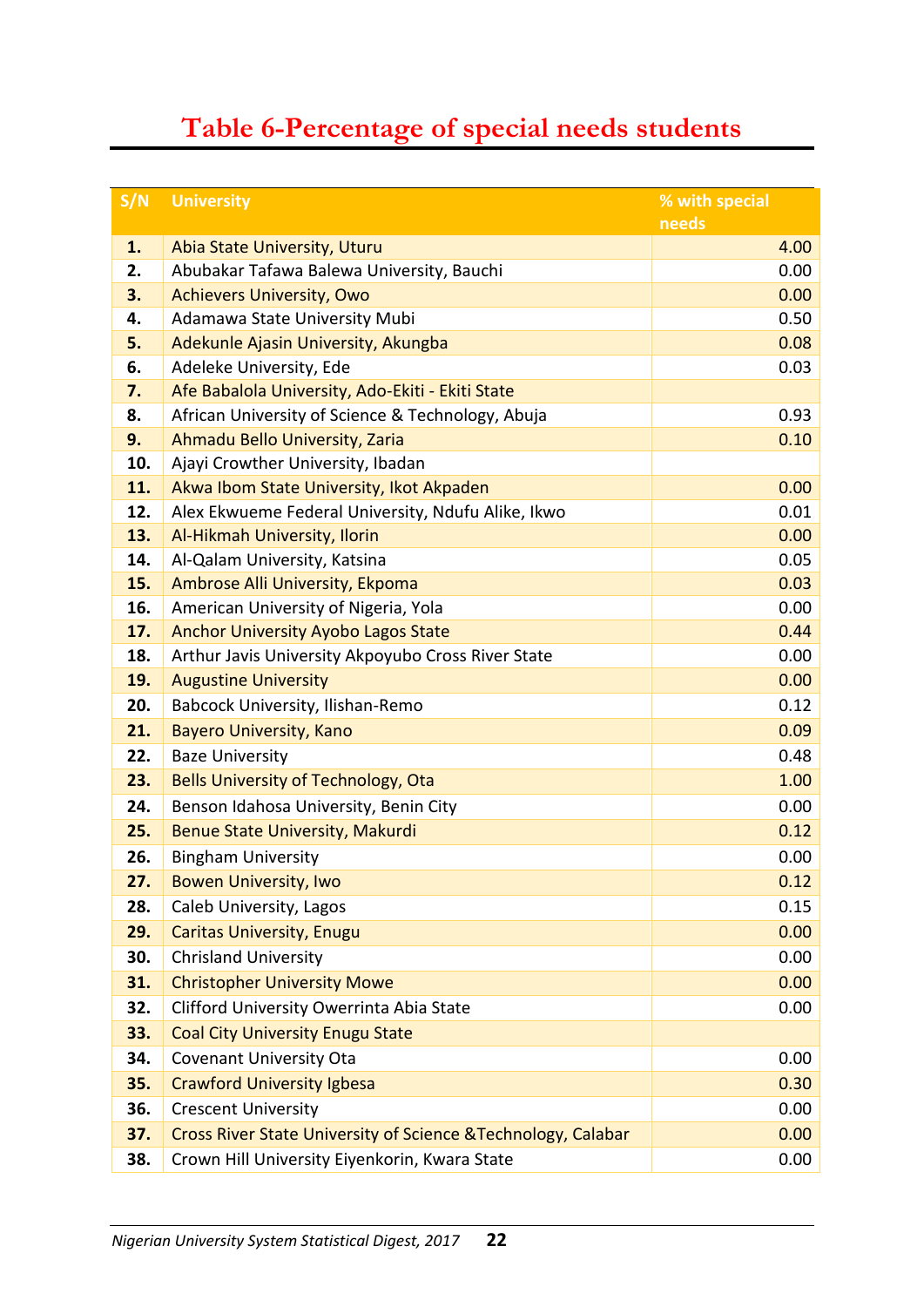| S/N | <b>University</b>                                       | % with special           |
|-----|---------------------------------------------------------|--------------------------|
|     |                                                         | needs                    |
| 39. | Delta State University Abraka                           | 0.01                     |
| 40. | Dominican University Ibadan Oyo State                   | 2.00                     |
| 41. | Eastern Palm University Ogboko, Imo State               | 0.00                     |
| 42. | Ebonyi State University, Abakaliki                      | 2.67                     |
| 43. | <b>Edo University Iyamho</b>                            | 0.00                     |
| 44. | Edwin Clark University, Kaigbodo                        | 0.00                     |
| 45. | <b>Ekiti State University</b>                           | 0.50                     |
| 46. | Eko University of Medicine and Health Sciences          | 0.00                     |
| 47. | Elizade University, Ilara-Mokin                         | 0.00                     |
| 48. | Enugu State University of Science and Technology, Enugu | 0.00                     |
| 49. | <b>Evangel University, Akaeze</b>                       | 0.00                     |
| 50. | Federal University Gashua, Yobe                         | 0.00                     |
| 51. | <b>Federal University Gusau</b>                         | 0.00                     |
| 52. | Federal University of Agriculture, Abeokuta             | 2.00                     |
| 53. | Federal University of Petroleum Resources, Effurun      | $\overline{\phantom{a}}$ |
| 54. | Federal University of Technology, Akure                 | 0.80                     |
| 55. | <b>Federal University of Technology, Minna</b>          | 0.01                     |
| 56. | Federal University of Technology, Owerri                | 0.10                     |
| 57. | Federal University, Birnin Kebbi                        | 0.00                     |
| 58. | Federal University, Dutse, Jigawa State                 | 0.20                     |
| 59. | Federal University, Dutsin-Ma, Katsina                  | 0.00                     |
| 60. | Federal University, Kashere, Gombe State                | 0.06                     |
| 61. | Federal University, Lafia, Nasarawa State               | 0.34                     |
| 62. | Federal University, Lokoja, Kogi State                  | 0.14                     |
| 63. | Federal University, Otuoke, Bayelsa                     | 0.00                     |
| 64. | Federal University, Oye-Ekiti, Ekiti State              | 1.00                     |
| 65. | Federal University, Wukari, Taraba State                | 0.09                     |
| 66. | Fountain University, Oshogbo                            | 0.00                     |
| 67. | Godfrey Okoye University, Ugwuomu-Nike - Enugu State    | 0.10                     |
| 68. | Gombe State University, Gombe                           | 0.07                     |
| 69. | <b>Gregory University, Uturu</b>                        | 0.00                     |
| 70. | <b>Hallmark University</b>                              | 0.00                     |
| 71. | Hezekiah University, Umudi                              | 0.00                     |
| 72. | Ibrahim Badamosi Babangida University, Lapai            | 1.00                     |
| 73. | <b>Igbinedion University Okada</b>                      | 0.01                     |
| 74. | Ignatius Ajuru University of Education, Rumuolumeni     | 0.00                     |
| 75. | Imo State University, Owerri                            | 1.50                     |
| 76. | Joseph Ayo Babalola University, Ikeji-Arakeji           |                          |
| 77. | Kaduna State University, Kaduna                         | 0.03                     |
| 78. | Kebbi State University of Science and Technology        | 0.30                     |
| 79. | <b>Kings University</b>                                 | 1.12                     |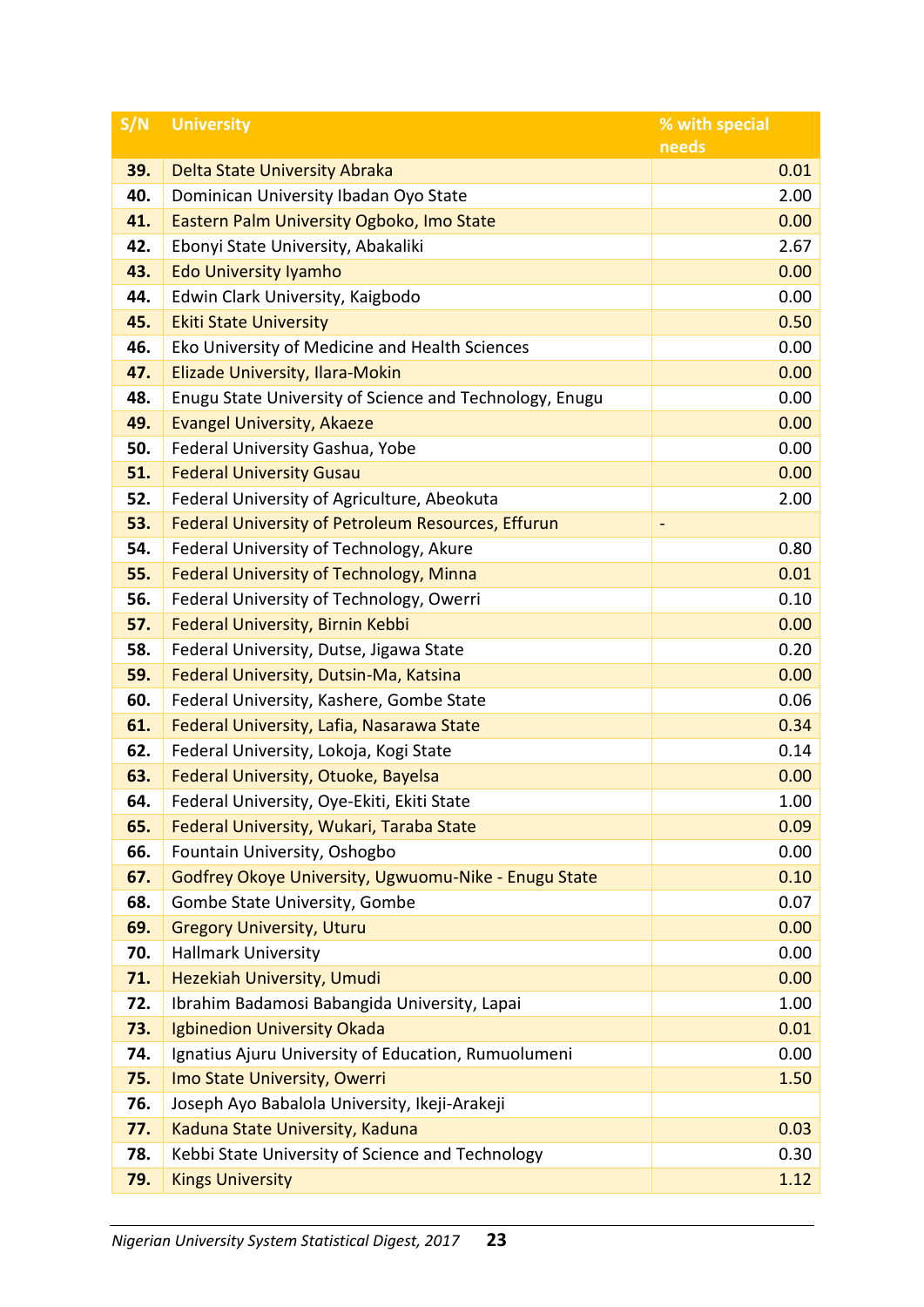| S/N  | <b>University</b>                                         | % with special           |      |
|------|-----------------------------------------------------------|--------------------------|------|
|      |                                                           | needs                    |      |
| 80.  | Kogi State University Anyigba                             |                          | 0.50 |
| 81.  | Kola-Daisi University, Ibadan                             | $\overline{\phantom{0}}$ |      |
| 82.  | Kwara State University, Ilorin                            |                          | 0.00 |
| 83.  | Kwararafa University, Wukari                              |                          | 0.00 |
| 84.  | Ladoke Akintola University of Technology, Ogbomoso        |                          | 0.30 |
| 85.  | Lagos State University, Ojo                               |                          | 0.06 |
| 86.  | Landmark University, Omu-Aran.                            |                          | 0.12 |
| 87.  | Lead City University, Ibadan                              |                          | 0.02 |
| 88.  | Legacy University, Okija Anambra State                    |                          | 0.00 |
| 89.  | Madonna University, Okija                                 |                          | 0.00 |
| 90.  | Mcpherson University, Seriki Sotayo, Ajebo                |                          | 2.00 |
| 91.  | Michael Okpara University of Agricultural Umudike         |                          | 2.00 |
| 92.  | Micheal & Cecilia University                              |                          | 0.00 |
| 93.  | Modibbo Adama University of Technology, Yola              |                          | 0.01 |
| 94.  | <b>Mountain Top University</b>                            |                          | 0.00 |
| 95.  | Nasarawa State University Keffi                           |                          | 0.38 |
| 96.  | National Open University of Nigeria, Lagos                |                          |      |
| 97.  | <b>Niger Delta University Yenagoa</b>                     |                          | 0.04 |
| 98.  | Nigeria Police Academy, Wudil                             |                          |      |
| 99.  | Nigerian Defence Academy Kaduna                           |                          | 0.00 |
| 100. | Nile University of Nigeria, Abuja                         |                          | 0.00 |
| 101. | Nnamdi Azikiwe University, Awka                           |                          | 0.00 |
| 102. | Novena University                                         |                          | 0.00 |
| 103. | Obafemi Awolowo University, Ile-Ife                       |                          | 0.10 |
| 104. | Oduduwa University, Ipetumodu - Osun State                |                          | 1.00 |
| 105. | Olabisi Onabanjo University, Ago Iwoye                    |                          | 1.00 |
| 106. | Ondo State University of Medical Sciences                 |                          | 0.20 |
| 107. | Ondo State University of Science and Technology Okitipupa |                          | 0.00 |
| 108. | Osun State University Osogbo                              |                          | 0.00 |
| 109. | <b>PAMO University of Medical Sciences Port Harcourt</b>  |                          | 0.00 |
| 110. | Pan-Atlantic University, Lagos                            |                          | 0.15 |
| 111. | Paul University, Awka - Anambra State                     |                          | 0.00 |
| 112. | Plateau State University Bokkos                           |                          | 0.00 |
| 113. | Redeemer's University, Ede                                |                          | 0.01 |
| 114. | Renaissance University, Enugu                             |                          | 0.00 |
| 115. | Rhema University, Obeama-Asa - Rivers State               |                          | 0.00 |
| 116. | <b>Ritman University</b>                                  |                          | 0.41 |
| 117. | Salem University, Lokoja                                  |                          | 0.15 |
| 118. | Samuel Adegboyega University, Ogwa.                       |                          | 0.48 |
| 119. | Sokoto State University, Sokoto                           |                          | 0.16 |
| 120. | Sule Lamido University, Kafin Hausa, Jigawa               |                          | 0.20 |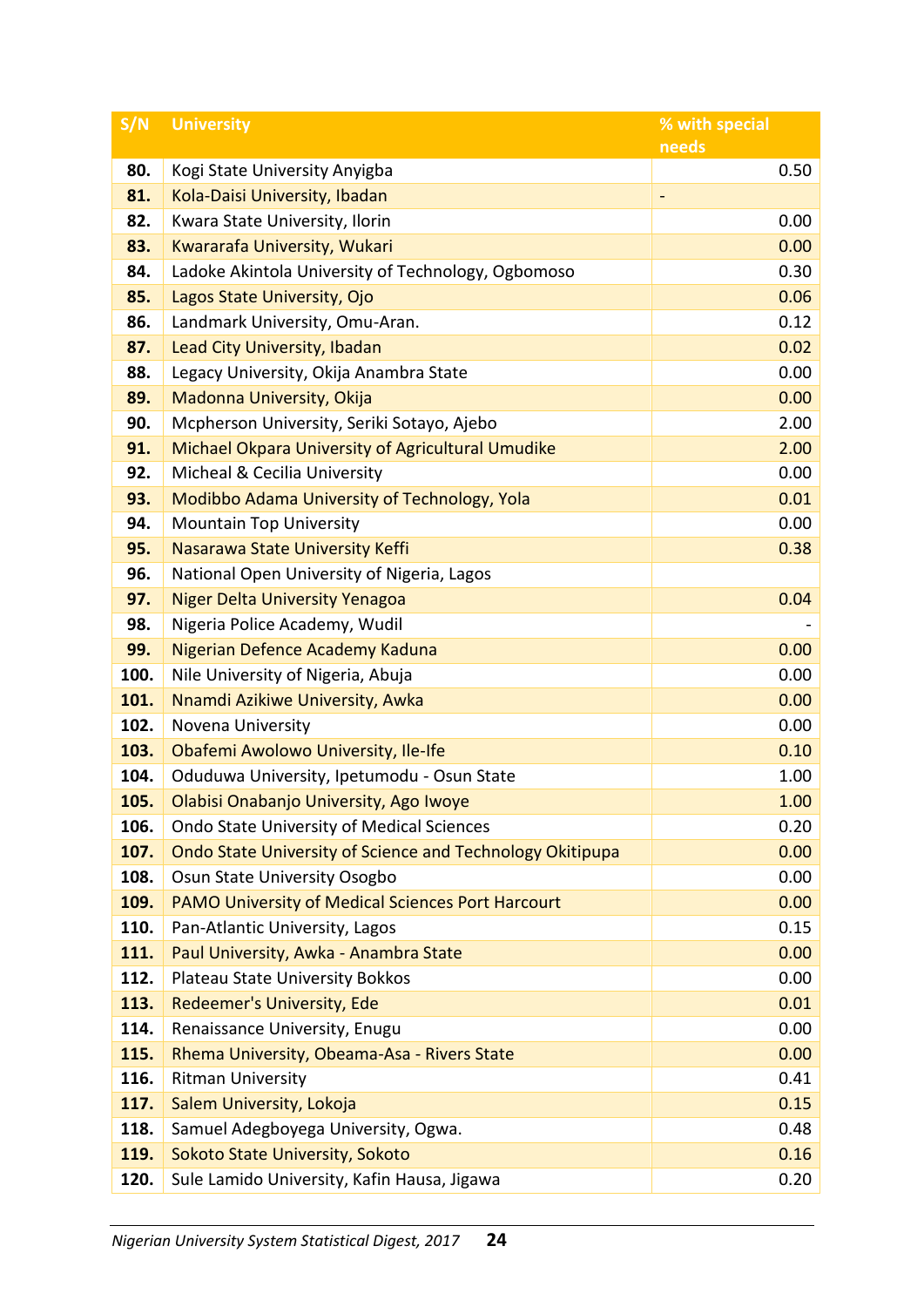| S/N  | <b>University</b>                              | % with special |      |
|------|------------------------------------------------|----------------|------|
|      |                                                | needs          |      |
| 121. | <b>Summit University</b>                       |                | 0.00 |
| 122. | Tai Solarin University of Education Ijebu Ode  |                | 0.00 |
| 123. | <b>Tansian University, Umunya</b>              |                | 0.00 |
| 124. | Taraba State University, Jalingo               |                | 0.00 |
| 125. | The Technical University, Ibadan               |                | 0.00 |
| 126. | Umar Musa Yar' Adua University Katsina         |                | 0.10 |
| 127. | University of Abuja, Gwagwalada                |                |      |
| 128. | University of Agriculture, Makurdi             |                | 0.08 |
| 129. | <b>University of Benin</b>                     |                | 0.03 |
| 130. | University of Calabar                          |                | 0.20 |
| 131. | University of Ibadan                           |                |      |
| 132. | University of Ilorin                           |                | 0.20 |
| 133. | <b>University of Jos</b>                       |                | 0.25 |
| 134. | University of Lagos                            |                | 0.20 |
| 135. | <b>University of Maiduguri</b>                 |                | 0.01 |
| 136. | University of Mkar, Mkar                       |                | 0.00 |
| 137. | University of Nigeria, Nsukka                  |                | 5.70 |
| 138. | University of Port-Harcourt                    |                | 1.00 |
| 139. | <b>University of Uyo</b>                       |                | 0.13 |
| 140. | <b>Usmanu Danfodiyo University</b>             |                | 0.30 |
| 141. | <b>Veritas University</b>                      |                | 0.00 |
| 142. | Wellspring University, Evbuobanosa - Edo State |                | 0.30 |
| 143. | <b>Wesley University., Ondo</b>                |                | 0.00 |
| 144. | Western Delta University, Oghara Delta State   |                | 0.00 |
| 145. | Yobe State University, Damaturu                |                | 2.00 |
| 146. | Yusuf Maitama Sule University Kano             |                | 0.25 |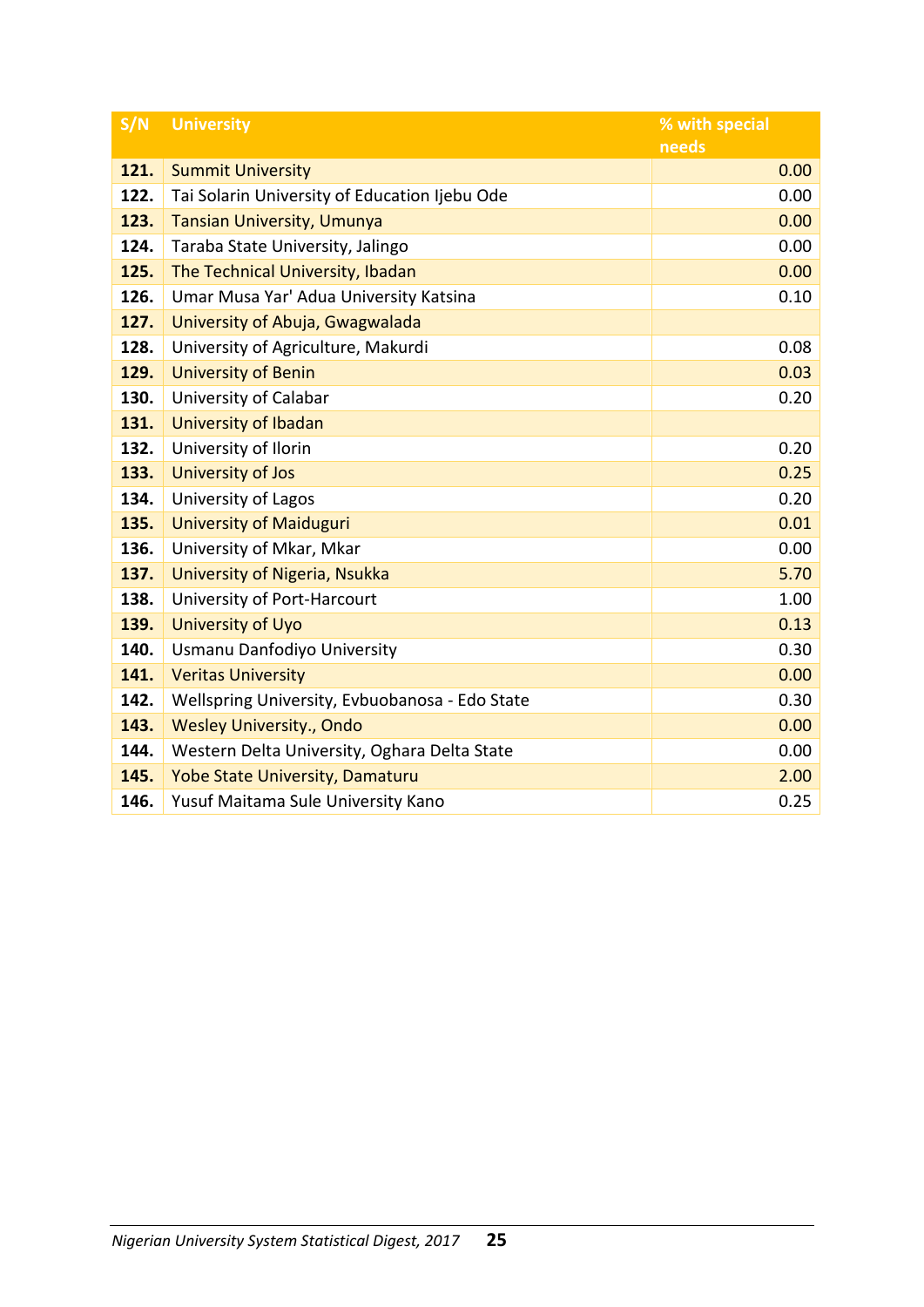### **Table 7: Academic Staff Strength, 2017**

<span id="page-35-0"></span>

| S/N | <b>University</b>                                                      | <b>Male</b> | <b>Female</b>  | <b>Total</b> | % Female |
|-----|------------------------------------------------------------------------|-------------|----------------|--------------|----------|
| 1.  | Abia State University, Uturu                                           | 531         | 176            | 707          | 24.89    |
| 2.  | Abubakar Tafawa Balewa University, Bauchi                              | 832         | 90             | 922          | 9.76     |
| 3.  | <b>Achievers University, Owo</b>                                       | 85          | $\overline{9}$ | 94           | 9.57     |
| 4.  | Adamawa State University Mubi                                          | 265         | 28             | 293          | 9.56     |
| 5.  | Adekunle Ajasin University, Akungba                                    | 331         | 116            | 447          | 25.95    |
| 6.  | Adeleke University, Ede                                                | 79          | 42             | 121          | 34.71    |
| 7.  | Afe Babalola University, Ado-Ekiti - Ekiti State                       | 275         | 102            | 377          | 26.84    |
| 8.  | African University of Science & Technology, Abuja                      | 52          | $\overline{2}$ | 54           | 3.70     |
| 9.  | Ahmadu Bello University, Zaria                                         | 2387        | 532            | 2919         | 18.23    |
| 10. | Ajayi Crowther University, Ibadan                                      | 93          | 33             | 126          | 26.19    |
| 11. | Akwa Ibom State University, Ikot Akpaden                               | 327         | 98             | 425          | 23.06    |
| 12. | Alex Ekwueme Federal University, Ndufu Alike,                          | 416         | 123            | 539          | 22.82    |
|     | Ikwo                                                                   |             |                |              |          |
| 13. | Al-Hikmah University, Ilorin                                           | 126         | 31             | 157          | 19.75    |
| 14. | Al-Qalam University, Katsina                                           | 228         | 9              | 237          | 3.80     |
| 15. | Ambrose Alli University, Ekpoma                                        | 523         | 131            | 654          | 20.03    |
| 16. | American University of Nigeria, Yola                                   | 75          | 20             | 95           | 21.05    |
| 17. | <b>Anchor University Ayobo Lagos State</b>                             | 34          | 9              | 43           | 20.93    |
| 18. | Arthur Javis University Akpabuyo Cross River State                     | 23          | 9              | 32           | 28.13    |
| 19. | <b>Augustine University</b>                                            | 32          | 11             | 43           | 25.58    |
| 20. | Babcock University, Ilishan-Remo                                       | 324         | 163            | 487          | 33.47    |
| 21. | Bayero University, Kano                                                | 1352        | 278            | 1630         | 17.06    |
| 22. | <b>Baze University</b>                                                 | 162         | 64             | 226          | 28.32    |
| 23. | Bells University of Technology, Ota                                    | 116         | 55             | 171          | 32.16    |
| 24. | Benson Idahosa University, Benin City                                  | 140         | 51             | 191          | 26.70    |
| 25. | Benue State University, Makurdi                                        | 351         | 129            | 480          | 26.88    |
| 26. | <b>Bingham University</b>                                              |             |                | 489          |          |
| 27. | <b>Bowen University, Iwo</b>                                           | 231         | 100            | 331          | 30.21    |
| 28. | Caleb University, Lagos                                                | 62          | 17             | 79           | 21.52    |
| 29. | <b>Caritas University, Enugu</b>                                       | 165         | 45             | 210          | 21.43    |
| 30. | <b>Chrisland University</b>                                            | 21          | 14             | 35           | 40.00    |
| 31. | <b>Christopher University Mowe</b>                                     | 39          | 18             | 57           | 31.58    |
| 32. | Clifford University Owerrinta Abia State                               | 30          | 18             | 48           | 37.50    |
| 33. | <b>Coal City University Enugu State</b>                                | 14          | 9              | 23           | 39.13    |
| 34. | <b>Covenant University Ota</b>                                         | 353         | 179            | 532          | 33.65    |
| 35. | <b>Crawford University Igbesa</b>                                      | 58          | 16             | 74           | 21.62    |
| 36. | <b>Crescent University</b>                                             | 102         | 30             | 132          | 22.73    |
| 37. | <b>Cross River State University of Science</b><br>&Technology, Calabar | 326         | 69             | 395          | 17.47    |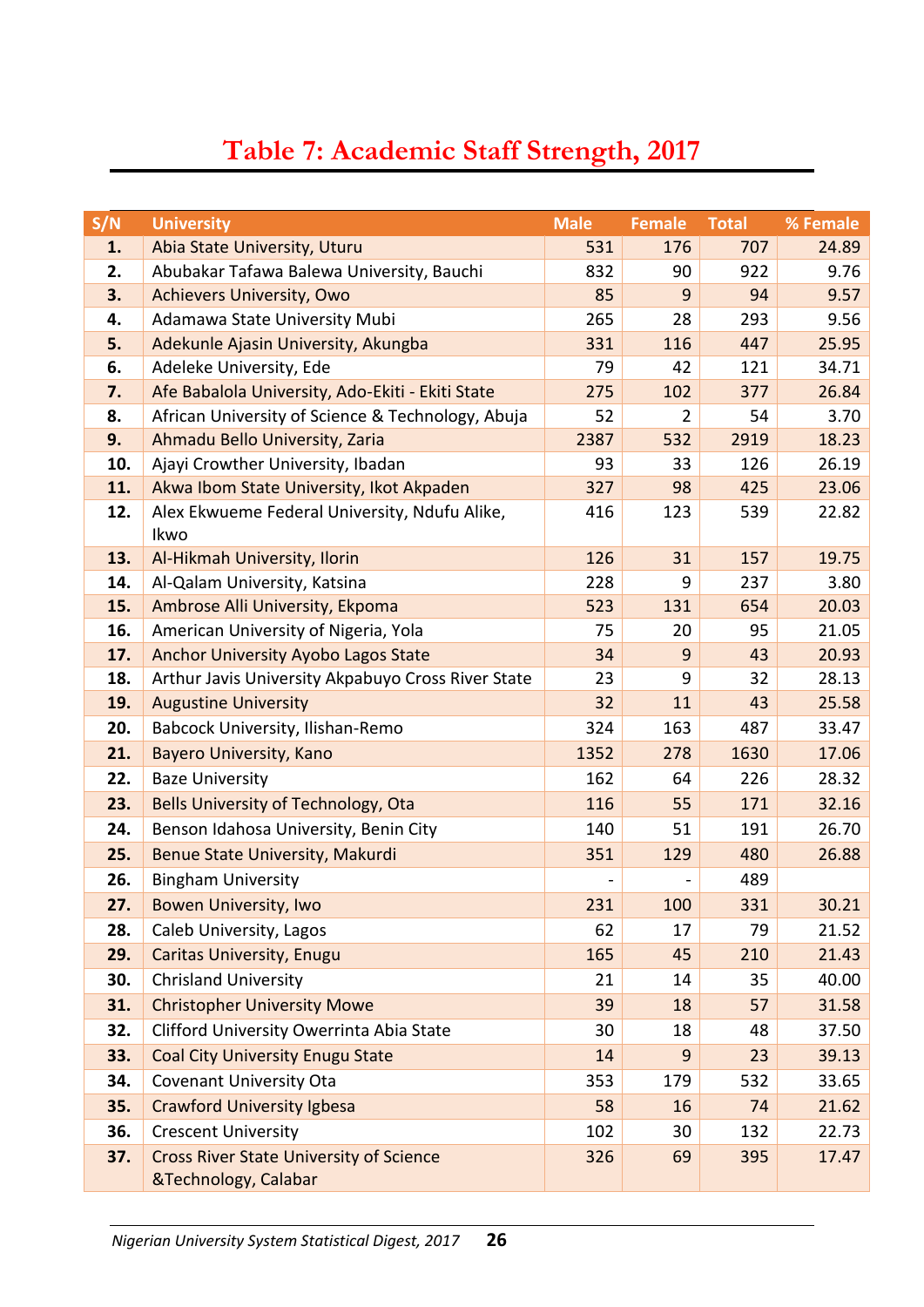| S/N | <b>University</b>                                              | <b>Male</b> | <b>Female</b> | <b>Total</b> | % Female |
|-----|----------------------------------------------------------------|-------------|---------------|--------------|----------|
| 38. | Crown Hill University Eiyenkorin, Kwara State                  | 22          | 4             | 26           | 15.38    |
| 39. | Delta State University Abraka                                  | 618         | 129           | 747          | 17.27    |
| 40. | Dominican University Ibadan Oyo State                          | 19          | 3             | 22           | 13.64    |
| 41. | Eastern Palm University Ogboko, Imo State                      | 11          | 5             | 16           | 31.25    |
| 42. | Ebonyi State University, Abakaliki                             | 699         | 192           | 891          | 21.55    |
| 43. | <b>Edo University Iyamho</b>                                   | 77          | 15            | 92           | 16.30    |
| 44. | Edwin Clark University, Kaigbodo                               | 80          | 9             | 89           | 10.11    |
| 45. | <b>Ekiti State University</b>                                  | 632         | 100           | 732          | 13.66    |
| 46. | Eko University of Medicine and Health Sciences                 |             |               |              |          |
| 47. | Elizade University, Ilara-Mokin                                | 82          | 23            | 105          | 21.90    |
| 48. | Enugu State University of Science and Technology,<br>Enugu     | 572         | 146           | 718          | 20.33    |
| 49. | <b>Evangel University, Akaeze</b>                              | 101         | 31            | 132          | 23.48    |
| 50. | Federal University Gashua, Yobe                                | 138         | 12            | 150          | 8.00     |
| 51. | <b>Federal University Gusau</b>                                |             |               |              |          |
| 52. | Federal University of Agriculture, Abeokuta                    | 428         | 164           | 592          | 27.70    |
| 53. | Federal University of Petroleum Resources,<br>Effurun          | 149         | 34            | 183          | 18.58    |
| 54. | Federal University of Technology, Akure                        | 759         | 174           | 933          | 18.65    |
| 55. | <b>Federal University of Technology, Minna</b>                 | 710         | 123           | 833          | 14.77    |
| 56. | Federal University of Technology, Owerri                       | 612         | 200           | 812          | 24.63    |
| 57. | Federal University, Birnin Kebbi                               | 308         | 15            | 323          | 4.64     |
| 58. | Federal University, Dutse, Jigawa State                        | 449         | 52            | 501          | 10.38    |
| 59. | Federal University, Dutsin-Ma, Katsina                         | 110         | 16            | 126          | 12.70    |
| 60. | Federal University, Kashere, Gombe State                       | 445         | 44            | 489          | 9.00     |
| 61. | Federal University, Lafia, Nasarawa State                      | 214         | 55            | 269          | 20.45    |
| 62. | Federal University, Lokoja, Kogi State                         | 152         | 34            | 186          | 18.28    |
| 63. | Federal University, Otuoke, Bayelsa                            | 203         | 46            | 249          | 17.76    |
| 64. | Federal University, Oye-Ekiti, Ekiti State                     | 344         | 110           | 454          | 24.23    |
| 65. | Federal University, Wukari, Taraba State                       | 354         | 69            | 423          | 16.31    |
| 66. | Fountain University, Oshogbo                                   | 63          | 42            | 105          | 40.00    |
| 67. | Godfrey Okoye University, Ugwuomu-Nike - Enugu<br><b>State</b> | 183         | 85            | 268          | 31.72    |
| 68. | Gombe State University, Gombe                                  | 603         | 326           | 929          | 35.09    |
| 69. | <b>Gregory University, Uturu</b>                               | 100         | 51            | 151          | 33.77    |
| 70. | <b>Hallmark University</b>                                     | 28          | 12            | 40           | 30.00    |
| 71. | Hezekiah University, Umudi                                     | 47          | 12            | 59           | 20.34    |
| 72. | Ibrahim Badamosi Babangida University, Lapai                   | 206         | 41            | 247          | 16.60    |
| 73. | Igbinedion University Okada                                    | 149         | 39            | 188          | 20.74    |
| 74. | Ignatius Ajuru University of Education,<br>Rumuolumeni         | 318         | 126           | 444          | 28.19    |
| 75. | Imo State University, Owerri                                   | 405         | 333           | 738          | 45.12    |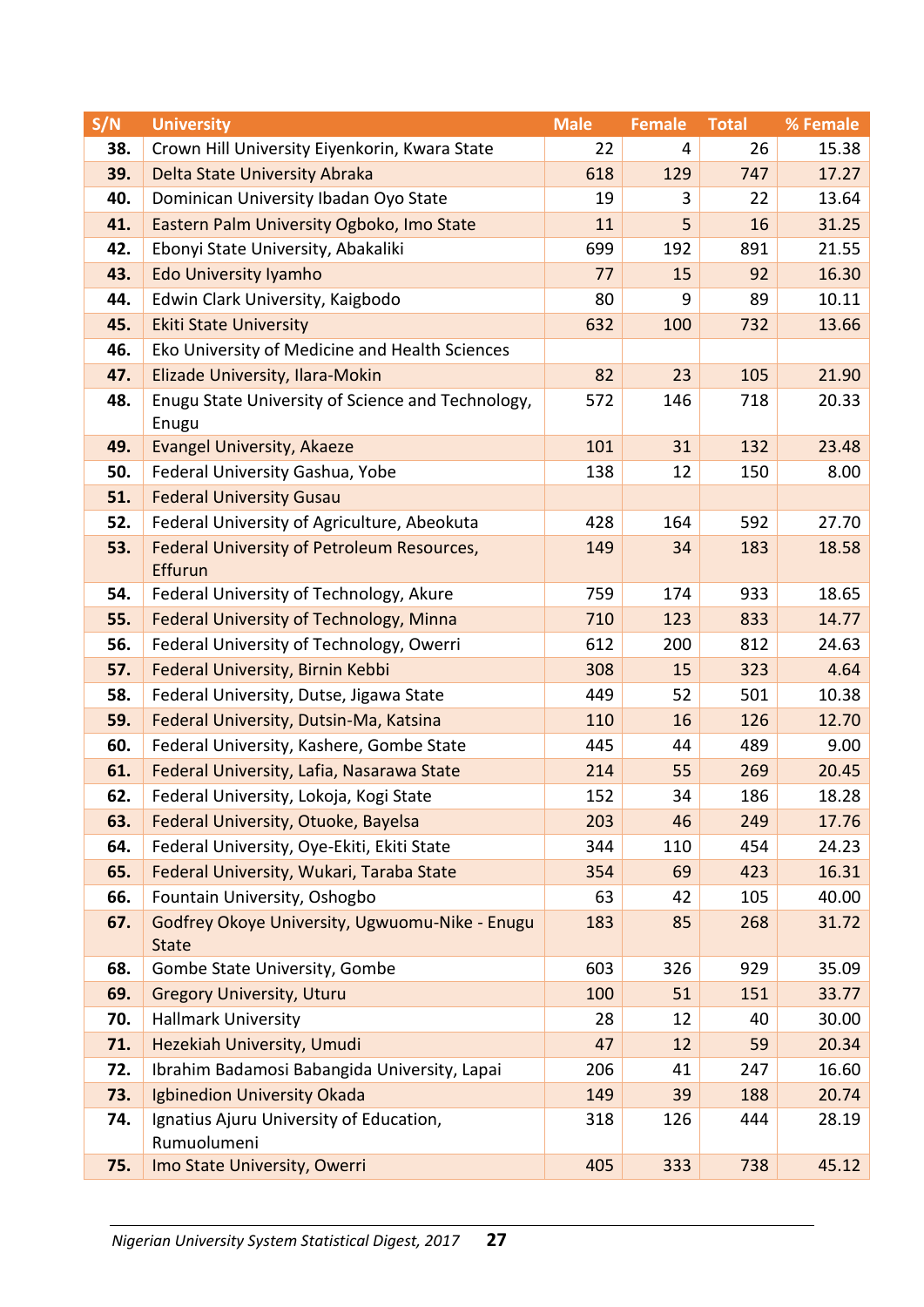| S/N  | <b>University</b>                                                               | <b>Male</b> | <b>Female</b> | <b>Total</b> | % Female |
|------|---------------------------------------------------------------------------------|-------------|---------------|--------------|----------|
| 76.  | Joseph Ayo Babalola University, Ikeji-Arakeji                                   |             | 37            | 189          | 19.58    |
| 77.  | Kaduna State University, Kaduna                                                 | 408         | 127           | 535          | 23.74    |
| 78.  | Kebbi State University of Science and Technology                                | 240         | 13            | 253          | 5.14     |
| 79.  | <b>Kings University</b>                                                         | 31          | 11            | 42           | 26.19    |
| 80.  | Kogi State University Anyigba                                                   | 312         | 52            | 364          | 14.29    |
| 81.  | Kola-Daisi University, Ibadan                                                   | 11          | 5             | 16           | 31.25    |
| 82.  | Kwara State University, Ilorin                                                  | 310         | 115           | 425          | 27.06    |
| 83.  | Kwararafa University, Wukari                                                    | 63          | 8             | 71           | 11.27    |
| 84.  | Ladoke Akintola University of Technology,                                       | 470         | 115           | 585          | 19.66    |
|      | Ogbomoso                                                                        |             |               |              |          |
| 85.  | Lagos State University, Ojo                                                     | 553         | 159           | 712          | 22.33    |
| 86.  | Landmark University, Omu-Aran.                                                  | 180         | 39            | 219          | 17.97    |
| 87.  | Lead City University, Ibadan                                                    | 122         | 86            | 208          | 41.35    |
| 88.  | Legacy University, Okija Anambra State                                          | 19          | 6             | 25           | 24.00    |
| 89.  | Madonna University, Okija                                                       | 349         | 157           | 506          | 31.03    |
| 90.  | Mcpherson University, Seriki Sotayo, Ajebo                                      | 79          | 22            | 101          | 21.78    |
| 91.  | Michael Okpara University of Agricultural Umudike                               | 552         | 445           | 997          | 44.63    |
| 92.  | Micheal & Cecilia University                                                    | 29          | 13            | 42           | 30.95    |
| 93.  | Modibbo Adama University of Technology, Yola                                    | 553         | 64            | 617          | 10.37    |
| 94.  | <b>Mountain Top University</b>                                                  | 56          | 9             | 65           | 13.85    |
| 95.  | Nasarawa State University Keffi                                                 | 429         | 119           | 548          | 21.72    |
| 96.  | National Open University of Nigeria, Lagos                                      | 224         | 152           | 376          | 40.43    |
| 97.  | <b>Niger Delta University Yenagoa</b>                                           | 668         | 165           | 833          | 19.81    |
| 98.  | Nigeria Police Academy, Wudil                                                   | 145         | 9             | 154          | 5.84     |
| 99.  | Nigerian Defence Academy Kaduna                                                 | 165         | 52            | 217          | 23.96    |
| 100. | Nile University of Nigeria, Abuja                                               | 135         | 38            | 173          | 21.97    |
| 101. | Nnamdi Azikiwe University, Awka                                                 | 729         | 491           | 1220         | 40.25    |
| 102. | Novena University                                                               | 113         | 18            | 131          | 13.74    |
| 103. | Obafemi Awolowo University, Ile-Ife                                             | 1038        | 361           | 1399         | 25.80    |
| 104. | Oduduwa University, Ipetumodu - Osun State                                      | 180         | 25            | 205          | 12.20    |
| 105. | Olabisi Onabanjo University, Ago Iwoye                                          | 496         | 133           | 629          | 21.01    |
| 106. | Ondo State University of Medical Sciences                                       | 106         | 34            | 140          | 24.29    |
| 107. | Ondo State University of Science and Technology                                 | 47          | 9             | 56           | 16.07    |
| 108. | Okitipupa                                                                       | 288         | 82            | 370          | 22.16    |
| 109. | Osun State University Osogbo<br><b>PAMO University of Medical Sciences Port</b> |             |               |              |          |
|      | <b>Harcourt</b>                                                                 |             |               |              |          |
| 110. | Pan-Atlantic University, Lagos                                                  | 50          | 20            | 70           | 28.57    |
| 111. | Paul University, Awka - Anambra State                                           | 94          | 38            | 132          | 28.79    |
| 112. | Plateau State University Bokkos                                                 | 122         | 34            | 156          | 21.79    |
| 113. | <b>Redeemer's University, Ede</b>                                               | 103         | 38            | 141          | 26.95    |
| 114. | Renaissance University, Enugu                                                   | 85          | 41            | 126          | 32.54    |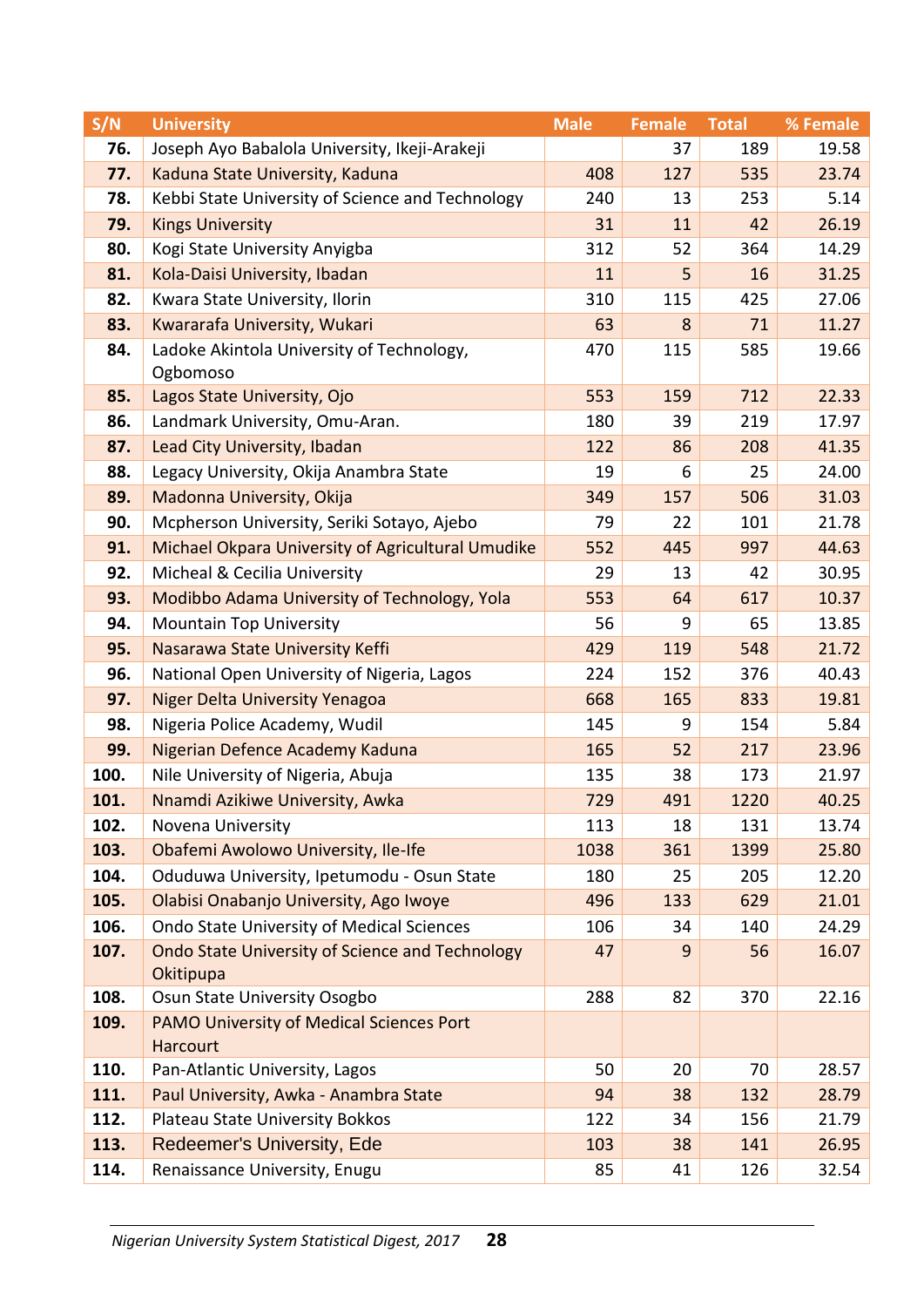| S/N  | <b>University</b>                              | <b>Male</b> | <b>Female</b>  | <b>Total</b> | % Female |
|------|------------------------------------------------|-------------|----------------|--------------|----------|
| 115. | Rhema University, Obeama-Asa - Rivers State    | 44          | 8              | 52           | 15.38    |
| 116. | <b>Ritman University</b>                       | 33          | 6              | 39           | 15.38    |
| 117. | Salem University, Lokoja                       | 45          | 15             | 60           | 25.00    |
| 118. | Samuel Adegboyega University, Ogwa.            | 46          | 9              | 55           | 16.36    |
| 119. | Sokoto State University, Sokoto                | 159         | 52             | 211          | 24.64    |
| 120. | Sule Lamido University, Kafin Hausa, Jigawa    | 184         | 11             | 195          | 5.64     |
| 121. | <b>Summit University</b>                       | 29          | $\overline{2}$ | 31           | 6.25     |
| 122. | Tai Solarin University of Education Ijebu Ode  | 210         | 82             | 292          | 28.08    |
| 123. | Tansian University, Umunya                     | 38          | 17             | 55           | 30.91    |
| 124. | Taraba State University, Jalingo               | 312         | 232            | 544          | 42.65    |
| 125. | The Technical University, Ibadan               | 20          | 3              | 23           | 13.04    |
| 126. | Umar Musa Yar' Adua University Katsina         | 499         | 58             | 557          | 10.41    |
| 127. | University of Abuja, Gwagwalada                | 488         | 166            | 654          | 25.38    |
| 128. | University of Agriculture, Makurdi             | 587         | 169            | 756          | 22.35    |
| 129. | <b>University of Benin</b>                     | 1318        | 566            | 1884         | 30.04    |
| 130. | University of Calabar                          | 1204        | 541            | 1745         | 31.00    |
| 131. | University of Ibadan                           | 1075        | 449            | 1524         | 29.46    |
| 132. | University of Ilorin                           | 1122        | 367            | 1489         | 24.65    |
| 133. | University of Jos                              | 955         | 382            | 1337         | 28.57    |
| 134. | University of Lagos                            | 1079        | 548            | 1627         | 33.68    |
| 135. | <b>University of Maiduguri</b>                 | 1017        | 316            | 1333         | 23.71    |
| 136. | University of Mkar, Mkar                       | 162         | 39             | 201          | 19.40    |
| 137. | University of Nigeria, Nsukka                  | 1436        | 638            | 2074         | 30.76    |
| 138. | University of Port-Harcourt                    | 973         | 519            | 1492         | 34.79    |
| 139. | University of Uyo                              | 983         | 300            | 1283         | 23.38    |
| 140. | Usmanu Danfodiyo University                    | 1171        | 81             | 1252         | 6.47     |
| 141. | <b>Veritas University</b>                      | 122         | 60             | 182          | 27.27    |
| 142. | Wellspring University, Evbuobanosa - Edo State | 47          | 8              | 55           | 14.55    |
| 143. | <b>Wesley University, Ondo</b>                 | 80          | 14             | 94           | 14.89    |
| 144. | Western Delta University, Oghara Delta State   | 64          | 12             | 76           | 15.79    |
| 145. | Yobe State University, Damaturu                | 288         | 27             | 315          | 8.57     |
| 146. | Yusuf Maitama Sule University Kano             | 263         | 64             | 327          | 19.57    |
|      | <b>TOTAL</b>                                   | 46,557      | 14,801         | 61,999       | 21.86    |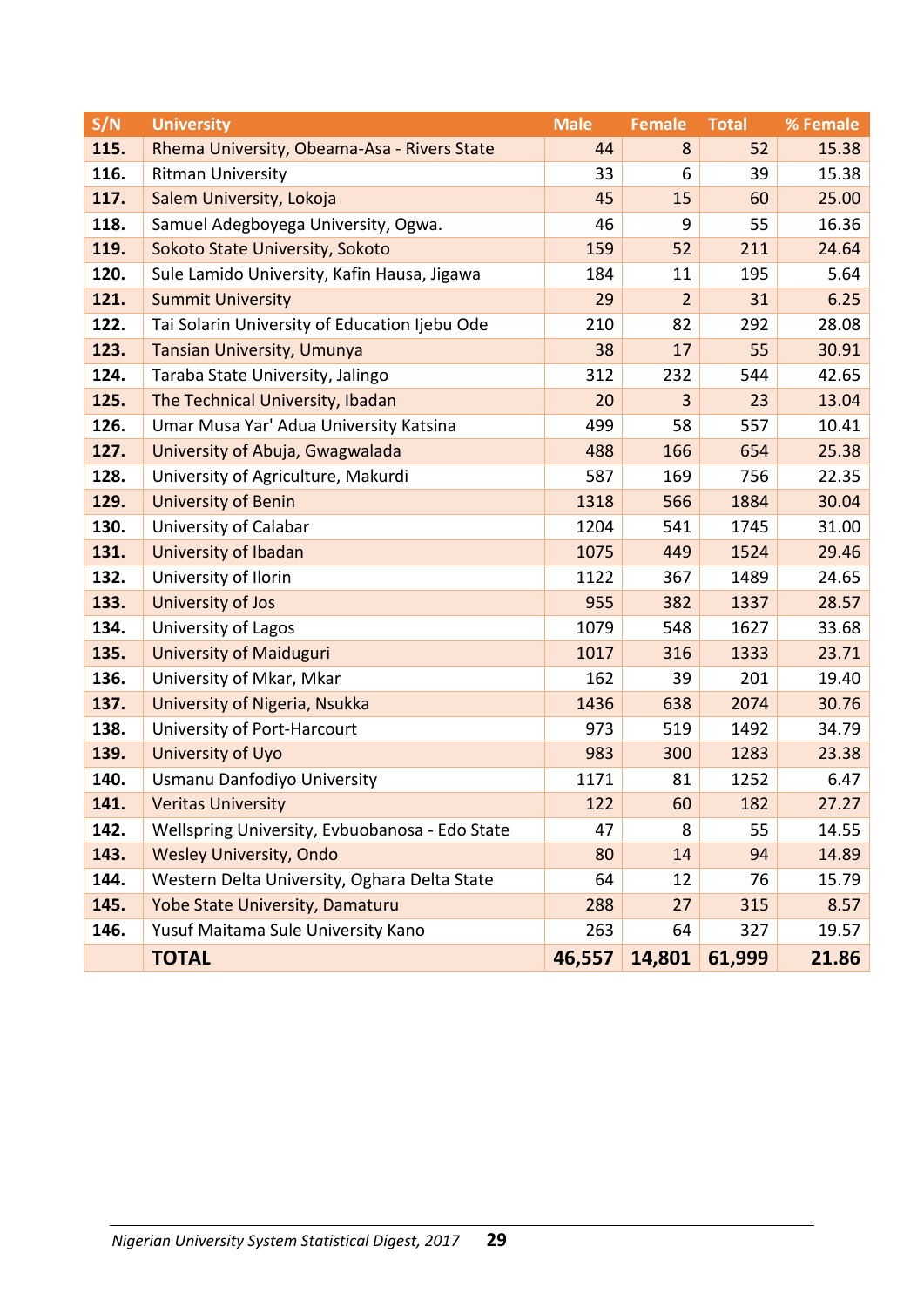### **Table 8: Non-Teaching Staff Strength, 2017**

<span id="page-39-0"></span>

| S/N | <b>University</b>                                 | <b>Male</b> | <b>Female</b> | <b>Total</b> | %             |
|-----|---------------------------------------------------|-------------|---------------|--------------|---------------|
|     |                                                   |             |               |              | <b>Female</b> |
| 1.  | Abia State University, Uturu                      | 292         | 403           | 695          | 57.99         |
| 2.  | Abubakar Tafawa Balewa University, Bauchi         | 1343        | 162           | 1505         | 10.76         |
| 3.  | <b>Achievers University, Owo</b>                  | 76          | 94            | 170          | 10.76         |
| 4.  | Adamawa State University Mubi                     | 318         | 167           | 485          | 34.43         |
| 5.  | Adekunle Ajasin University, Akungba               | 608         | 424           | 1032         | 41.09         |
| 6.  | Adeleke University, Ede                           | 121         | 88            | 209          | 42.11         |
| 7.  | Afe Babalola University, Ado-Ekiti - Ekiti State  | 243         | 117           | 360          | 32.50         |
| 8.  | African University of Science & Technology, Abuja | 43          | 17            | 60           | 28.33         |
| 9.  | Ahmadu Bello University, Zaria                    | 6823        | 1680          | 8503         | 19.76         |
| 10. | Ajayi Crowther University, Ibadan                 | 99          | 64            | 163          | 39.26         |
| 11. | Akwa Ibom State University, Ikot Akpaden          | 575         | 436           | 1011         | 43.13         |
| 12. | Alex Ekwueme Federal University, Ndufu Alike,     | 460         | 339           | 799          | 42.43         |
|     | Ikwo                                              |             |               |              |               |
| 13. | Al-Hikmah University, Ilorin                      | 206         | 134           | 340          | 39.41         |
| 14. | Al-Qalam University, Katsina                      | 135         | 18            | 153          | 11.76         |
| 15. | Ambrose Alli University, Ekpoma                   | 1224        | 674           | 1898         | 35.51         |
| 16. | American University of Nigeria, Yola              | 884         | 283           | 1167         | 24.25         |
| 17. | <b>Anchor University Ayobo Lagos State</b>        | 41          | 23            | 64           | 35.94         |
| 18. | Arthur Javis University Akpabuyo Cross River      | 33          | 31            | 64           | 48.44         |
|     | <b>State</b>                                      |             |               |              |               |
| 19. | <b>Augustine University</b>                       | 18          | 20            | 38           | 52.63         |
| 20. | Babcock University, Ilishan-Remo                  | 369         | 223           | 592          | 37.67         |
| 21. | Bayero University, Kano                           | 2249        | 410           | 2659         | 15.42         |
| 22. | <b>Baze University</b>                            | 64          | 40            | 104          | 38.46         |
| 23. | Bells University of Technology, Ota               | 131         | 114           | 245          | 46.53         |
| 24. | Benson Idahosa University, Benin City             | 153         | 72            | 230          | 31.30         |
| 25. | Benue State University, Makurdi                   | 763         | 389           | 1152         | 33.77         |
| 26. | <b>Bingham University</b>                         |             |               | 267          |               |
| 27. | <b>Bowen University, Iwo</b>                      | 396         | 324           | 720          | 45.00         |
| 28. | Caleb University, Lagos                           | 68          | 40            | 108          | 37.04         |
| 29. | Caritas University, Enugu                         | 33          | 50            | 83           | 60.24         |
| 30. | <b>Chrisland University</b>                       | 15          | 8             | 23           | 34.78         |
| 31. | <b>Christopher University Mowe</b>                | 40          | 21            | 61           | 34.43         |
| 32. | Clifford University Owerrinta Abia State          | 40          | 29            | 69           | 42.03         |
| 33. | <b>Coal City University Enugu State</b>           | 28          | 15            | 43           | 34.88         |
| 34. | <b>Covenant University Ota</b>                    | 334         | 263           | 597          | 44.05         |
| 35. | <b>Crawford University Igbesa</b>                 | 97          | 92            | 179          | 51.40         |
| 36. | <b>Crescent University</b>                        | 55          | 51            | 106          | 48.11         |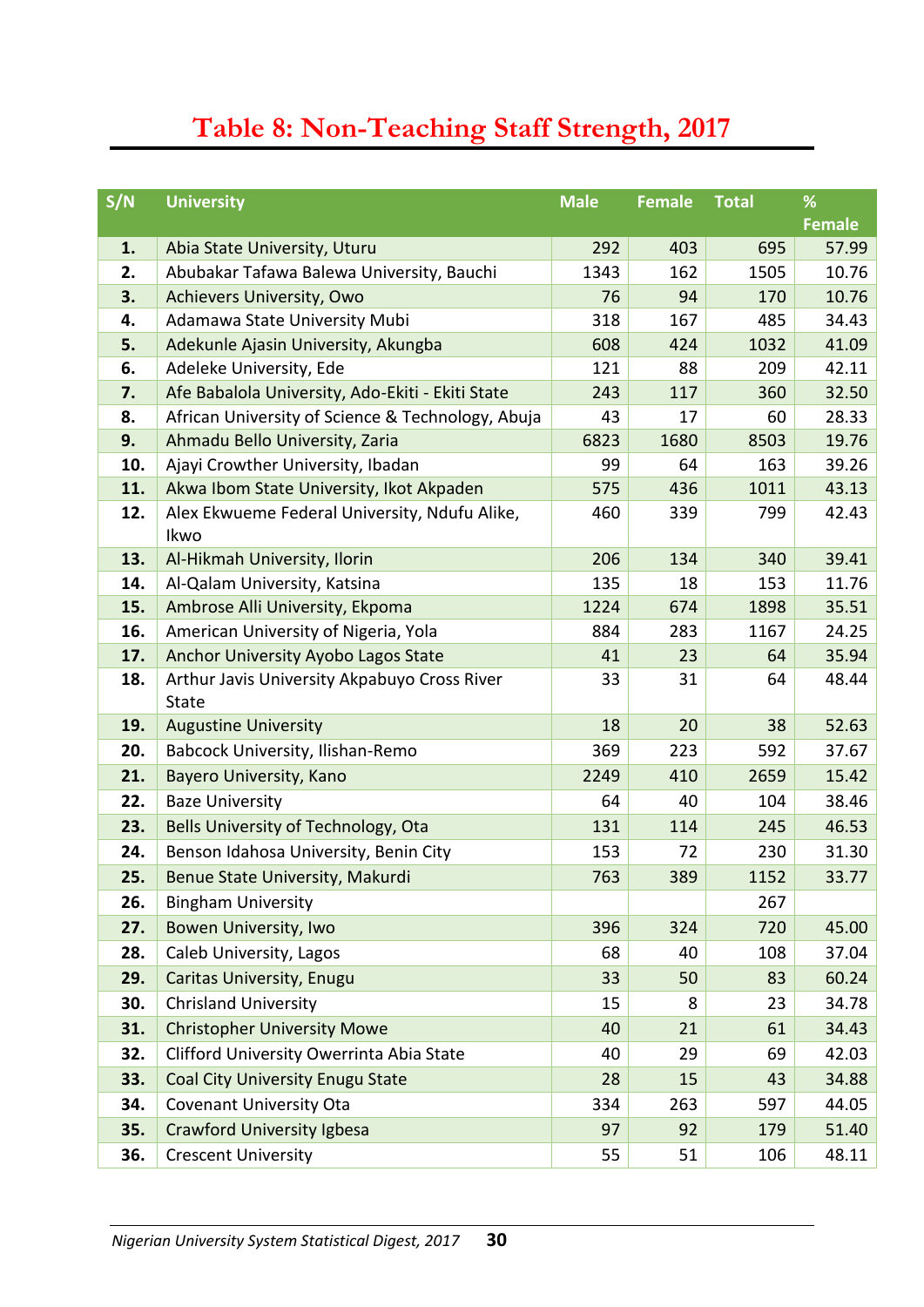| S/N | <b>University</b>                                      | <b>Male</b> | <b>Female</b> | <b>Total</b> | %             |
|-----|--------------------------------------------------------|-------------|---------------|--------------|---------------|
|     |                                                        |             |               |              | <b>Female</b> |
| 37. | <b>Cross River State University of Science</b>         | 364         | 261           | 625          | 41.76         |
|     | &Technology, Calabar                                   |             | 24            |              |               |
| 38. | Crown Hill University Eiyenkorin, Kwara State          | 36          |               | 60           | 40.00         |
| 39. | Delta State University Abraka                          | 780         | 686           | 1466         | 46.79         |
| 40. | Dominican University Ibadan Oyo State                  | 16          | 19            | 35           | 54.29         |
| 41. | Eastern Palm University Ogboko, Imo State              | 19          | 8             | 27           | 29.63         |
| 42. | Ebonyi State University, Abakaliki                     | 998         | 877           | 1875         | 46.77         |
| 43. | <b>Edo University Iyamho</b>                           | 77          | 36            | 113          | 31.86         |
| 44. | Edwin Clark University, Kaigbodo                       | 41          | 36            | 77           | 46.75         |
| 45. | <b>Ekiti State University</b>                          | 1110        | 802           | 1912         | 41.95         |
| 46. | Eko University of Medicine and Health Sciences         | 0           | $\mathbf 0$   | 0            | 0.00          |
| 47. | Elizade University, Ilara-Mokin                        | 86          | 40            | 126          | 31.75         |
| 48. | Enugu State University of Science and                  | 564         | 611           | 1175         | 52.00         |
| 49. | Technology, Enugu<br><b>Evangel University, Akaeze</b> | 60          | 30            | 90           | 33.33         |
| 50. | Federal University Gashua, Yobe                        | 337         | 20            | 357          | 5.60          |
| 51. | <b>Federal University Gusau</b>                        |             |               |              |               |
| 52. | Federal University of Agriculture, Abeokuta            | 1137        | 604           | 1741         | 34.69         |
| 53. | Federal University of Petroleum Resources,             | 290         | 237           | 527          | 44.97         |
|     | Effurun                                                |             |               |              |               |
| 54. | Federal University of Technology, Akure                | 870         | 518           | 1388         | 37.32         |
| 55. | Federal University of Technology, Minna                | 545         | 268           | 813          | 32.96         |
| 56. | Federal University of Technology, Owerri               | 1172        | 1123          | 2295         | 48.93         |
| 57. | Federal University, Birnin Kebbi                       | 218         | 23            | 241          | 9.54          |
| 58. | Federal University, Dutse, Jigawa State                | 1098        | 168           | 1266         | 13.27         |
| 59. | Federal University, Dutsin-Ma, Katsina                 | 104         | 16            | 120          | 13.33         |
| 60. | Federal University, Kashere, Gombe State               | 1050        | 188           | 1238         | 15.19         |
| 61. | Federal University, Lafia, Nasarawa State              | 619         | 300           | 919          | 32.64         |
| 62. | Federal University, Lokoja, Kogi State                 | 483         | 230           | 712          | 32.30         |
| 63. | Federal University, Otuoke, Bayelsa                    | 925         | 799           | 1720         | 46.45         |
| 64. | Federal University, Oye-Ekiti, Ekiti State             | 654         | 493           | 1147         | 42.98         |
| 65. | Federal University, Wukari, Taraba State               | 751         | 441           | 1192         | 37.00         |
| 66. | Fountain University, Oshogbo                           | 37          | 26            | 63           | 41.27         |
| 67. | Godfrey Okoye University, Ugwuomu-Nike -               | 153         | 227           | 380          | 59.74         |
|     | <b>Enugu State</b>                                     |             |               |              |               |
| 68. | Gombe State University, Gombe                          | 267         | 50            | 317          | 15.77         |
| 69. | <b>Gregory University, Uturu</b>                       | 80          | 84            | 164          | 51.22         |
| 70. | <b>Hallmark University</b>                             | 26          | 29            | 55           | 52.73         |
| 71. | Hezekiah University, Umudi                             | 37          | 35            | 72           | 48.61         |
| 72. | Ibrahim Badamosi Babangida University, Lapai           | 612         | 125           | 737          | 16.96         |
| 73. | Igbinedion University Okada                            | 264         | 93            | 357          | 26.05         |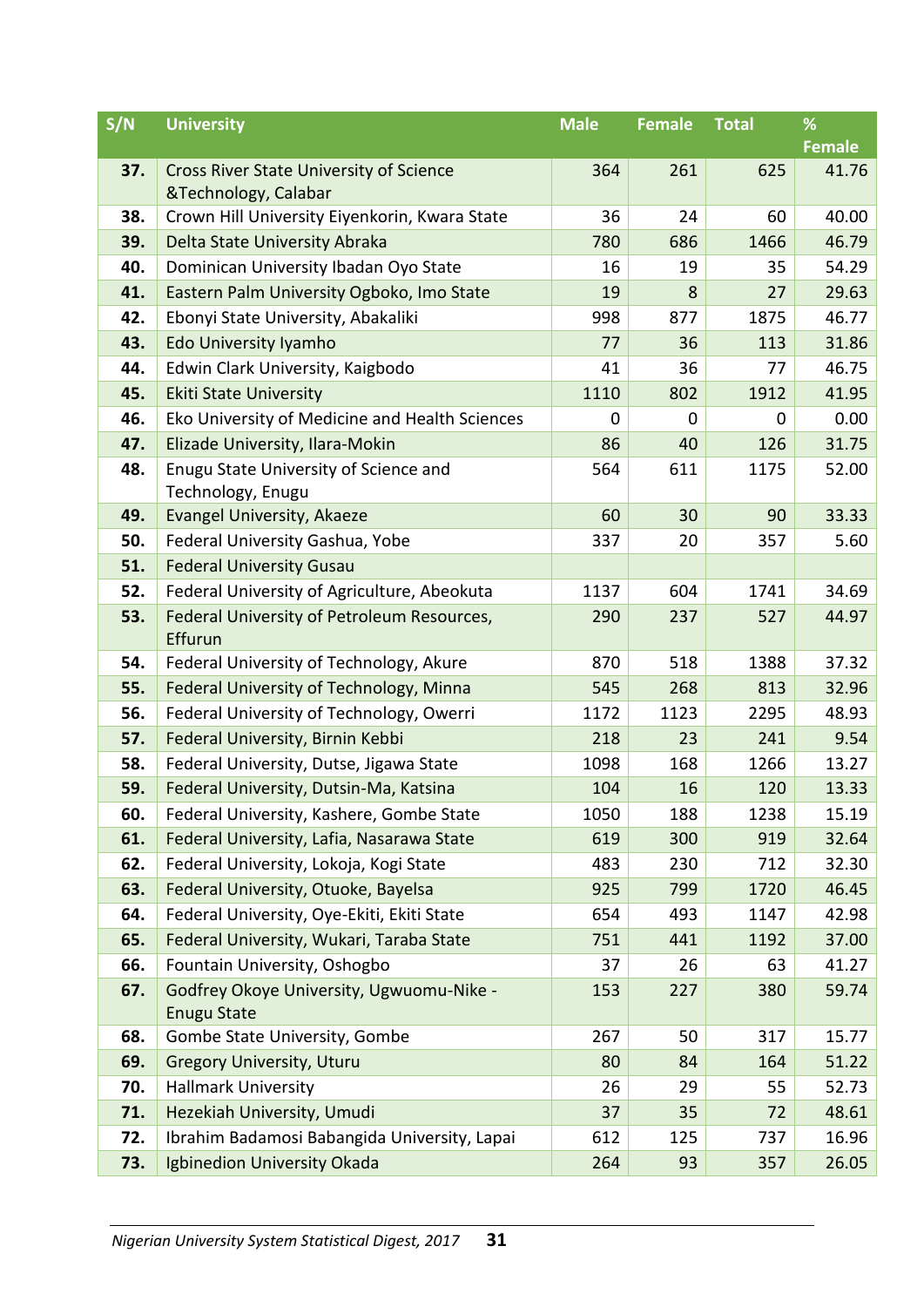| S/N  | <b>University</b>                                            | <b>Male</b> | <b>Female</b> | <b>Total</b> | %             |
|------|--------------------------------------------------------------|-------------|---------------|--------------|---------------|
|      |                                                              |             |               |              | <b>Female</b> |
| 74.  | Ignatius Ajuru University of Education,<br>Rumuolumeni       | 318         | 266           | 584          | 45.55         |
| 75.  | Imo State University, Owerri                                 | 456         | 471           | 927          | 50.81         |
| 76.  | Joseph Ayo Babalola University, Ikeji-Arakeji                | 110         | 91            | 201          | 45.27         |
| 77.  | Kaduna State University, Kaduna                              | 506         | 217           | 723          | 30.01         |
| 78.  | Kebbi State University of Science and Technology             | 327         | 64            | 391          | 16.37         |
| 79.  | <b>Kings University</b>                                      | 27          | 21            | 48           | 43.75         |
| 80.  | Kogi State University Anyigba                                | 835         | 426           | 1261         | 33.78         |
| 81.  | Kola-Daisi University, Ibadan                                | 17          | 13            | 30           | 43.33         |
| 82.  | Kwara State University, Ilorin                               | 386         | 145           | 531          | 27.31         |
| 83.  | Kwararafa University, Wukari                                 | 101         | 65            | 166          | 39.16         |
| 84.  | Ladoke Akintola University of Technology,<br>Ogbomoso        | 865         | 562           | 1427         | 39.38         |
| 85.  | Lagos State University, Ojo                                  | 1165        | 610           | 1775         | 34.37         |
| 86.  | Landmark University, Omu-Aran.                               | 300         | 158           | 458          | 34.50         |
| 87.  | Lead City University, Ibadan                                 | 86          | 114           | 200          | 57.00         |
| 88.  | Legacy University, Okija Anambra State                       | 20          | 21            | 41           | 51.22         |
| 89.  | Madonna University, Okija                                    | 187         | 299           | 486          | 61.52         |
| 90.  | Mcpherson University, Seriki Sotayo, Ajebo                   | 45          | 27            | 72           | 37.50         |
| 91.  | Michael Okpara University of Agricultural                    | 875         | 930           | 1805         | 51.52         |
|      | <b>Umudike</b>                                               |             |               |              |               |
| 92.  | Micheal & Cecilia University                                 | 72          | 36            | 108          | 33.33         |
| 93.  | Modibbo Adama University of Technology, Yola                 | 866         | 188           | 1054         | 17.84         |
| 94.  | <b>Mountain Top University</b>                               | 41          | 33            | 74           | 44.59         |
| 95.  | Nasarawa State University Keffi                              | 285         | 271           | 556          | 48.74         |
| 96.  | National Open University of Nigeria, Lagos                   | 2046        | 1155          | 3201         | 36.08         |
| 97.  | Niger Delta University Yenagoa                               | 1129        | 1454          | 2583         | 56.29         |
| 98.  | Nigeria Police Academy, Wudil                                | 318         | 49            | 367          | 13.35         |
| 99.  | Nigerian Defence Academy Kaduna                              |             |               | 1534         |               |
| 100. | Nile University of Nigeria, Abuja                            | 171         | 58            | 229          | 25.33         |
| 101. | Nnamdi Azikiwe University, Awka                              | 1280        | 1089          | 2369         | 45.97         |
| 102. | Novena University                                            | 75          | 95            | 170          | 55.88         |
| 103. | Obafemi Awolowo University, Ile-Ife                          | 2129        | 793           | 2922         | 27.14         |
| 104. | Oduduwa University, Ipetumodu - Osun State                   | 105         | 60            | 165          | 36.36         |
| 105. | Olabisi Onabanjo University, Ago Iwoye                       | 406         | 394           | 800          | 49.25         |
| 106. | Ondo State University of Medical Sciences                    | 99          | 80            | 179          | 44.69         |
| 107. | Ondo State University of Science and Technology<br>Okitipupa | 240         | 108           | 348          | 31.03         |
| 108. | Osun State University Osogbo                                 | 234         | 150           | 384          | 39.06         |
| 109. | PAMO University of Medical Sciences Port                     |             |               |              |               |
|      | Harcourt                                                     |             |               |              |               |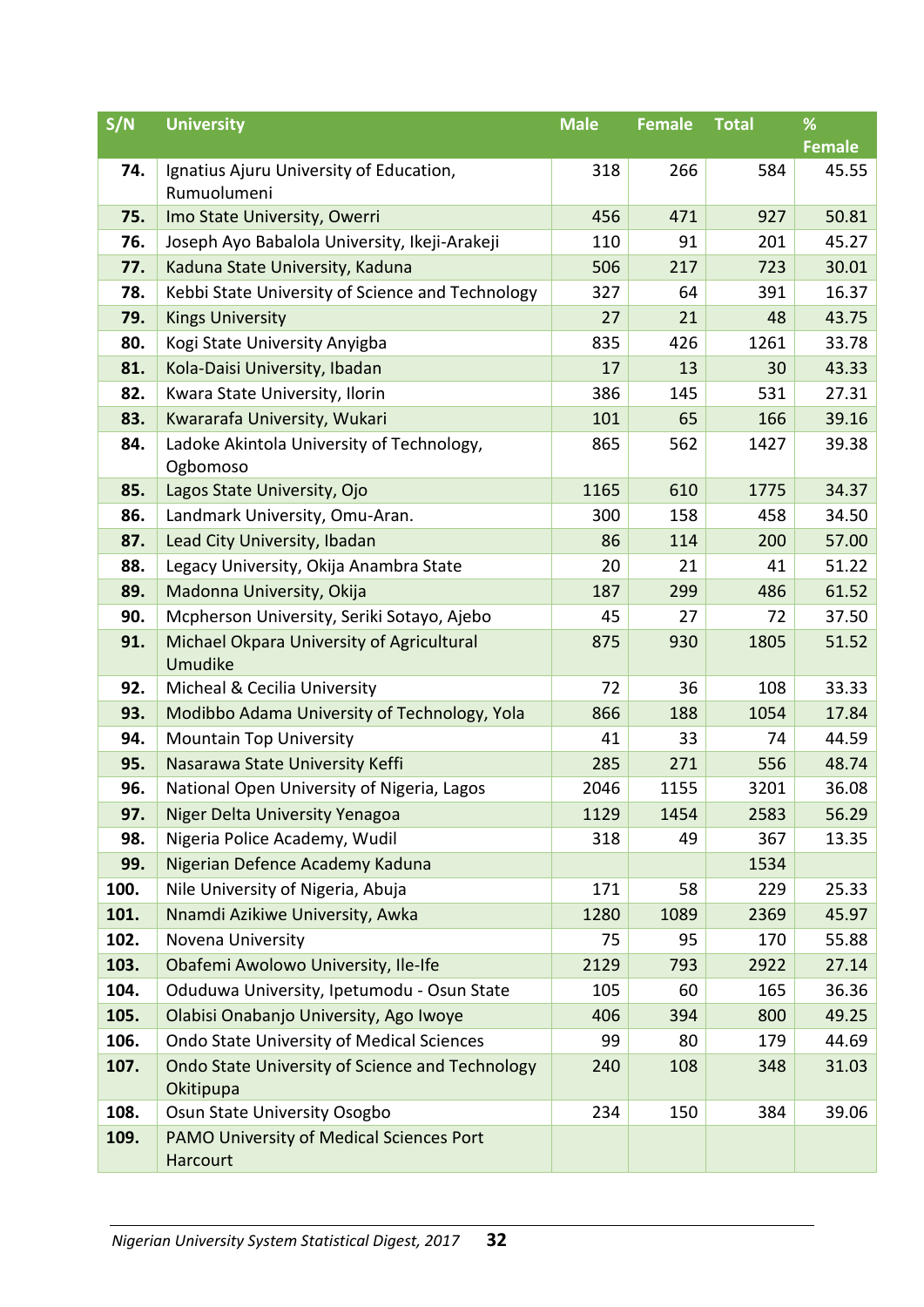| S/N  | <b>University</b>                              | <b>Male</b> | <b>Female</b> | <b>Total</b> | %             |
|------|------------------------------------------------|-------------|---------------|--------------|---------------|
|      |                                                |             |               |              | <b>Female</b> |
| 110. | Pan-Atlantic University, Lagos                 | 240         | 131           | 371          | 35.31         |
| 111. | Paul University, Awka - Anambra State          | 37          | 48            | 85           | 56.47         |
| 112. | Plateau State University Bokkos                | 187         | 74            | 261          | 28.35         |
| 113. | Redeemer's University, Ede                     | 134         | 91            | 225          | 40.44         |
| 114. | Renaissance University, Enugu                  | 46          | 91            | 137          | 66.42         |
| 115. | Rhema University, Obeama-Asa - Rivers State    | 23          | 32            | 55           | 58.18         |
| 116. | <b>Ritman University</b>                       | 44          | 20            | 64           | 31.25         |
| 117. | Salem University, Lokoja                       | 60          | 44            | 104          | 42.31         |
| 118. | Samuel Adegboyega University, Ogwa.            | 71          | 25            | 96           | 26.04         |
| 119. | Sokoto State University, Sokoto                | 188         | 23            | 211          | 10.90         |
| 120. | Sule Lamido University, Kafin Hausa, Jigawa    | 318         | $\mathbf{1}$  | 319          | 0.31          |
| 121. | <b>Summit University</b>                       | 9           | 3             | 12           | 25.00         |
| 122. | Tai Solarin University of Education Ijebu Ode  | 319         | 225           | 544          | 41.36         |
| 123. | Tansian University, Umunya                     | 35          | 35            | 70           | 50.00         |
| 124. | Taraba State University, Jalingo               | 392         | 167           | 559          | 29.87         |
| 125. | The Technical University, Ibadan               | 26          | 8             | 34           | 23.53         |
| 126. | Umar Musa Yar' Adua University Katsina         | 446         | 63            | 509          | 12.38         |
| 127. | University of Abuja, Gwagwalada                | 1344        | 454           | 1798         | 25.25         |
| 128. | University of Agriculture, Makurdi             | 1382        | 609           | 1991         | 30.59         |
| 129. | <b>University of Benin</b>                     | 3149        | 2465          | 5614         | 43.91         |
| 130. | University of Calabar                          | 2460        | 2073          | 4533         | 45.73         |
| 131. | University of Ibadan                           | 2726        | 1496          | 4222         | 35.43         |
| 132. | University of Ilorin                           | 1814        | 1068          | 2882         | 37.06         |
| 133. | University of Jos                              |             |               | 2144         |               |
| 134. | University of Lagos                            | 2200        | 1512          | 3712         | 40.73         |
| 135. | University of Maiduguri                        | 2168        | 1000          | 3168         | 31.57         |
| 136. | University of Mkar, Mkar                       | 167         | 64            | 231          | 27.71         |
| 137. | University of Nigeria, Nsukka                  | 2319        | 2043          | 4362         | 46.84         |
| 138. | University of Port-Harcourt                    | 1524        | 1603          | 3127         | 51.26         |
| 139. | University of Uyo                              | 1273        | 1241          | 2514         | 49.36         |
| 140. | Usmanu Danfodiyo University                    | 1790        | 180           | 1970         | 9.14          |
| 141. | <b>Veritas University</b>                      | 77          | 69            | 147          | 46.94         |
| 142. | Wellspring University, Evbuobanosa - Edo State | 26          | 19            | 45           | 42.22         |
| 143. | <b>Wesley University, Ondo</b>                 | 111         | 73            | 184          | 39.67         |
| 144. | Western Delta University, Oghara Delta State   | 87          | 55            | 142          | 38.73         |
| 145. | Yobe State University, Damaturu                | 434         | 162           | 596          | 27.18         |
| 146. | Yusuf Maitama Sule University Kano             | 605         | 91            | 696          | 13.07         |
|      | <b>TOTAL</b>                                   | 78,610      | 44,713        | 127,259      | 35.27         |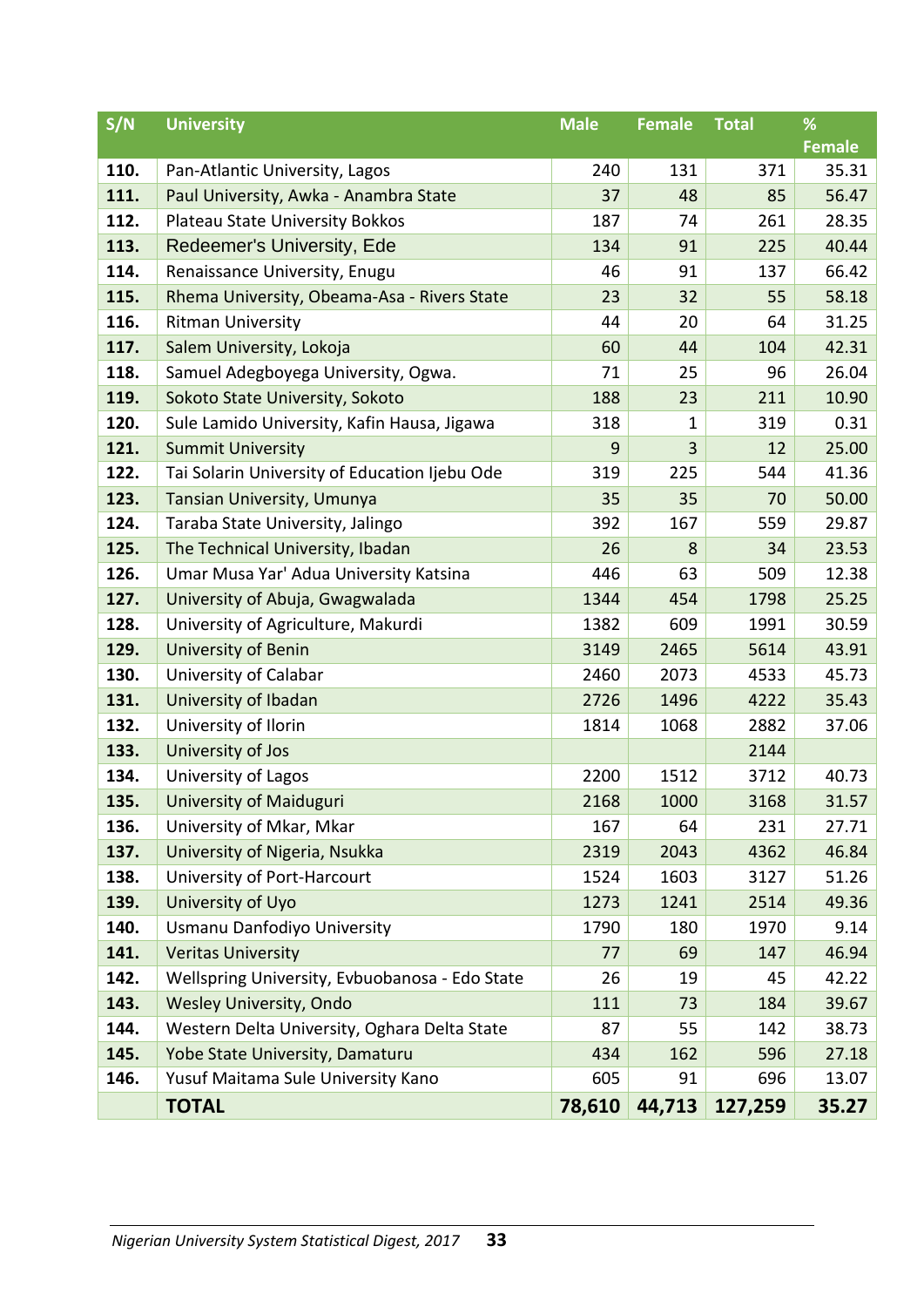### <span id="page-43-0"></span>**Table 9: Number of Full Professors, December 2017**

| S/N | <b>University</b>                                               | <b>Male</b> | <b>Female</b>    | <b>Total</b> | %             |
|-----|-----------------------------------------------------------------|-------------|------------------|--------------|---------------|
|     |                                                                 |             |                  |              | <b>Female</b> |
| 1.  | Abia State University, Uturu                                    | 98          | 19               | 117          | 16.24         |
| 2.  | Abubakar Tafawa Balewa University, Bauchi                       | 88          | 5                | 93           | 5.37          |
| 3.  | Achievers University, Owo                                       | 8           | $\mathbf 0$      | 8            | 0.00          |
| 4.  | Adamawa State University Mubi                                   | 8           | 0                | 8            | 0.00          |
| 5.  | Adekunle Ajasin University, Akungba                             | 32          | 3                | 35           | 8.57          |
| 6.  | Adeleke University, Ede                                         | 13          | 4                | 21           | 19.05         |
| 7.  | Afe Babalola University, Ado-Ekiti - Ekiti State                | 41          | $\mathbf{1}$     | 42           | 2.38          |
| 8.  | African University of Science & Technology,<br>Abuja            | 32          | 0                | 32           | 0.00          |
| 9.  | Ahmadu Bello University, Zaria                                  | 517         | 62               | 579          | 10.71         |
| 10. | Ajayi Crowther University, Ibadan                               | 19          | 5                | 24           | 20.83         |
| 11. | Akwa Ibom State University, Ikot Akpaden                        | 26          | 5                | 31           | 16.13         |
| 12. | Alex Ekwueme Federal University, Ndufu Alike,<br>Ikwo           | 39          | 5                | 44           | 11.36         |
| 13. | Al-Hikmah University, Ilorin                                    | 18          | $\mathbf 0$      | 18           | 0.00          |
| 14. | Al-Qalam University, Katsina                                    | 31          | 0                | 31           | 0.00          |
| 15. | Ambrose Alli University, Ekpoma                                 | 105         | 19               | 124          | 15.32         |
| 16. | American University of Nigeria, Yola                            | 9           | $\mathbf{1}$     | 10           | 10.00         |
| 17. | Anchor University Ayobo Lagos State                             | 3           | $\boldsymbol{0}$ | 3            | 0.00          |
| 18. | Arthur Javis University Akpabuyo Cross River<br><b>State</b>    | 5           | $\overline{2}$   | 7            | 28.57         |
| 19. | <b>Augustine University</b>                                     | 5           | $\mathbf{1}$     | 6            | 16.67         |
| 20. | Babcock University, Ilishan-Remo                                | 66          | 13               | 79           | 16.46         |
| 21. | Bayero University, Kano                                         | 207         | 17               | 224          | 7.59          |
| 22. | <b>Baze University</b>                                          | 28          | 0                | 28           | 0.00          |
| 23. | Benson Idahosa University, Benin City                           | $\mathbf 0$ | $\boldsymbol{0}$ | 24           | 0.00          |
| 24. | Benue State University, Makurdi                                 | 63          | 9                | 72           | 12.50         |
| 25. | Bowen University, Iwo                                           | 26          | 3                | 29           | 10.34         |
| 26. | Caleb University, Lagos                                         | 12          | 1                | 13           | 7.69          |
| 27. | Caritas University, Enugu                                       | 24          | 3                | 27           | 11.11         |
| 28. | <b>Chrisland University</b>                                     | 1           | 1                | 2            | 50.00         |
| 29. | <b>Christopher University Mowe</b>                              | 8           | $\mathbf{1}$     | 9            | 11.11         |
| 30. | Clifford University Owerrinta Abia State                        | 9           | $\mathbf{1}$     | 10           | 10.00         |
| 31. | Coal City University Enugu State                                | 3           | $\mathbf 0$      | 3            | 0.00          |
| 32. | <b>Covenant University Ota</b>                                  | 45          | 6                | 51           | 11.76         |
| 33. | Crawford University Igbesa                                      | 6           | $\overline{2}$   | 8            | 25.00         |
| 34. | <b>Crescent University</b>                                      | 17          | 0                | 17           | 0.00          |
| 35. | Cross River State University of Science<br>&Technology, Calabar | 25          | 8                | 33           | 24.24         |
| 36. | Crown Hill University Eiyenkorin, Kwara State                   | 5           | 0                | 5            | 0.00          |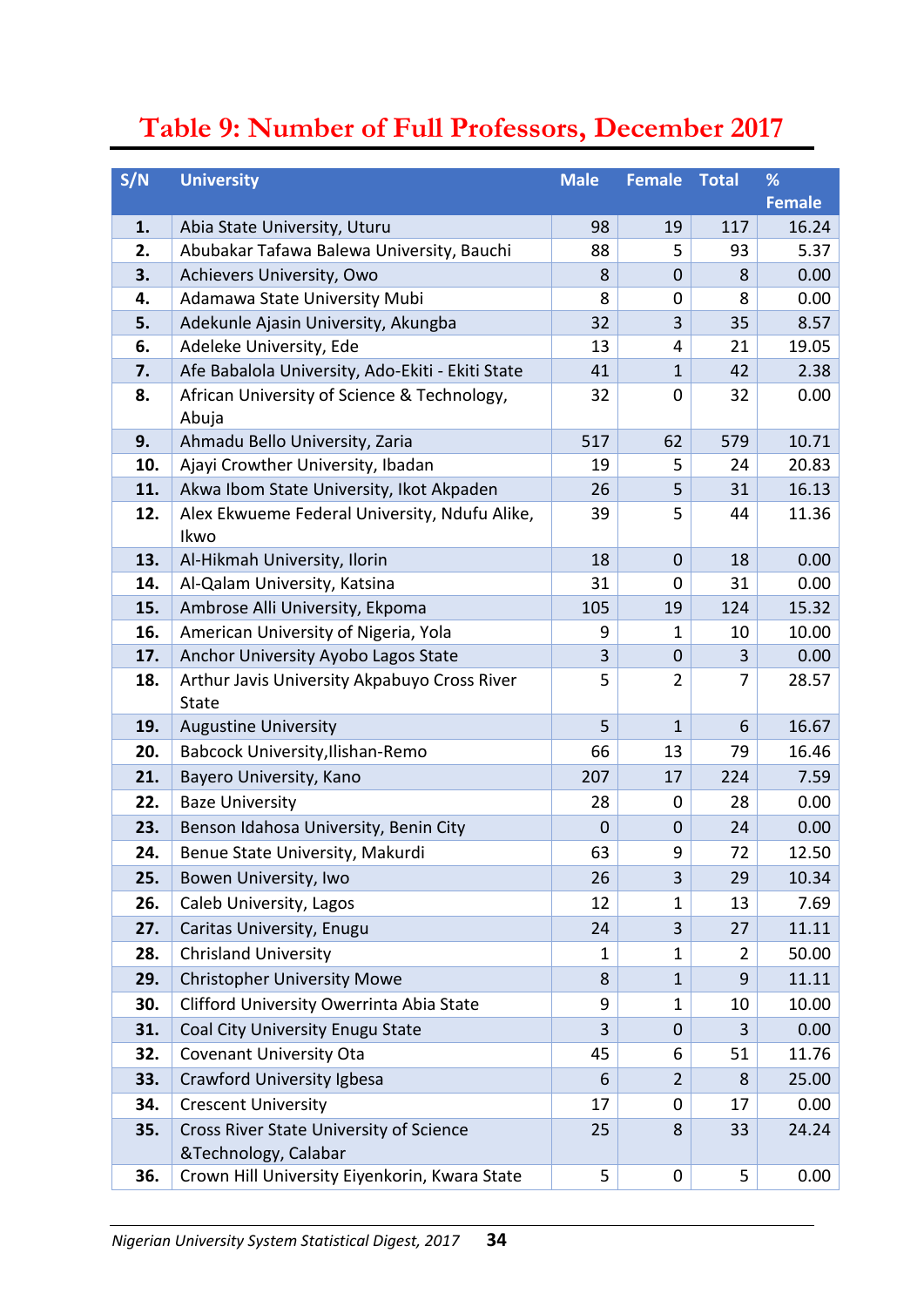| S/N | <b>University</b>                                          | <b>Male</b>    | <b>Female</b>    | <b>Total</b>   | %             |
|-----|------------------------------------------------------------|----------------|------------------|----------------|---------------|
|     |                                                            |                |                  |                | <b>Female</b> |
| 37. | Delta State University Abraka                              | 122            | 17               | 139            | 12.23         |
| 38. | Dominican University Ibadan Oyo State                      | $\overline{2}$ | 0                | $\overline{2}$ | 0.00          |
| 39. | Eastern Palm University Ogboko, Imo State                  | $\overline{2}$ | $\mathbf 0$      | $\overline{2}$ | 0.00          |
| 40. | Ebonyi State University, Abakaliki                         | 119            | 75               | 194            | 38.66         |
| 41. | Edo University Iyamho                                      | 12             | $\mathbf{1}$     | 13             | 7.69          |
| 42. | Edwin Clark University, Kaigbodo                           | 22             | $\mathbf{1}$     | 23             | 4.35          |
| 43. | <b>Ekiti State University</b>                              | 105            | 15               | 120            | 12.50         |
| 44. | Eko University of Medicine and Health Sciences             |                |                  |                |               |
| 45. | Elizade University, Ilara-Mokin                            | 9              | $\boldsymbol{0}$ | 9              | 0.00          |
| 46. | Enugu State University of Science and<br>Technology, Enugu | 154            | 24               | 178            | 13.48         |
| 47. | Evangel University, Akaeze                                 | 8              | 3                | 11             | 27.27         |
| 48. | Federal University Gashua, Yobe                            | 4              | 1                | 5              | 20.00         |
| 49. | Federal University of Agriculture, Abeokuta                | 128            | 28               | 156            | 17.95         |
| 50. | Federal University of Petroleum Resources,<br>Effurun      | 13             | 4                | 17             | 23.53         |
| 51. | Federal University of Technology, Akure                    | 165            | 10               | 175            | 5.71          |
| 52. | Federal University of Technology, Minna                    | 77             | 7                | 84             | 8.33          |
| 53. | Federal University of Technology, Owerri                   | 116            | 21               | 137            | 15.33         |
| 54. | Federal University, Birnin Kebbi                           |                |                  |                |               |
| 55. | Federal University, Dutse, Jigawa State                    | 43             | 6                | 49             | 12.24         |
| 56. | Federal University, Dutsin-Ma, Katsina                     | 23             | $\overline{2}$   | 25             | 8.00          |
| 57. | Federal University, Kashere, Gombe State                   | 28             | $\boldsymbol{0}$ | 28             | 0.00          |
| 58. | Federal University, Lafia, Nasarawa State                  | 8              | $\overline{2}$   | 10             | 20.00         |
| 59. | Federal University, Lokoja, Kogi State                     | 14             | $\mathbf{1}$     | 15             | 6.67          |
| 60. | Federal University, Otuoke, Bayelsa                        | 20             | 6                | 26             | 23.08         |
| 61. | Federal University, Oye-Ekiti, Ekiti State                 | 53             | $\overline{4}$   | 57             | 7.02          |
| 62. | Federal University, Wukari, Taraba State                   | 12             | 0                | 12             | 0.00          |
| 63. | Fountain Unveristy, Oshogbo                                | 5              | $\mathbf{1}$     | 6              | 16.67         |
| 64. | Godfrey Okoye University, Ugwuomu-Nike -                   | 47             | 7                | 54             | 12.96         |
|     | <b>Enugu State</b>                                         |                |                  |                |               |
| 65. | Gombe State Univeristy, Gombe                              |                |                  | 142            |               |
| 66. | <b>Hallmark University</b>                                 | 4              | 0                | 4              | 0.00          |
| 67. | Hezekiah University, Umudi                                 | 14             | $\mathbf 0$      | 14             | 0.00          |
| 68. | Ibrahim Badamosi Babangida University, Lapai               | 30             | 3                | 33             | 9.09          |
| 69. | Igbinedion University Okada                                | 55             | 9                | 64             | 14.06         |
| 70. | Ignatius Ajuru University of                               | 24             | 9                | 33             | 27.27         |
|     | Education, Rumuolumeni                                     |                |                  |                |               |
| 71. | Imo State University, Owerri                               | 91             | 21               | 112            | 18.75         |
| 72. | Joseph Ayo Babalola University, Ikeji-Arakeji              | 14             | 0                | 14             | 0.00          |
| 73. | Kaduna State University, Kaduna                            | 28             | $\overline{2}$   | 30             | 6.67          |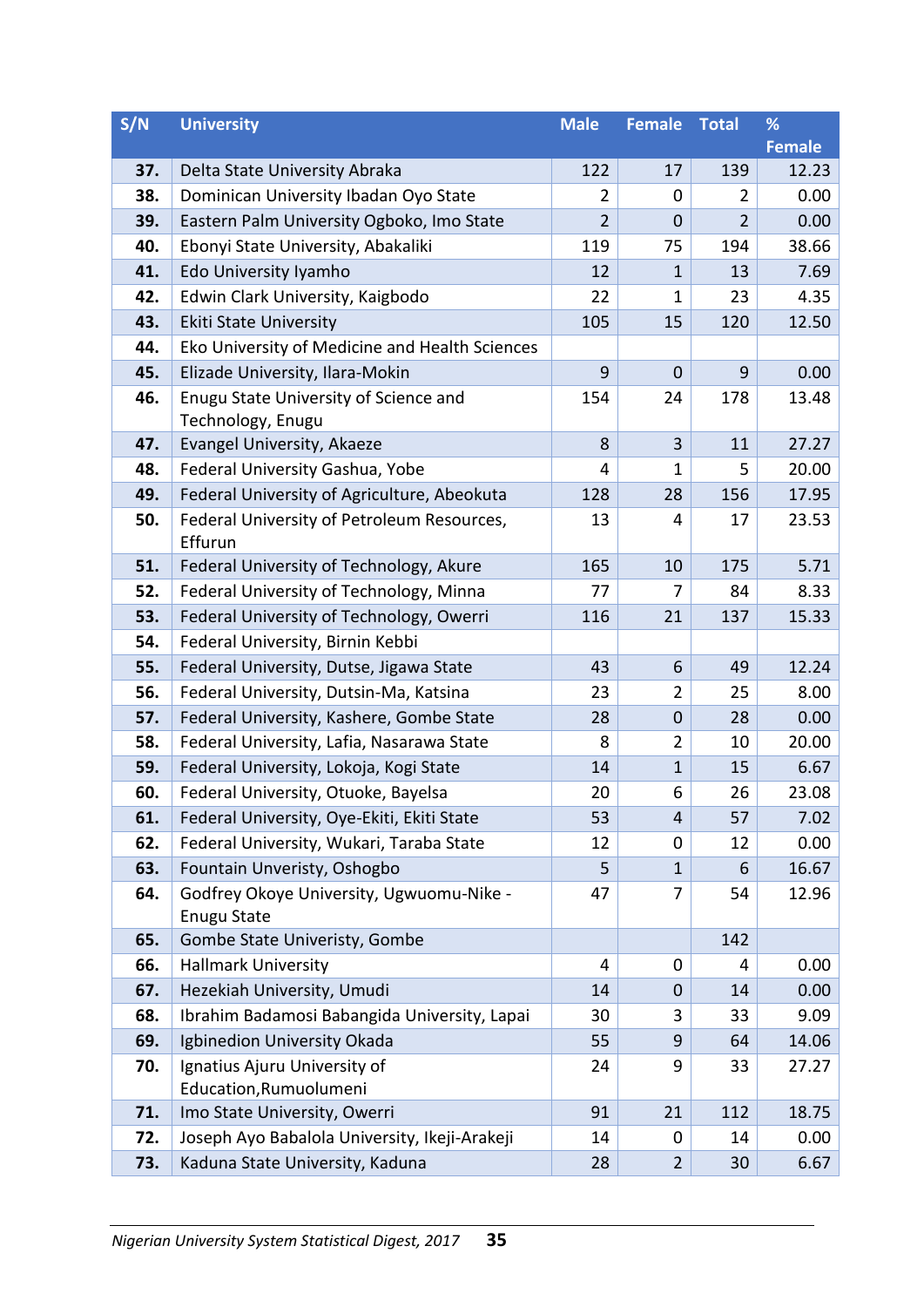| S/N  | <b>University</b>                                    | <b>Male</b>    | <b>Female</b>  | <b>Total</b>   | %             |
|------|------------------------------------------------------|----------------|----------------|----------------|---------------|
|      |                                                      |                |                |                | <b>Female</b> |
| 74.  | Kebbi State University of Science and<br>Technology  | 47             | 1              | 48             | 2.08          |
| 75.  | <b>Kings University</b>                              | $\overline{4}$ | $\mathbf{1}$   | $\overline{4}$ | 25.00         |
| 76.  | Kogi State University Anyigba                        | 50             | 8              | 58             | 13.79         |
| 77.  | Kwara State University, Ilorin                       | 45             | $\overline{7}$ | 52             | 13.46         |
| 78.  | Kwararafa University, Wukari                         | 4              | 0              | 4              | 0.00          |
| 79.  | Ladoke Akintola University of Technology,            | 87             | 15             | 102            | 14.71         |
|      | Ogbomoso                                             |                |                |                |               |
| 80.  | Lagos State University, Ojo                          | 79             | 17             | 96             | 17.71         |
| 81.  | Landmark University, Omu-Aran.                       | 26             | 3              | 29             | 10.34         |
| 82.  | Lead City University, Ibadan                         | 16             | 8              | 24             | 33.33         |
| 83.  | Legacy University, Okija Anambra State               | 2              | $\mathbf 0$    | $\overline{2}$ | 0.00          |
| 84.  | Mcpherson University, Seriki Sotayo, Ajebo           | 10             | 1              | 11             | 9.09          |
| 85.  | Michael Okpara University of Agricultural<br>Umudike | 93             | 38             | 131            | 29.01         |
| 86.  | Micheal & Cecilia University                         | $\overline{2}$ | $\overline{2}$ | 4              | 50.00         |
| 87.  | Modibbo Adama University of Technology, Yola         | 74             | 8              | 82             | 9.76          |
| 88.  | <b>Mountain Top University</b>                       | 7              | 0              | 7              | 0.00          |
| 89.  | Nasarawa State University Keffi                      | 72             | 11             | 83             | 13.25         |
| 90.  | National Open University of Nigeria, Lagos           | 36             | 7              | 43             | 16.28         |
| 91.  | Niger Delta University Yenagoa                       | 151            | 8              | 159            | 5.03          |
| 92.  | Nigerian Defence Academy Kaduna                      | 22             | 2              | 24             | 8.33          |
| 93.  | Nile University of Nigeria, Abuja                    | 11             | $\overline{2}$ | 13             | 15.38         |
| 94.  | Nnamdi Azikiwe University, Awka                      | 203            | 60             | 263            | 22.81         |
| 95.  | Obafemi Awolowo University, Ile-Ife                  | 276            | 48             | 324            | 14.81         |
| 96.  | Oduduwa University, Ipetumodu - Osun State           | 24             | $\mathbf 1$    | 25             | 4.00          |
| 97.  | Olabisi Onabanjo University, Ago Iwoye               | 79             | 14             | 93             | 15.05         |
| 98.  | Ondo State University of Medical Sciences            | 19             | 2              | 21             | 9.52          |
| 99.  | Ondo State University of Science and                 | 6              | 0              | 6              | 0.00          |
|      | <b>Technology Okitipupa</b>                          | 23             | $\overline{4}$ | 27             |               |
| 100. | Osun State University Osogbo                         |                |                |                | 14.81         |
| 101. | PAMO University of Medical Sciences Port<br>Harcourt |                |                |                |               |
| 102. | Pan-Atlantic University, Lagos                       | 7              | 1              | 8              | 12.50         |
| 103. | Paul University, Awka - Anambra State                | 12             | $\mathbf{1}$   | 13             | 7.69          |
| 104. | Plateau State University Bokkos                      | 5              | 0              | 5              | 0.00          |
| 105. | Redeemer's University, Ede                           | 19             | $\overline{2}$ | 21             | 9.52          |
| 106. | Renaissance University, Enugu                        | 14             | 5              | 19             | 26.32         |
| 107. | Rhema University, Obeama-Asa - Rivers State          | 6              | $\overline{2}$ | 8              | 25.00         |
| 108. | <b>Ritman University</b>                             | $\mathbf{1}$   | 0              | $\mathbf 1$    | 0.00          |
| 109. | Salem University, Lokoja                             | $\overline{7}$ | 3              | 10             | 30.00         |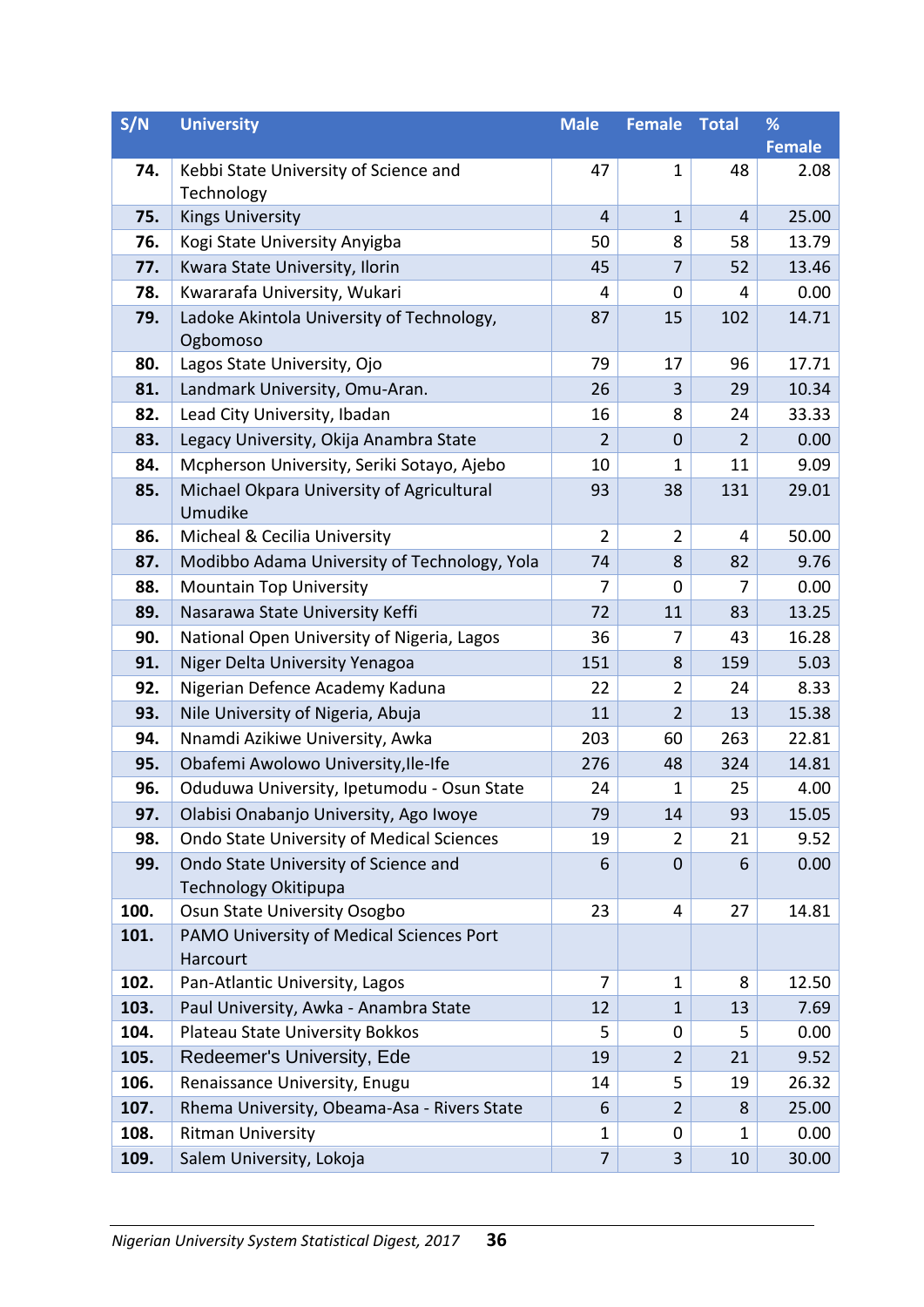<span id="page-46-0"></span>

| S/N  | <b>University</b>                              | <b>Male</b> | <b>Female</b>  | <b>Total</b> | %             |
|------|------------------------------------------------|-------------|----------------|--------------|---------------|
|      |                                                |             |                |              | <b>Female</b> |
| 110. | Samuel Adegboyega University, Ogwa.            | 2           | $\overline{2}$ | 4            | 50.00         |
| 111. | Sule Lamido University, Kafin Hausa, Jigawa    | 13          | $\mathbf{1}$   | 14           | 7.14          |
| 112. | <b>Summit University</b>                       | 11          | 0              | 11           | 0.00          |
| 113. | Tai Solarin University of Education Ijebu Ode  | 23          | 5              | 28           | 17.86         |
| 114. | Tansian University, Umunya                     | 6           | $\mathbf 0$    | 6            | 0.00          |
| 115. | Taraba State University, Jalingo               | 11          | 38             | 49           | 77.55         |
| 116. | The Technical University, Ibadan               | 13          | 1              | 14           | 7.14          |
| 117. | Umar Musa Yar' Adua University Katsina         | 67          | 3              | 70           | 4.29          |
| 118. | University of Abuja, Gwagwalada                | 123         | 24             | 147          | 16.33         |
| 119. | University of Agriculture, Makurdi             | 91          | 9              | 100          | 9.00          |
| 120. | University of Benin                            | 278         | 87             | 365          | 23.84         |
| 121. | University of Calabar                          | 232         | 61             | 293          | 20.82         |
| 122. | University of Ibadan                           | 342         | 68             | 410          | 16.59         |
| 123. | University of Ilorin                           | 222         | 22             | 244          | 9.02          |
| 124. | University of Jos                              | 169         | 37             | 206          | 17.96         |
| 125. | <b>University of Lagos</b>                     | 178         | 63             | 241          | 26.14         |
| 126. | University of Maiduguri                        | 193         | 15             | 208          | 7.21          |
| 127. | University of Mkar, Mkar                       | 24          | $\overline{4}$ | 28           | 14.29         |
| 128. | University of Nigeria, Nsukka                  | 291         | 71             | 362          | 19.61         |
| 129. | University of Port-Harcourt                    | 193         | 103            | 296          | 34.80         |
| 130. | University of Uyo                              | 71          | 21             | 92           | 22.83         |
| 131. | Usmanu Danfodiyo University                    | 246         | 5              | 251          | 1.99          |
| 132. | <b>Veritas University</b>                      |             |                | 20           |               |
| 133. | Wellspring University, Evbuobanosa - Edo State | 8           | $\mathbf 0$    | 8            | 0.00          |
| 134. | Wesley University, Ondo                        | 13          | 4              | 17           | 23.53         |
| 135. | Western Delta University, Oghara Delta State   | 6           | $\mathbf{1}$   | 7            | 14.29         |
| 136. | Yobe State University, Damaturu                | 28          | 5              | 33           | 15.15         |
| 137. | Yusuf Maitama Sule University Kano             | 42          | $\overline{4}$ | 46           | 8.70          |
| 138. | Bells University of Technology, Ota            | 10          | $\overline{2}$ | 12           | 16.67         |
| 139. | <b>Bingham University</b>                      |             |                | 15           |               |
| 140. | <b>Federal University Gusau</b>                |             |                |              |               |
| 141. | <b>Gregory University, Uturu</b>               | 19          | $\mathbf{1}$   | 20           | 5.00          |
| 142. | Nigeria Police Academy, Wudil                  | 4           | 0              | 4            | 0.00          |
| 143. | Sokoto State University, Sokoto                | 27          | $\mathbf 0$    | 27           | 0.00          |
| 144. | Kola-Daisi University, Ibadan                  | 3           | 0              | 3            | 0.00          |
| 145. | Madonna University, Okija                      | 72          | 10             | 82           | 12.20         |
| 146. | Novena University                              | 41          | $\overline{2}$ | 43           | 4.65          |
|      | <b>TOTAL</b>                                   | 7,824       | 1,428          | 9,459        | 12            |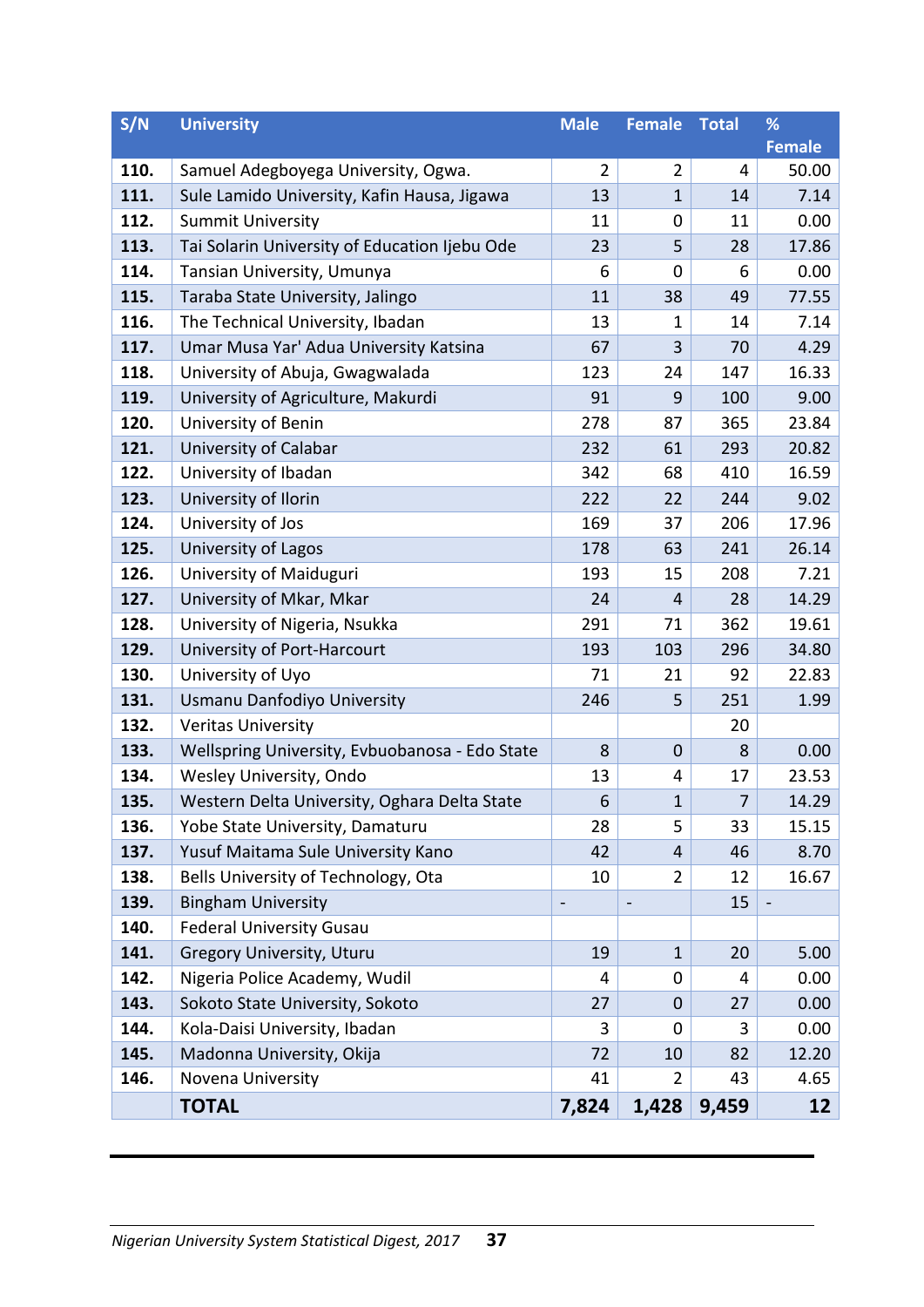### **Table 10: Percentage of Foreign Students and Staff**

| S/N | <b>University</b>                                            | % of Foreign    | % of Foreign |
|-----|--------------------------------------------------------------|-----------------|--------------|
|     |                                                              | <b>Students</b> | <b>Staff</b> |
| 1.  | Abia State University, Uturu                                 | 3.00            | 4.00         |
| 2.  | Abubakar Tafawa Balewa University, Bauchi                    | 0.00            | 0.87         |
| 3.  | <b>Achievers University, Owo</b>                             | 0.00            | 0.00         |
| 4.  | Adamawa State University Mubi                                | 1.50            | 0.50         |
| 5.  | Adekunle Ajasin University, Akungba                          | 0.01            | 0.10         |
| 6.  | Adeleke University, Ede                                      | 0.00            | 0.00         |
| 7.  | Afe Babalola University, Ado-Ekiti - Ekiti State             | 0.03            | 0.79         |
| 8.  | African University of Science & Technology,                  | 9.00            | 80.00        |
| 9.  | Abuja<br>Ahmadu Bello University, Zaria                      | 0.21            | 0.28         |
| 10. | Ajayi Crowther University, Ibadan                            | 0.00            | 0.01         |
| 11. | Akwa Ibom State University, Ikot Akpaden                     | 0.00            | 0.00         |
| 12. | Alex Ekwueme Federal University, Ndufu Alike,                |                 |              |
|     | Ikwo                                                         |                 |              |
| 13. | Al-Hikmah University, Ilorin                                 | 0.00            | 0.00         |
| 14. | Al-Qalam University, Katsina                                 | 0.00            | 0.00         |
| 15. | Ambrose Alli University, Ekpoma                              | 0.01            | 0.20         |
| 16. | American University of Nigeria, Yola                         | 2.00            | 10.00        |
| 17. | <b>Anchor University Ayobo Lagos State</b>                   | 0.00            | 0.00         |
| 18. | Arthur Javis University Akpabuyo Cross River<br><b>State</b> | 0.00            | 0.00         |
| 19. | <b>Augustine University</b>                                  | 0.00            | 0.00         |
| 20. | Babcock University, Ilishan-Remo                             | 38.00           | 0.42         |
| 21. | <b>Bayero University, Kano</b>                               | 0.13            | 0.60         |
| 22. | <b>Baze University</b>                                       | 3.10            | 2.21         |
| 23. | Bells University of Technology, Ota                          | 0.00            | 2.00         |
| 24. | Benson Idahosa University, Benin City                        | 0.36            | 0.23         |
| 25. | Benue State University, Makurdi                              | 0.07            | 0.60         |
| 26. | <b>Bingham University</b>                                    | 0.00            | 0.00         |
| 27. | <b>Bowen University, Iwo</b>                                 | 0.02            | 0.00         |
| 28. | Caleb University, Lagos                                      | 0.15            | 1.60         |
| 29. | <b>Caritas University, Enugu</b>                             | 0.06            | 0.68         |
| 30. | <b>Chrisland University</b>                                  | 0.00            | 0.00         |
| 31. | <b>Christopher University Mowe</b>                           | 0.00            | 0.00         |
| 32. | Clifford University Owerrinta Abia State                     | 0.00            | 0.00         |
| 33. | <b>Coal City University Enugu State</b>                      | 0.00            | 0.00         |
| 34. | <b>Covenant University Ota</b>                               | 0.33            | 0.56         |
| 35. | <b>Crawford University Igbesa</b>                            | 1.40            |              |
| 36. | <b>Crescent University</b>                                   | 0.50            | 1.00         |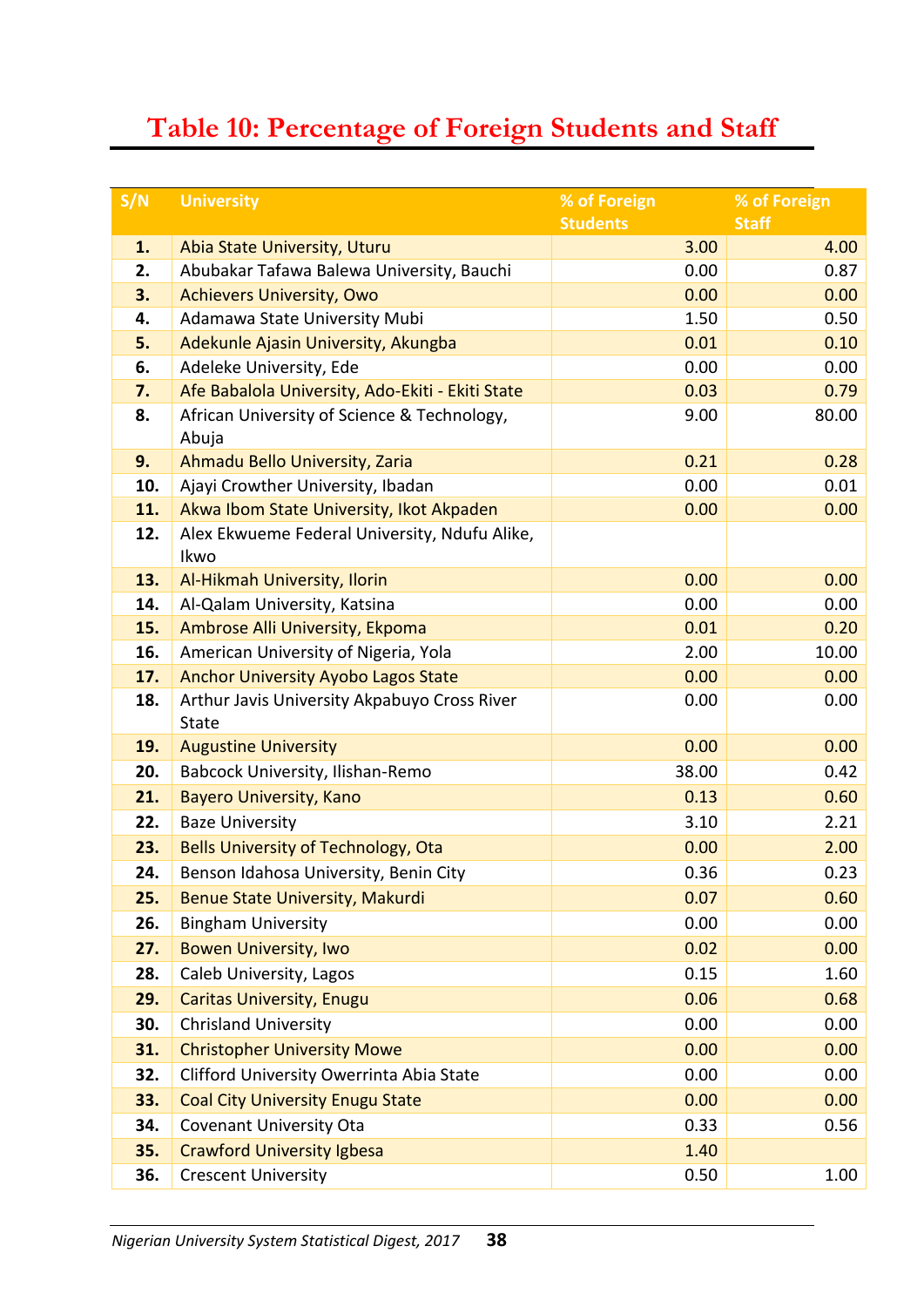| S/N | <b>University</b>                                                   | % of Foreign    | % of Foreign |
|-----|---------------------------------------------------------------------|-----------------|--------------|
|     |                                                                     | <b>Students</b> | <b>Staff</b> |
| 37. | <b>Cross River State University of Science</b>                      | 0.00            | 0.00         |
|     | &Technology, Calabar                                                |                 |              |
| 38. | Crown Hill University Eiyenkorin, Kwara State                       | 0.00            | 0.01         |
| 39. | Delta State University Abraka                                       | 0.00            | 0.14         |
| 40. | Dominican University Ibadan Oyo State                               | 0.00            | 0.00         |
| 41. | Eastern Palm University Ogboko, Imo State                           | 0.00            | 0.00         |
| 42. | Ebonyi State University, Abakaliki                                  | 0.00            | 0.00         |
| 43. | <b>Edo University Iyamho</b>                                        | 0.05            | 0.00         |
| 44. | Edwin Clark University, Kaigbodo                                    | 0.00            | 0.00         |
| 45. | <b>Ekiti State University</b>                                       | 0.38            | 0.10         |
| 46. | Eko University of Medicine and Health Sciences                      | 0.00            | 0.00         |
| 47. | Elizade University, Ilara-Mokin                                     | 1.00            | 0.01         |
| 48. | Enugu State University of Science and                               | 0.00            | 0.00         |
|     | Technology, Enugu                                                   |                 |              |
| 49. | <b>Evangel University, Akaeze</b>                                   | 0.00            | 0.00         |
| 50. | Federal University Gashua, Yobe                                     | 0.00            | 0.00         |
| 51. | <b>Federal University Gusau</b>                                     | 0.00            | 0.00         |
| 52. | Federal University of Agriculture, Abeokuta                         | 0.05            | 0.01         |
| 53. | <b>Federal University of Petroleum Resources,</b><br><b>Effurun</b> | 0.00            | 0.00         |
| 54. | Federal University of Technology, Akure                             | 0.04            | 0.50         |
| 55. | Federal University of Technology, Minna                             | 0.03            | 0.12         |
| 56. | Federal University of Technology, Owerri                            | 0.05            | 0.25         |
| 57. | Federal University, Birnin Kebbi                                    | 0.00            | 0.50         |
| 58. | Federal University, Dutse, Jigawa State                             |                 | 0.30         |
| 59. | Federal University, Dutsin-Ma, Katsina                              | 0.00            | 0.00         |
| 60. | Federal University, Kashere, Gombe State                            | 0.00            | 0.00         |
| 61. | Federal University, Lafia, Nasarawa State                           | 0.00            | 0.00         |
| 62. | Federal University, Lokoja, Kogi State                              | 0.00            | 0.45         |
| 63. | Federal University, Otuoke, Bayelsa                                 | 0.00            | 0.00         |
| 64. | Federal University, Oye-Ekiti, Ekiti State                          | 0.00            | 0.00         |
| 65. | Federal University, Wukari, Taraba State                            | 0.00            | 0.60         |
| 66. | Fountain University, Oshogbo                                        | 0.00            | 0.00         |
| 67. | Godfrey Okoye University, Ugwuomu-Nike -                            | 0.10            | 0.50         |
|     | <b>Enugu State</b>                                                  |                 |              |
| 68. | Gombe State University, Gombe                                       | 0.00            | 1.40         |
| 69. | <b>Gregory University, Uturu</b>                                    | 0.03            | 0.70         |
| 70. | <b>Hallmark University</b>                                          | 0.00            | 0.00         |
| 71. | Hezekiah University, Umudi                                          | 0.00            | 0.00         |
| 72. | Ibrahim Badamosi Babangida University, Lapai                        | 0.10            | 0.10         |
| 73. | Igbinedion University Okada                                         | 0.01            | 0.20         |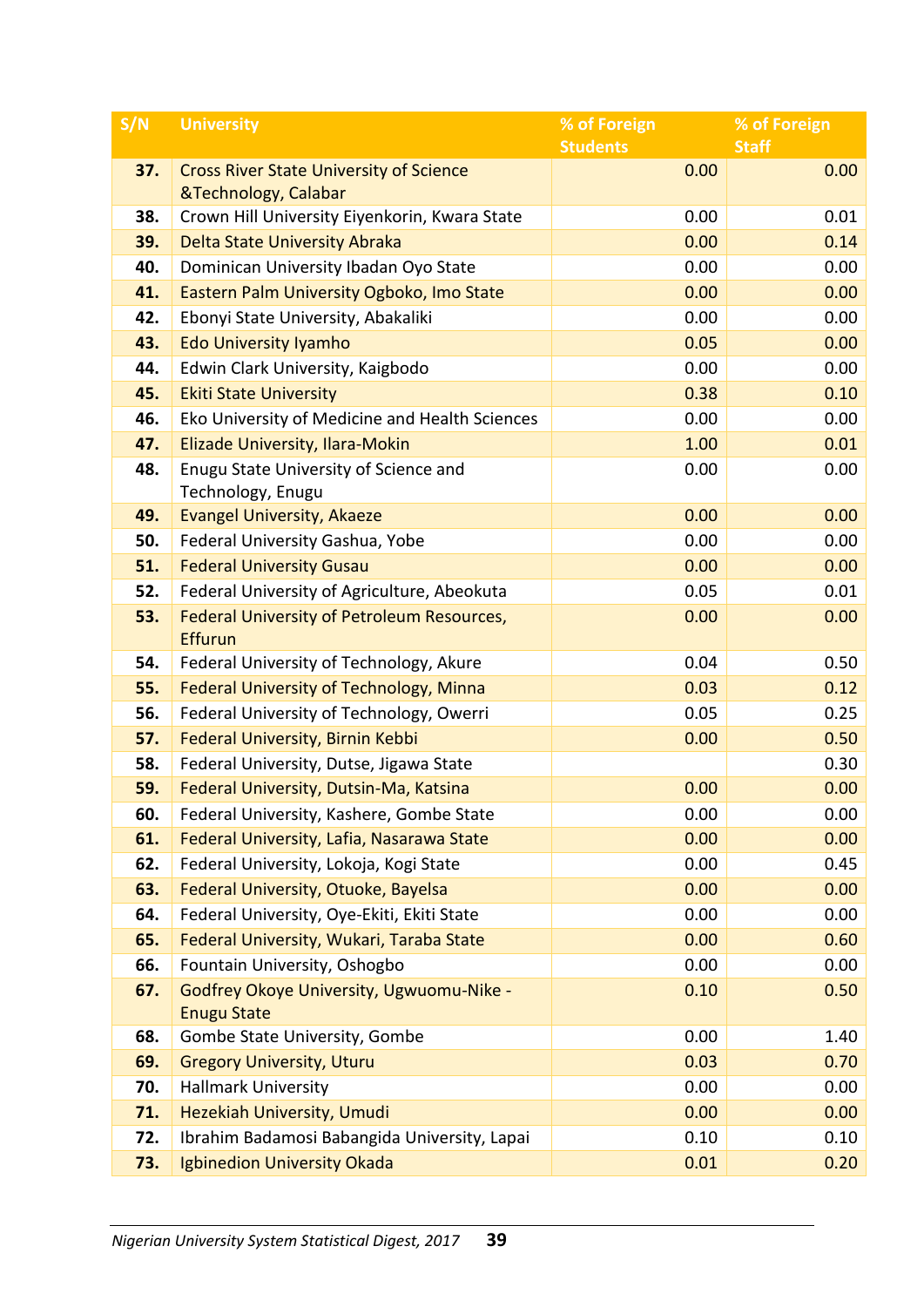| S/N  | <b>University</b>                                                  | % of Foreign                 | % of Foreign |
|------|--------------------------------------------------------------------|------------------------------|--------------|
|      |                                                                    | <b>Students</b>              | <b>Staff</b> |
| 74.  | Ignatius Ajuru University of Education,<br>Rumuolumeni             | 0.00                         | 0.20         |
| 75.  | Imo State University, Owerri                                       | 0.02                         | 1.02         |
| 76.  | Joseph Ayo Babalola University, Ikeji-Arakeji                      | 0.10                         |              |
| 77.  | Kaduna State University, Kaduna                                    | 0.02                         | 1.31         |
| 78.  | Kebbi State University of Science and<br>Technology                | 0.00                         | 2.00         |
| 79.  | <b>Kings University</b>                                            |                              |              |
| 80.  | Kogi State University Anyigba                                      | 0.00                         | 0.00         |
| 81.  | Kola-Daisi University, Ibadan                                      | 0.00                         | 0.00         |
| 82.  | Kwara State University, Ilorin                                     | 0.00                         | 0.00         |
| 83.  | Kwararafa University, Wukari                                       |                              |              |
| 84.  | Ladoke Akintola University of Technology,<br>Ogbomoso              | 0.00                         | 0.00         |
| 85.  | Lagos State University, Ojo                                        | 0.00                         | 0.00         |
| 86.  | Landmark University, Omu-Aran.                                     | 0.38                         |              |
| 87.  | Lead City University, Ibadan                                       | 6.60                         |              |
| 88.  | Legacy University, Okija Anambra State                             | 0.00                         | 0.00         |
| 89.  | Madonna University, Okija                                          | 1.01                         | 9.03         |
| 90.  | Mcpherson University, Seriki Sotayo, Ajebo                         | 0.00                         | 0.00         |
| 91.  | Michael Okpara University of Agricultural<br><b>Umudike</b>        | 0.04                         | 0.90         |
| 92.  | Micheal & Cecilia University                                       | 0.00                         | 0.00         |
| 93.  | Modibbo Adama University of Technology, Yola                       | 0.01                         | 0.00         |
| 94.  | <b>Mountain Top University</b>                                     | 0.50                         | 0.00         |
| 95.  | Nasarawa State University Keffi                                    | 0.50                         | 0.71         |
| 96.  | National Open University of Nigeria, Lagos                         |                              |              |
| 97.  | <b>Niger Delta University Yenagoa</b>                              | 0.00                         | 0.12         |
| 98.  | Nigeria Police Academy, Wudil                                      | $\qquad \qquad \blacksquare$ |              |
| 99.  | Nigerian Defence Academy Kaduna                                    | 0.69                         | 0.00         |
| 100. | Nile University of Nigeria, Abuja                                  | 24.55                        | 22.09        |
| 101. | Nnamdi Azikiwe University, Awka                                    | 0.00                         | 0.22         |
| 102. | Novena University                                                  | 0.00                         | 0.00         |
| 103. | Obafemi Awolowo University, Ile-Ife                                | 0.00                         | 0.01         |
| 104. | Oduduwa University, Ipetumodu - Osun State                         | 5.00                         | 2.00         |
| 105. | Olabisi Onabanjo University, Ago Iwoye                             | 0.00                         | 0.00         |
| 106. | Ondo State University of Medical Sciences                          | 0.00                         | 0.00         |
| 107. | Ondo State University of Science and                               | 0.00                         | 0.00         |
|      | <b>Technology Okitipupa</b>                                        |                              |              |
| 108. | Osun State University, Osogbo                                      | 0.00                         | 0.27         |
| 109. | <b>PAMO University of Medical Sciences Port</b><br><b>Harcourt</b> | 0.00                         | 0.00         |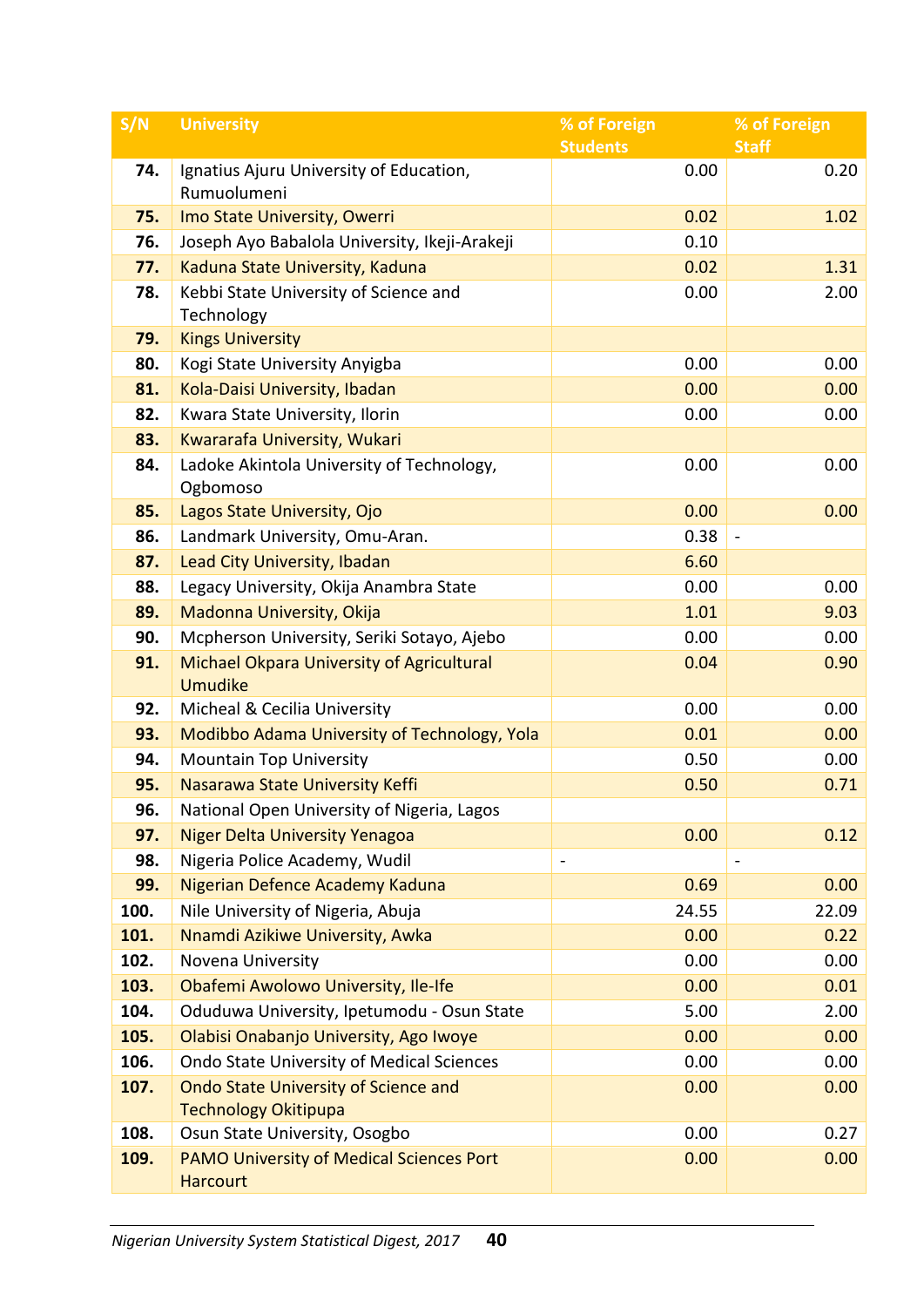| S/N  | <b>University</b>                              | % of Foreign    | % of Foreign   |
|------|------------------------------------------------|-----------------|----------------|
|      |                                                | <b>Students</b> | <b>Staff</b>   |
| 110. | Pan-Atlantic University, Lagos                 | 0.60            | 1.10           |
| 111. | Paul University, Awka - Anambra State          | 0.00            | 0.00           |
| 112. | Plateau State University Bokkos                | 0.00            | 0.00           |
| 113. | Redeemer's University, Ede                     | 0.29            | 0.27           |
| 114. | Renaissance University, Enugu                  | 0.00            | 0.00           |
| 115. | Rhema University, Obeama-Asa - Rivers State    | 0.51            | 0.00           |
| 116. | <b>Ritman University</b>                       | 0.00            | 0.00           |
| 117. | Salem University, Lokoja                       | 0.00            | 0.00           |
| 118. | Samuel Adegboyega University, Ogwa.            | 0.00            | 0.66           |
| 119. | Sokoto State University, Sokoto                | 0.00            | 1.10           |
| 120. | Sule Lamido University, Kafin Hausa, Jigawa    | 0.00            | 1.10           |
| 121. | <b>Summit University</b>                       | 0.00            | 0.00           |
| 122. | Tai Solarin University of Education Ijebu Ode  | 0.00            | 0.00           |
| 123. | <b>Tansian University, Umunya</b>              | 0.00            | 0.00           |
| 124. | Taraba State University, Jalingo               | 0.00            | 0.00           |
| 125. | The Technical University, Ibadan               | 0.00            | 0.00           |
| 126. | Umar Musa Yar' Adua University Katsina         | 0.10            | 1.40           |
| 127. | University of Abuja, Gwagwalada                | 0.08            | $\blacksquare$ |
| 128. | University of Agriculture, Makurdi             | 0.09            | 0.04           |
| 129. | <b>University of Benin</b>                     | 0.00            | 0.04           |
| 130. | University of Calabar                          | 1.86            | 0.10           |
| 131. | <b>University of Ibadan</b>                    | 1.84            | 0.10           |
| 132. | University of Ilorin                           | 0.35            | 0.32           |
| 133. | <b>University of Jos</b>                       | 0.10            | 0.75           |
| 134. | University of Lagos                            | 0.1             | 0.01           |
| 135. | <b>University of Maiduguri</b>                 | 0.15            | 0.00           |
| 136. | University of Mkar, Mkar                       | 0.00            | 0.92           |
| 137. | University of Nigeria, Nsukka                  | 0.07            | 0.26           |
| 138. | University of Port-Harcourt                    | 0.00            | 0.00           |
| 139. | <b>University of Uyo</b>                       | 0.05            | 0.15           |
| 140. | Usmanu Danfodiyo University                    | 1.00            | 0.60           |
| 141. | <b>Veritas University</b>                      | 0.00            | 0.00           |
| 142. | Wellspring University, Evbuobanosa - Edo State | 0.30            | 0.00           |
| 143. | <b>Wesley University., Ondo</b>                | 0.00            | 0.00           |
| 144. | Western Delta University, Oghara Delta State   | 0.00            | 0.00           |
| 145. | Yobe State University, Damaturu                | 0.00            | 5.76           |
| 146. | Yusuf Maitama Sule University Kano             | 0.00            | 1.84           |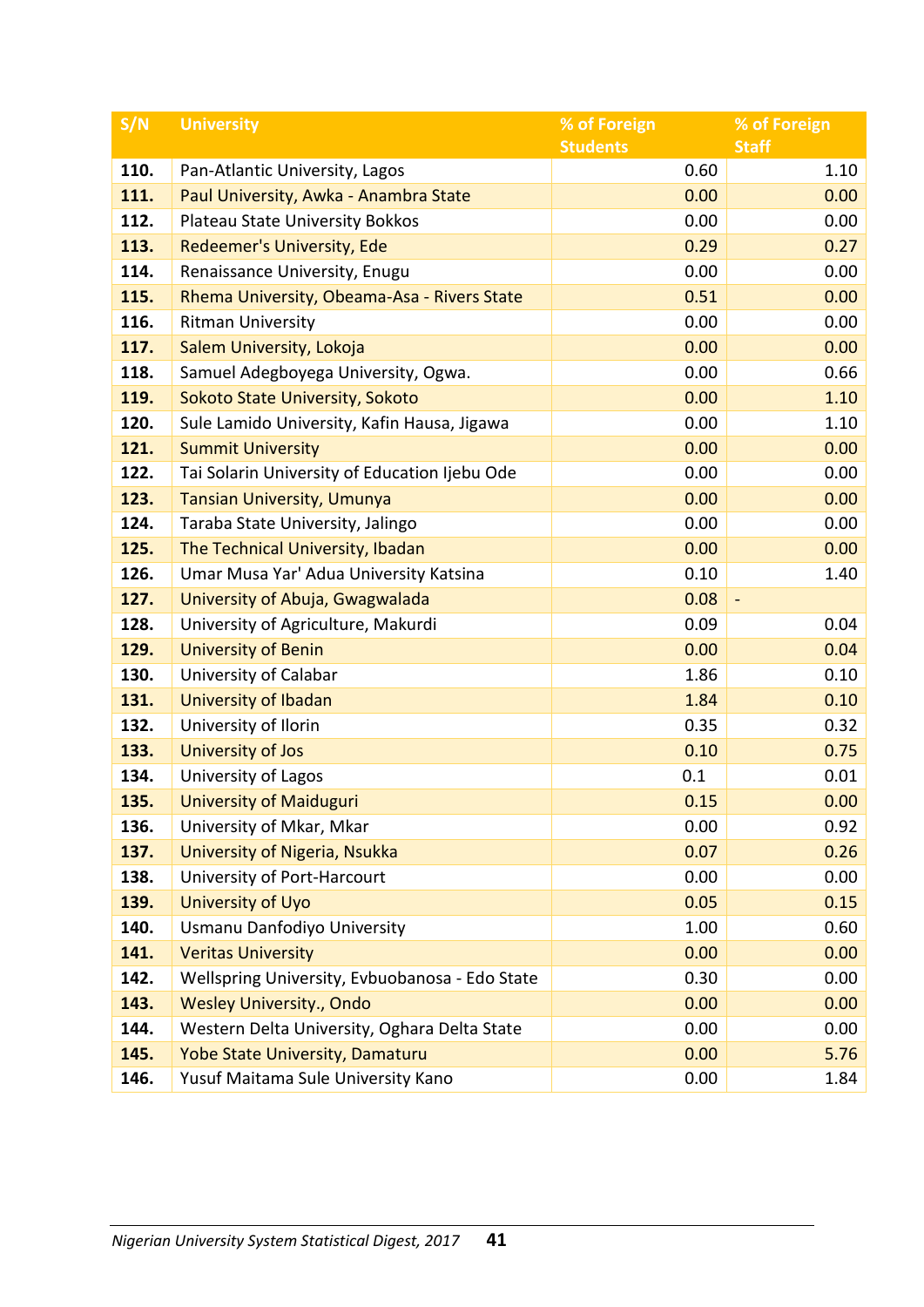### **Table 11: ICT Infrastructure**

<span id="page-51-0"></span>

| S/N | <b>University</b>                                                | <b>Ratio of PC to</b> | <b>Hours of</b> |
|-----|------------------------------------------------------------------|-----------------------|-----------------|
|     |                                                                  | <b>students</b>       | Wi-Fi/day       |
| 1.  | Abia State University, Uturu                                     | 1:30                  | 20              |
| 2.  | Abubakar Tafawa Balewa University, Bauchi                        | 1:32                  | 20              |
| 3.  | Achievers University, Owo                                        | 1:20                  | 8               |
| 4.  | Adamawa State University Mubi                                    | 1:25                  | 9               |
| 5.  | Adekunle Ajasin University, Akungba                              | 1:19                  | 24              |
| 6.  | Adeleke University, Ede                                          |                       | 24              |
| 7.  | Afe Babalola University, Ado-Ekiti - Ekiti State                 | 1:1                   | 24              |
| 8.  | African University of Science & Technology, Abuja                |                       | 24              |
| 9.  | Ahmadu Bello University, Zaria                                   | 1:20                  | 24              |
| 10. | Ajayi Crowther University, Ibadan                                | 11:3                  | 24              |
| 11. | Akwa Ibom State University, Ikot Akpaden                         |                       | 6               |
| 12. | Alex Ekwueme Federal University, Ndufu Alike, Ikwo               | 1:9                   | 24              |
| 13. | Al-Hikmah University, Ilorin                                     | 1:17                  | 24              |
| 14. | Al-Qalam University, Katsina                                     |                       | 24              |
| 15. | Ambrose Alli University, Ekpoma                                  |                       |                 |
| 16. | American University of Nigeria, Yola                             | 1:1                   | 24              |
| 17. | Anchor University Ayobo Lagos State                              | 1:1                   | 24              |
| 18. | Arthur Javis University Akpabuyo Cross River State               | 2:1                   | 8               |
| 19. | <b>Augustine University</b>                                      | 1:3                   | 18              |
| 20. | Babcock University, Ilishan-Remo                                 | 1:13                  | 24              |
| 21. | Bayero University, Kano                                          | 1:13                  | 24              |
| 22. | <b>Baze University</b>                                           | 1.1                   | 24              |
| 23. | Bells University of Technology, Ota                              |                       |                 |
| 24. | Benson Idahosa University, Benin City                            |                       | 24              |
| 25. | Benue State University, Makurdi                                  | 1:55                  | 24              |
| 26. | <b>Bingham University</b>                                        | 1:30                  | 6               |
| 27. | Bowen University, Iwo                                            | 1:8                   | 21              |
| 28. | Caleb University, Lagos                                          | 1:10                  | 14              |
| 29. | Caritas University, Enugu                                        | 1:7                   | 24              |
| 30. | <b>Chrisland University</b>                                      | 1:2                   | 24              |
| 31. | <b>Christopher University Mowe</b>                               | 1:2                   | 24              |
| 32. | Clifford University Owerrinta Abia State                         |                       |                 |
| 33. | Coal City University Enugu State                                 |                       | 24              |
| 34. | <b>Covenant University Ota</b>                                   | 1:1                   | 24              |
| 35. | Crawford University Igbesa                                       | 1:1                   | 24              |
| 36. | <b>Crescent University</b>                                       | 1:6                   | 14              |
|     |                                                                  | 1:40                  |                 |
| 37. | Cross River State University of Science & Technology,<br>Calabar |                       |                 |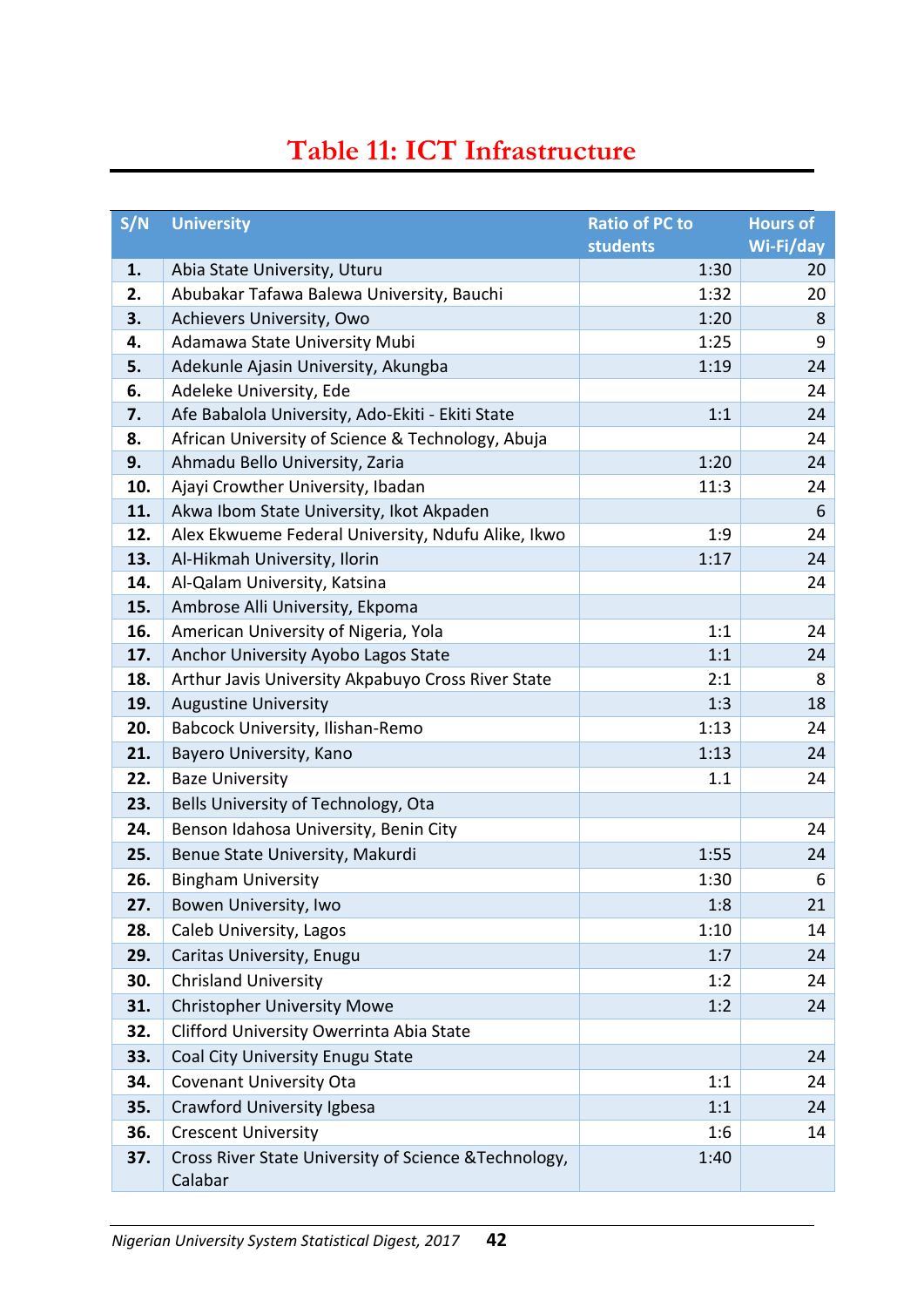| S/N | <b>University</b>                                              | <b>Ratio of PC to</b> | <b>Hours of</b> |
|-----|----------------------------------------------------------------|-----------------------|-----------------|
|     |                                                                | <b>students</b>       | Wi-Fi/day       |
| 38. | Crown Hill University Eiyenkorin, Kwara State                  |                       | 8               |
| 39. | Delta State University Abraka                                  | 1:18                  | 8               |
| 40. | Dominican University Ibadan Oyo State                          | 1:1                   | 24              |
| 41. | Eastern Palm University Ogboko, Imo State                      | 1:1                   | 24              |
| 42. | Ebonyi State University, Abakaliki                             | 1:17                  | 7               |
| 43. | Edo University Iyamho                                          |                       | 24              |
| 44. | Edwin Clark University, Kaigbodo                               | 1:2                   | 12              |
| 45. | <b>Ekiti State University</b>                                  | 1:10                  | 12              |
| 46. | Eko University of Medicine and Health Sciences                 |                       |                 |
| 47. | Elizade University, Ilara-Mokin                                |                       |                 |
| 48. | Enugu State University of Science and Technology,<br>Enugu     | 1:18                  | 10              |
| 49. | Evangel University, Akaeze                                     | 1:2                   | 5               |
| 50. | Federal University Gashua, Yobe                                | 1:14                  |                 |
| 51. | <b>Federal University Gusau</b>                                |                       |                 |
| 52. | Federal University of Agriculture, Abeokuta                    | 1:15                  | 24              |
| 53. | Federal University of Petroleum Resources, Effurun             | 1:20                  | 24              |
| 54. | Federal University of Technology, Akure                        | 1:10                  | 24              |
| 55. | Federal University of Technology, Minna                        | 1:4                   | 24              |
| 56. | Federal University of Technology, Owerri                       | 1:30                  | 24              |
| 57. | Federal University, Birnin Kebbi                               | 1:30                  | 20              |
| 58. | Federal University, Dutse, Jigawa State                        |                       |                 |
| 59. | Federal University, Dutsin-Ma, Katsina                         | 1:1                   | 25              |
| 60. | Federal University, Kashere, Gombe State                       | 1:14                  | 24              |
| 61. | Federal University, Lafia, Nasarawa State                      | 1:30                  | 16              |
| 62. | Federal University, Lokoja, Kogi State                         | 1:13                  | 18              |
| 63. | Federal University, Otuoke, Bayelsa                            |                       |                 |
| 64. | Federal University, Oye-Ekiti, Ekiti State                     | 1:9                   | 8               |
| 65. | Federal University, Wukari, Taraba State                       |                       | 24              |
| 66. | Fountain University, Oshogbo                                   |                       |                 |
| 67. | Godfrey Okoye University, Ugwuomu-Nike - Enugu<br><b>State</b> | 1:4                   | 24              |
| 68. | Gombe State University, Gombe                                  | 1:3                   | 7               |
| 69. | <b>Gregory University, Uturu</b>                               | 1:1                   | 24              |
| 70. | <b>Hallmark University</b>                                     | 1:2                   | 15              |
| 71. | Hezekiah University, Umudi                                     |                       |                 |
| 72. | Ibrahim Badamosi Babangida University, Lapai                   | 1:30                  | 18              |
| 73. | Igbinedion University Okada                                    | 1:8                   | 24              |
| 74. | Ignatius Ajuru University of Education,<br>Rumuolumeni         | 1:30                  | 24              |
| 75. | Imo State University, Owerri                                   | 1:50                  | 5               |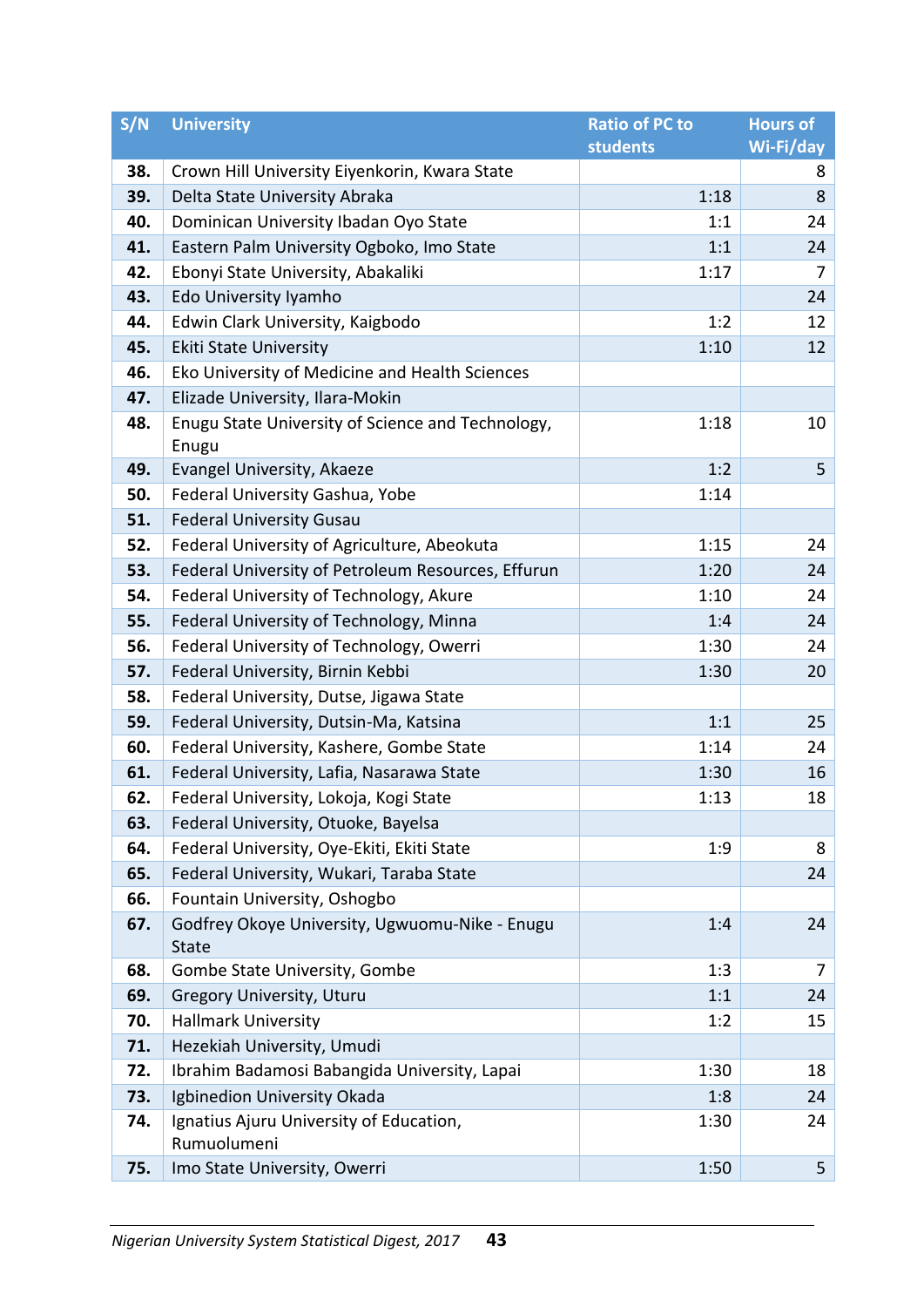| S/N  | <b>University</b>                                 | <b>Ratio of PC to</b> | <b>Hours of</b> |
|------|---------------------------------------------------|-----------------------|-----------------|
|      |                                                   | <b>students</b>       | Wi-Fi/day       |
| 76.  | Joseph Ayo Babalola University, Ikeji-Arakeji     | 1:5                   | 18              |
| 77.  | Kaduna State University, Kaduna                   | 1:20                  | 8               |
| 78.  | Kebbi State University of Science and Technology  | 1:8                   | 24              |
| 79.  | <b>Kings University</b>                           | 1:4                   | 24              |
| 80.  | Kogi State University Anyigba                     | 1:20                  | 10              |
| 81.  | Kola-Daisi University, Ibadan                     | 1:1                   | 24              |
| 82.  | Kwara State University, Ilorin                    | 1:10                  | 10              |
| 83.  | Kwararafa University, Wukari                      | 1:12                  |                 |
| 84.  | Ladoke Akintola University of Technology,         |                       | 24              |
|      | Ogbomoso                                          |                       |                 |
| 85.  | Lagos State University, Ojo                       | 1:31                  |                 |
| 86.  | Landmark University, Omu-Aran.                    | 1:11                  | 24              |
| 87.  | Lead City University, Ibadan                      | 1:15                  | 24              |
| 88.  | Legacy University, Okija Anambra State            | 1:1                   | 6               |
| 89.  | Madonna University, Okija                         | 1:12                  | 24              |
| 90.  | Mcpherson University, Seriki Sotayo, Ajebo        | 1:2                   | 20              |
| 91.  | Michael Okpara University of Agricultural Umudike | 1:30                  | 18              |
| 92.  | Micheal & Cecilia University                      | 4:1                   |                 |
| 93.  | Modibbo Adama University of Technology, Yola      | 1:13                  | 18              |
| 94.  | <b>Mountain Top University</b>                    | 1:1                   | 8               |
| 95.  | Nasarawa State University Keffi                   | 1:56                  | 24              |
| 96.  | National Open University of Nigeria, Lagos        |                       | 24              |
| 97.  | Niger Delta University Yenagoa                    | 1:10                  | 24              |
| 98.  | Nigeria Police Academy, Wudil                     |                       | 24              |
| 99.  | Nigerian Defence Academy Kaduna                   | 1:14                  | 8               |
| 100. | Nile University of Nigeria, Abuja                 |                       | 24              |
| 101. | Nnamdi Azikiwe University, Awka                   | 1:4                   | 24              |
| 102. | Novena University                                 | 1:25                  | 0               |
| 103. | Obafemi Awolowo University, Ile-Ife               | 1:10                  | 24              |
| 104. | Oduduwa University, Ipetumodu - Osun State        | 1:2                   | 24              |
| 105. | Olabisi Onabanjo University, Ago Iwoye            | 1:20                  | 10              |
| 106. | Ondo State University of Medical Sciences         | 1:2                   | 8               |
| 107. | Ondo State University of Science and Technology   | 1:4                   | 5               |
|      | Okitipupa                                         |                       |                 |
| 108. | Osun State University Osogbo                      | 1:40                  |                 |
| 109. | PAMO University of Medical Sciences Port Harcourt |                       |                 |
| 110. | Pan-Atlantic University, Lagos                    |                       | 24              |
| 111. | Paul University, Awka - Anambra State             | 1:2                   | 10              |
| 112. | Plateau State University Bokkos                   | 1:15                  | 24              |
| 113. | Redeemer's University, Ede                        | 1:3                   | 24              |
| 114. | Renaissance University, Enugu                     |                       | 5               |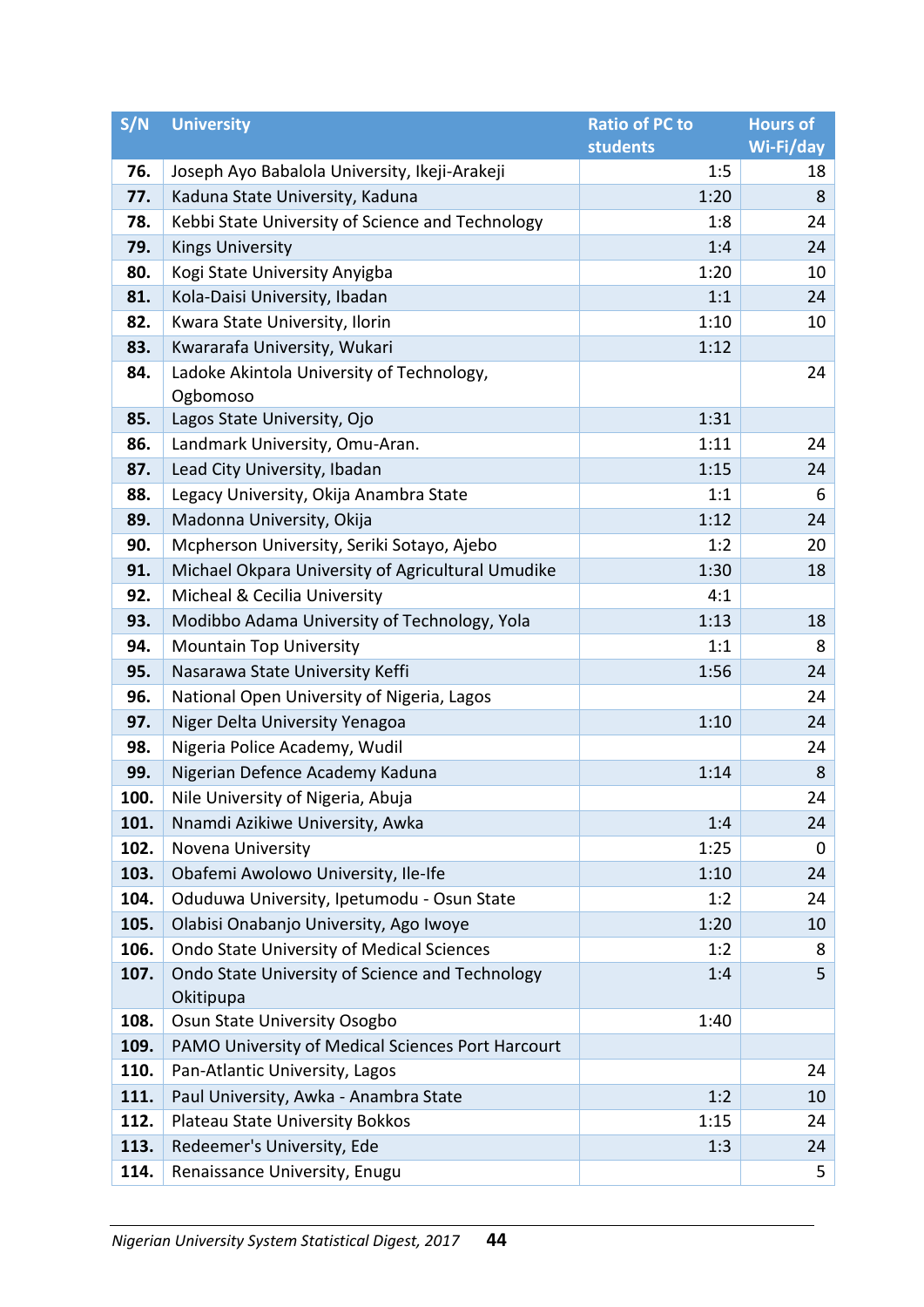| S/N  | <b>University</b>                              | <b>Ratio of PC to</b> | <b>Hours of</b> |
|------|------------------------------------------------|-----------------------|-----------------|
|      |                                                | students              | Wi-Fi/day       |
| 115. | Rhema University, Obeama-Asa - Rivers State    | 9:6                   |                 |
| 116. | <b>Ritman University</b>                       | 1:4                   |                 |
| 117. | Salem University, Lokoja                       | 1:1                   | 24              |
| 118. | Samuel Adegboyega University, Ogwa.            | 1:2                   | 24              |
| 119. | Sokoto State University, Sokoto                | 1:5                   | 24              |
| 120. | Sule Lamido University, Kafin Hausa, Jigawa    | 1:7                   | 24              |
| 121. | <b>Summit University</b>                       | 1:1                   | 8               |
| 122. | Tai Solarin University of Education Ijebu Ode  | 1:8                   | 12              |
| 123. | Tansian University, Umunya                     | 1:2                   | 12              |
| 124. | Taraba State University, Jalingo               | 1:25                  | 24              |
| 125. | The Technical University, Ibadan               | 1:2                   | 11              |
| 126. | Umar Musa Yar' Adua University Katsina         | 1:13                  | 9               |
| 127. | University of Abuja, Gwagwalada                | 1:10                  | $\overline{2}$  |
| 128. | University of Agriculture, Makurdi             |                       | 24              |
| 129. | University of Benin                            | 1:10                  | 24              |
| 130. | University of Calabar                          | 1:48                  | 24              |
| 131. | University of Ibadan                           | 1:15                  | 24              |
| 132. | University of Ilorin                           | 1:15                  | 24              |
| 133. | University of Jos                              | 1:5                   | 8               |
| 134. | University of Lagos                            | 1:10                  | 24              |
| 135. | University of Maiduguri                        | 1:27                  | 24              |
| 136. | University of Mkar, Mkar                       | 1:26                  | 12              |
| 137. | University of Nigeria, Nsukka                  | 1:1                   | 24              |
| 138. | University of Port-Harcourt                    |                       | 24              |
| 139. | University of Uyo                              | 1:2                   | $\mathbf{3}$    |
| 140. | Usmanu Danfodiyo University                    | 3:1                   | 24              |
| 141. | <b>Veritas University</b>                      | 1:4                   | 18              |
| 142. | Wellspring University, Evbuobanosa - Edo State | 1:5                   | 15              |
| 143. | Wesley University., Ondo                       | 1:2                   | 8               |
| 144. | Western Delta University, Oghara Delta State   | 2:1                   | 11              |
| 145. | Yobe State University, Damaturu                | 1:50                  | 24              |
| 146. | Yusuf Maitama Sule University Kano             | 1:10                  | 8               |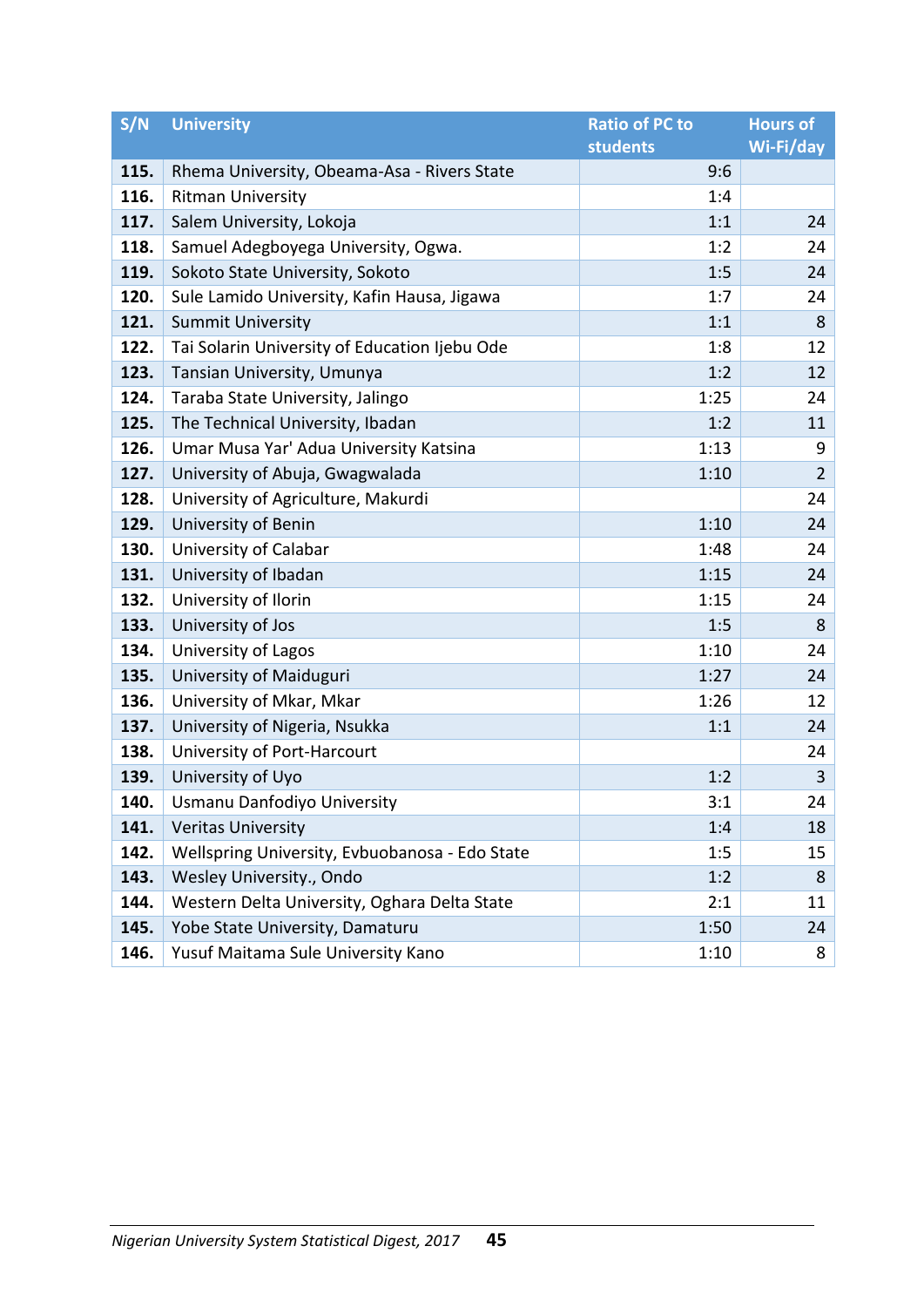<span id="page-55-0"></span>

| S/N        | <b>University</b>                                                             | <b>Total No. of</b> | % with Full          |
|------------|-------------------------------------------------------------------------------|---------------------|----------------------|
|            |                                                                               | <b>Academic</b>     | <b>Accreditation</b> |
|            |                                                                               | <b>Programmes</b>   |                      |
| 1.         | Abia State University, Uturu                                                  | 69                  | 88.00                |
| 2.         | Abubakar Tafawa Balewa University, Bauchi                                     | 47                  | 47.00                |
| 3.         | <b>Achievers University, Owo</b>                                              | 21                  | 23.80                |
| 4.         | Adamawa State University Mubi                                                 | 24                  | 80.00                |
| 5.         | Adekunle Ajasin University, Akungba                                           | 63                  | 78.00                |
| 6.         | Adeleke University, Ede                                                       | 26                  | 53.80                |
| 7.         | Afe Babalola University, Ado-Ekiti - Ekiti State                              | 34<br>5             | 100.00<br>100.00     |
| 8.         | African University of Science & Technology, Abuja                             | 83                  | 96.00                |
| 9.         | Ahmadu Bello University, Zaria                                                | 21                  |                      |
| 10.<br>11. | Ajayi Crowther University, Ibadan<br>Akwa Ibom State University, Ikot Akpaden | 38                  | 57.00<br>'73.68      |
| 12.        | Alex Ekwueme Federal University, Ndufu Alike,                                 | 40                  | 17                   |
|            | Ikwo                                                                          |                     |                      |
| 13.        | Al-Hikmah University, Ilorin                                                  | 34                  | 74.00                |
| 14.        | Al-Qalam University, Katsina                                                  | 22                  | 63.64                |
| 15.        | Ambrose Alli University, Ekpoma                                               | 45                  | 69                   |
| 16.        | American University of Nigeria, Yola                                          | 22                  | 96.00                |
| 17.        | Anchor University Ayobo Lagos State                                           | 14                  | N/A                  |
| 18.        | Arthur Javis University Akpabuyo Cross River                                  | 16                  | N/A                  |
|            | <b>State</b>                                                                  |                     |                      |
| 19.        | <b>Augustine University</b>                                                   | 13                  | N/A                  |
| 20.        | Babcock University, Ilishan-Remo                                              | 38                  | 73.68                |
| 21.        | <b>Bayero University, Kano</b>                                                | 90                  | 74.40                |
| 22.        | <b>Baze University</b>                                                        | 31                  | 38.71                |
| 23.        | <b>Bells University of Technology, Ota</b>                                    | 28                  | 89.30                |
| 24.        | Benson Idahosa University, Benin City                                         | 31                  | 61.20                |
| 25.        | Benue State University, Makurdi                                               | 50                  | 72.00                |
| 26.        | <b>Bingham University</b>                                                     | 17                  | 79.00                |
| 27.        | <b>Bowen University, Iwo</b>                                                  | 55                  | 89.00                |
| 28.        | Caleb University, Lagos                                                       | 23                  | 91.30                |
| 29.        | Caritas University, Enugu                                                     | 24                  | 70.83                |
| 30.        | <b>Chrisland University</b>                                                   | 20                  | N/A                  |
| 31.        | <b>Christopher University Mowe</b>                                            | 13                  | 100.00               |
| 32.        | Clifford University Owerrinta Abia State                                      | 15                  | N/A                  |
| 33.        | <b>Coal City University Enugu State</b>                                       | 15                  | N/A                  |
| 34.        | <b>Covenant University Ota</b>                                                | 32                  | 93.75                |
| 35.        | <b>Crawford University Igbesa</b>                                             | 17                  | 70.60                |

### **Table 12: Academic Programmes**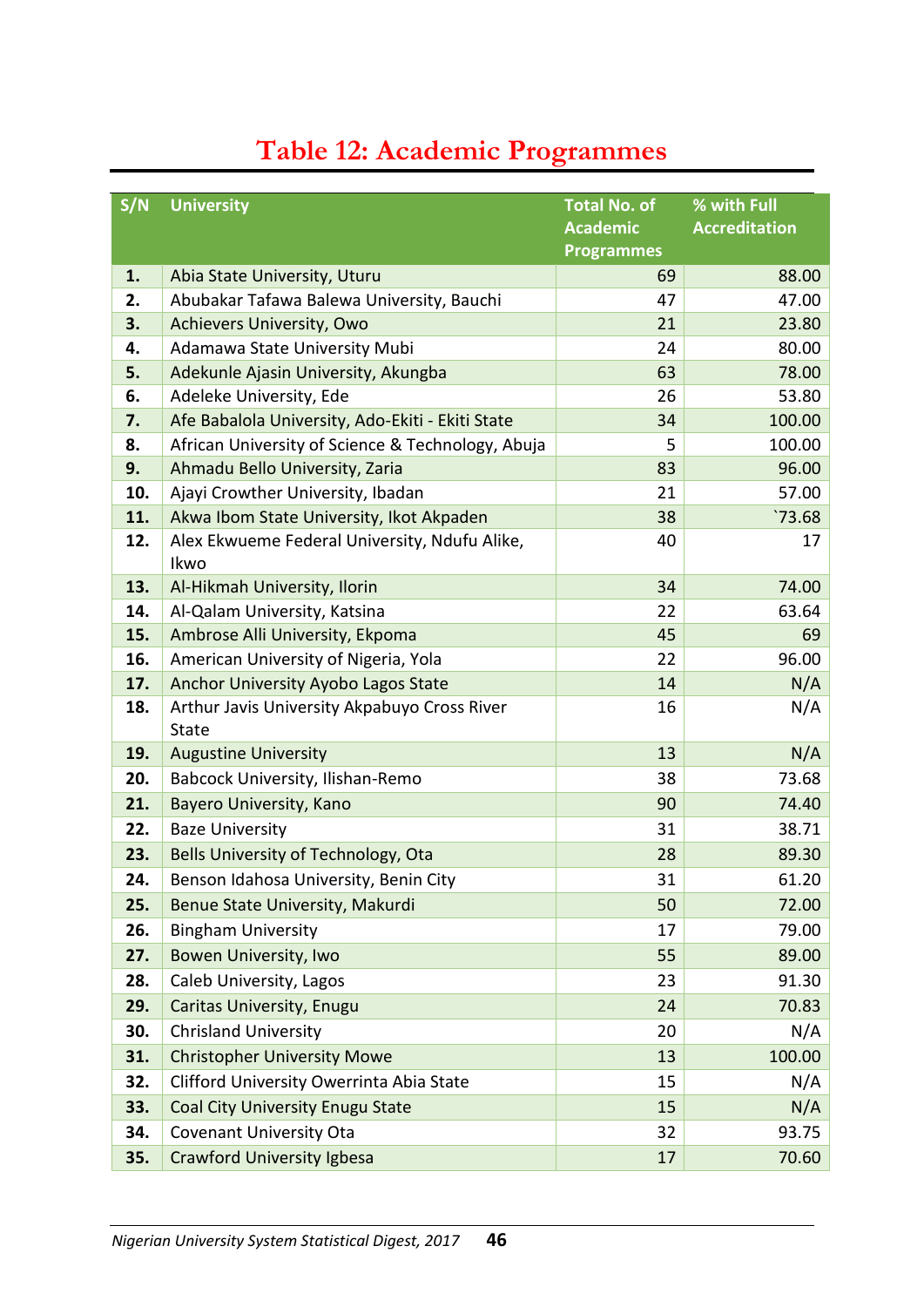| 36. | <b>Crescent University</b>                     | 18 | 66.67  |
|-----|------------------------------------------------|----|--------|
| 37. | <b>Cross River State University of Science</b> | 37 | 91.90  |
|     | &Technology, Calabar                           |    |        |
| 38. | Crown Hill University Eiyenkorin, Kwara State  | 15 | N/A    |
| 39. | Delta State University Abraka                  | 82 | 87.80  |
| 40. | Dominican University Ibadan Oyo State          | 5  | N/A    |
| 41. | Eastern Palm University Ogboko, Imo State      | 25 | 100.00 |
| 42. | Ebonyi State University, Abakaliki             | 59 | 77.00  |
| 43. | Edo University Iyamo                           | 19 | 100.00 |
| 44. | Edwin Clark University, Kaigbodo               | 22 | N/A    |
| 45. | <b>Ekiti State University</b>                  | 52 | 92.30  |
| 46. | Eko University of Medicine and Health Sciences | 5  | N/A    |
| 47. | Elizade University, Ilara-Mokin                | 31 | 81.00  |
| 48. | Enugu State University of Science and          | 60 | 76.60  |
|     | Technology, Enugu                              |    |        |
| 49. | <b>Evangel University, Akaeze</b>              | 22 | N/A    |
| 50. | Federal University Gashua, Yobe                | 23 |        |
| 51. | <b>Federal University Gusau</b>                |    |        |
| 52. | Federal University of Agriculture, Abeokuta    | 28 | 82.00  |
| 53. | Federal University of Petroleum Resources,     | 13 | 100.00 |
|     | Effurun                                        |    |        |
| 54. | Federal University of Technology, Akure        | 51 | 90.00  |
| 55. | Federal University of Technology, Minna        | 37 | 97.00  |
| 56. | Federal University of Technology, Owerri       | 43 | 79.00  |
| 57. | Federal University, Birnin Kebbi               | 24 |        |
| 58. | Federal University, Dutse, Jigawa State        | 20 | 80.00  |
| 59. | Federal University, Dutsin-Ma, Katsina         | 29 | 89.60  |
| 60. | Federal University, Kashere, Gombe State       | 34 | 55.90  |
| 61. | Federal University, Lafia, Nasarawa State      | 13 | 62.00  |
| 62. | Federal University, Lokoja, Kogi State         | 11 | 45.50  |
| 63. | Federal University, Otuoke, Bayelsa            | 29 | 58.30  |
| 64. | Federal University, Oye-Ekiti, Ekiti State     | 49 | 17.00  |
| 65. | Federal University, Wukari, Taraba State       | 24 | 8.30   |
| 66. | Fountain University, Oshogbo                   | 12 | 100.00 |
| 67. | Godfrey Okoye University, Ugwuomu-Nike -       | 44 | 45.60  |
|     | <b>Enugu State</b>                             |    |        |
| 68. | Gombe State University, Gombe                  | 33 | 75.00  |
| 69. | <b>Gregory University, Uturu</b>               | 43 | 45.00  |
| 70. | <b>Hallmark University</b>                     | 12 | N/A    |
| 71. | Hezekiah University, Umudi                     | 13 | N/A    |
| 72. | Ibrahim Badamosi Babangida University, Lapai   | 30 | 90.00  |
| 73. | Igbinedion University Okada                    | 28 | 93.00  |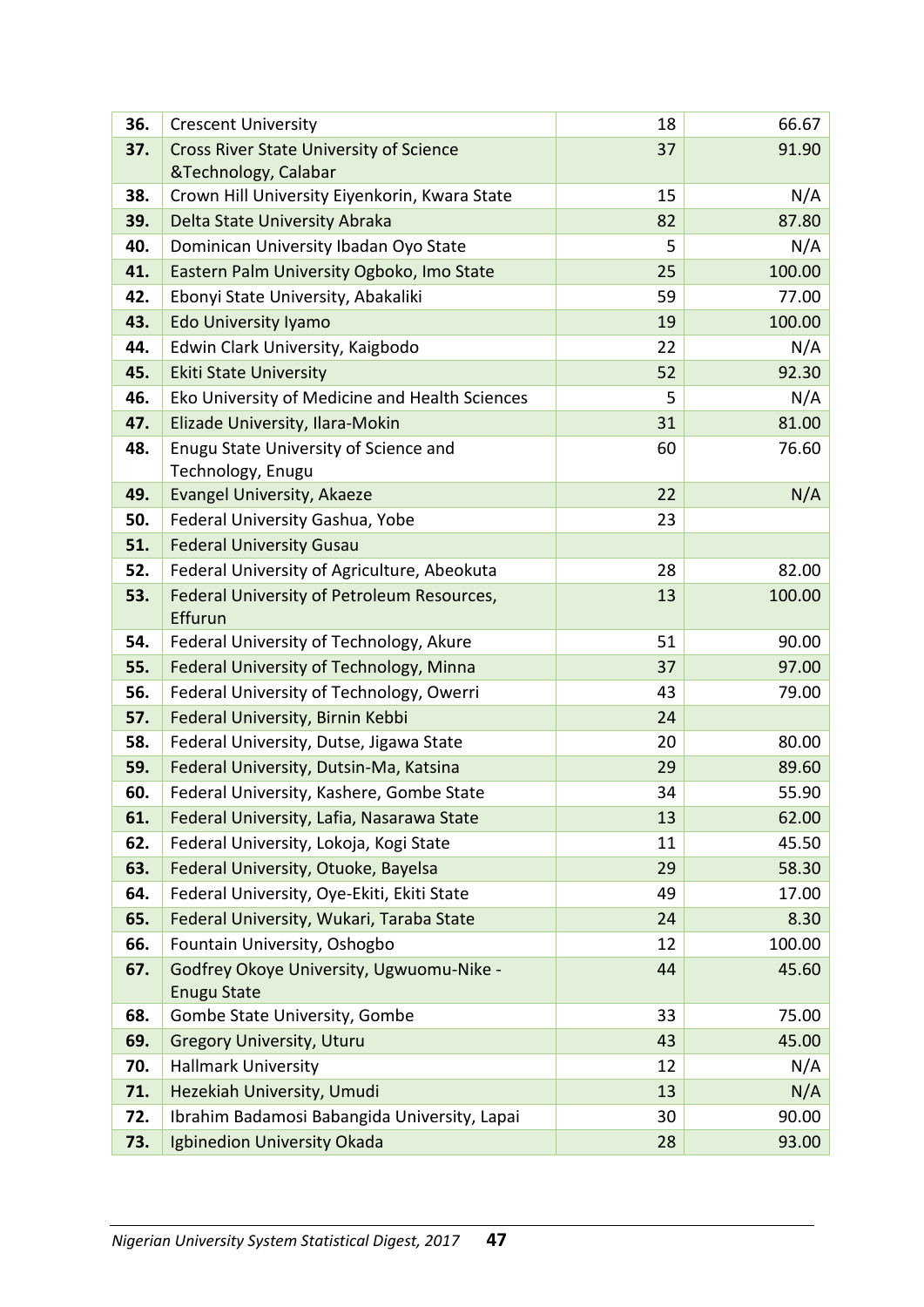| 74.  | Ignatius Ajuru University of Education,                      | 26  | 100.00 |
|------|--------------------------------------------------------------|-----|--------|
|      | Rumuolumeni                                                  |     |        |
| 75.  | Imo State University, Owerri                                 | 64  | 82.80  |
| 76.  | Joseph Ayo Babalola University, Ikeji-Arakeji                | 35  | 82.86  |
| 77.  | Kaduna State University, Kaduna                              | 29  | 97.00  |
| 78.  | Kebbi State University of Science and Technology             | 23  | 83.00  |
| 79.  | <b>Kings University</b>                                      | 10  | N/A    |
| 80.  | Kogi State University Anyigba                                | 45  | 82.20  |
| 81.  | Kola-Daisi University, Ibadan                                | 18  | N/A    |
| 82.  | Kwara State University, Ilorin                               | 48  | 67.00  |
| 83.  | Kwararafa University, Wukari                                 | 15  | 66.70  |
| 84.  | Ladoke Akintola University of Technology,                    | 33  | 79.00  |
|      | Ogbomoso                                                     |     |        |
| 85.  | Lagos State University, Ojo                                  | 65  | 81.50  |
| 86.  | Landmark University, Omu-Aran.                               | 22  | 100.00 |
| 87.  | Lead City University, Ibadan                                 | 45  | 88.89  |
| 88.  | Legacy University, Okija Anambra State                       | 13  | N/A    |
| 89.  | Madonna University, Okija                                    | 36  | 92.00  |
| 90.  | Mcpherson University, Seriki Sotayo, Ajebo                   | 13  | 69.20  |
| 91.  | Michael Okpara University of Agricultural                    | 52  | 53.80  |
|      | Umudike                                                      |     |        |
| 92.  | Micheal & Cecilia University                                 | 11  | N/A    |
| 93.  | Modibbo Adama University of Technology, Yola                 | 51  | 72.55  |
| 94.  | <b>Mountain Top University</b>                               | 20  | N/A    |
| 95.  | Nasarawa State University Keffi                              | 57  | 77.20  |
| 96.  | National Open University of Nigeria, Lagos                   | 67  | 39.00  |
| 97.  | Niger Delta University Yenagoa                               | 91  | 76.00  |
| 98.  | Nigeria Police Academy, Wudil                                | 17  | 17.65  |
| 99.  | Nigerian Defence Academy Kaduna                              | 16  | 100.00 |
| 100. | Nile University of Nigeria, Abuja                            | 39  | 33.33  |
| 101. | Nnamdi Azikiwe University, Awka                              | 92  | 83.70  |
| 102. | Novena University                                            | 16  | 69.00  |
| 103. | Obafemi Awolowo University, Ile-Ife                          | 106 | 64.20  |
| 104. | Oduduwa University, Ipetumodu - Osun State                   | 20  | 100.00 |
| 105. | Olabisi Onabanjo University, Ago Iwoye                       | 70  | 94.20  |
| 106. | Ondo State University of Medical Sciences                    | 13  |        |
| 107. | Ondo State University of Science and Technology<br>Okitipupa | 10  | 100.00 |
| 108. | Osun State University Osogbo                                 | 44  | 88.64  |
| 109. | PAMO University of Medical Sciences Port<br>Harcourt         |     | N/A    |
| 110. | Pan-Atlantic University, Lagos                               | 9   | 89.00  |
| 111. | Paul University, Awka - Anambra State                        | 18  | 61.00  |